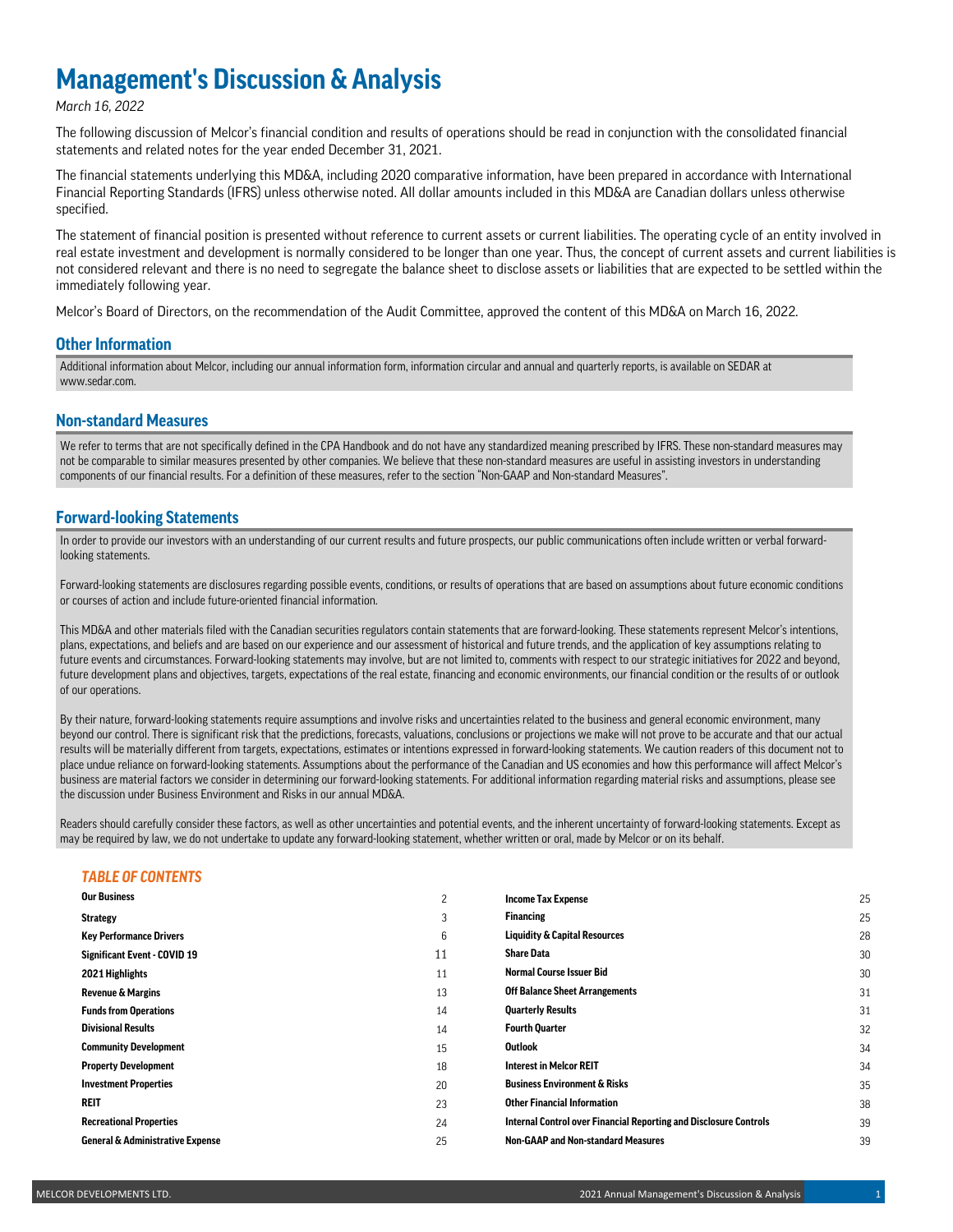Melcor is a diversified real estate development and asset management company. We transform real estate from raw land to high-quality residential communities and commercial developments. We develop and manage mixed-use residential, business and industrial parks, office buildings, retail commercial centres and golf courses.

Since 1923, our focus has been the business of real estate. We've built over 140 communities across western Canada since the 1950s and have helped to shape much of Alberta's landscape. We manage 4.75 million square feet (sf) in commercial real estate assets and 593 residential rental units. We have been a public company since 1968 (TSX:MRD).

### **We are committed to building communities that enrich quality of life - communities where people live, work, shop and play.**

We operate four integrated divisions that together manage the full life cycle of real estate development:

- acquiring raw land and planning residential communities and commercial developments (Community Development)
- project managing development, leasing and construction of commercial properties (Property Development)
- operating a portfolio of commercial and residential properties, focused on property improvements and capital appreciation of owned properties and property management of REIT owned properties (Investment Properties)
- acquiring and owning high quality office, retail, industrial and residential assets (Melcor Real Estate Investment Trust or the REIT, formed May 1, 2013 through an IPO). We retain a controlling 55.4% effective interest in the REIT and manage, administer and operate the REIT and its properties under an asset management agreement and property management agreement.

In addition, we own and operate championship golf courses associated with our residential communities in our fifth division, Recreation Properties. Melcor has \$2.11 billion in assets.

The following diagram illustrates how each of our operating divisions complements one another to create and enhance value from our real estate assets.



In addition to extending the value of our asset base, these diversified operating divisions enable us to manage our business through real estate cycles (both general market conditions and the seasonality associated with construction and development) and diversify our revenue base.

While building a sustainable business, we also focus on building sustainable communities by sharing our time and resources to make them stronger. We are proud to support a number of worthy causes and charities that enrich the communities where we operate.

Our headquarters are in Edmonton, Alberta, with regional offices across Alberta, in Kelowna, British Columbia and in Phoenix, Arizona. Our developments span western Canada and Colorado and Arizona in the US.

Our history and our culture form our strong foundation: the authentic values of a family-run organization, practicing the golden rule and building deep relationships with our clients, our business partners and our employees.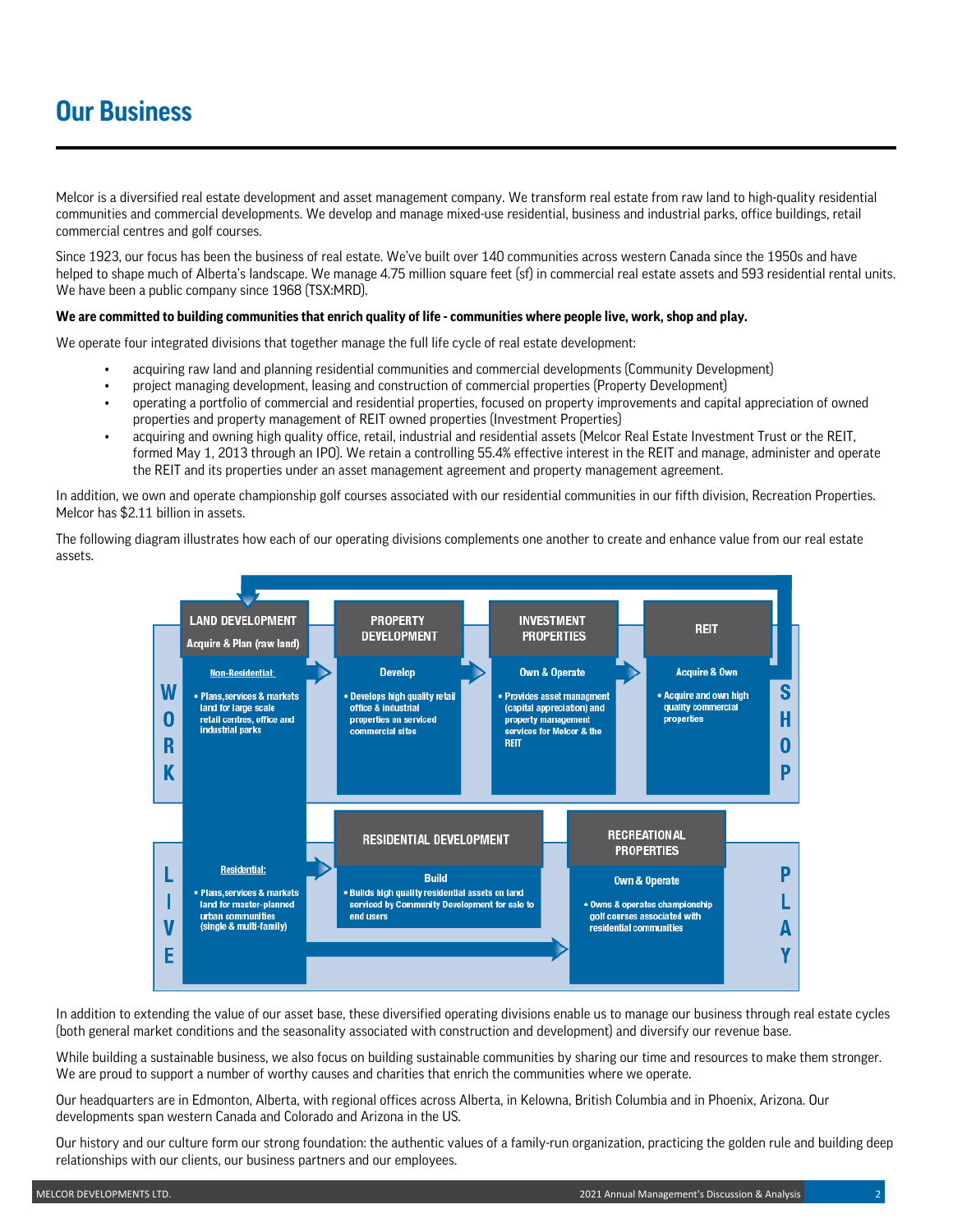# **Strategy**

Our fundamental goals are to:

- protect shareholder investment through prudent risk management and careful stewardship of company assets
- grow shareholder value by achieving strong operating performance and return on invested capital
- distribute profit to shareholders through a reliable dividend
- promote a strong and healthy corporate culture by taking care of our exceptional team
- build strong and positive relationships with our stakeholders

Our operating focus is to deliver high quality products and industry-leading value in each of our divisions: developing master-planned communities, constructing and leasing commercial properties, managing our income-producing portfolio and operating championship golf courses.

We balance our capacity to participate in strategic growth opportunities with sustaining and improving our existing businesses.

### **Community Development: Hot Housing Market & Keeping Up with Demand**

With limited inventory of 684 single-family lots and high demand coming into 2022, our Community Development division had an active construction season in all regions. We launched one new community - Cobblestone Creek in Airdrie, AB - and continue to move other communities through municipal approvals and planning. Momentum throughout the year was strong in new communities launched over the past few years as well as our more established communities. In-migration from other provinces into Alberta has been a notable trend this year.

Over the past few year, we shifted the product type in our residential developments to meet trending changes in market demand to smaller, more affordable product types: townhomes, duplex, zero lot line or traditional single family with secondary suites to assist with mortgage qualifications. While interest in these product types remains strong, we also note that interest in estate product increased in 2021. We sold 90 lots in the category, including 75 in Kelowna.

In late 2020, we launched our initial phase of North Clifton Estates in Kelowna, BC, a high-end Okanagan lake-front community just 20 minutes from downtown Kelowna. With significant interest, the first phase of 44 homes sold out in 2021.

The housing market is also strong south of the border. We sold 280 lots Harmony (Aurora, CO), selling-out the first part of phase 3. We intend to develop the second part of phase 3 in 2022. In 2021, we advanced our strategy of selling paper lot parcels in AZ with two sales totaling 595 paper lots. This strategy, specific to our US land assets, is one where we move land through the municipal approval process and then sell the project to a production builder. We do not develop the land, and therefore we achieve a quicker return on investment with lower risk.

### **Property Development: Strength in Neighbourhood Shopping Centres**

Commercial property development, particularly neighbourhood shopping centres, continues at a solid pace as pre-lease thresholds are met. With a focus on local services — grocer, gas, coffee, pharmacy, dental, restaurant, daycare — these retail hubs face less competition from online shopping options. The Property Development team built and transferred 118,734 sf (9 buildings).

### **Asset Management: COVID Impacts Linger**

Our Investment Properties and REIT divisions performed exceptionally well given the uncertainty introduced by COVID-19 in 2020 and continuing through 2021. By working with our tenants throughout the past few years, we have maintained high rent collectability and very few of our tenants have gone out of business or terminated their leases early, contributing to stable occupancy and a high retention rate.

We note that the leasing environment remains positive and that the REIT, which represents the majority of our portfolio, has 127,358 sf committed for future occupancy, including Innovate Edmonton and Habitat for Humanity ReStore in Red Deer which together comprise over 40,000 sf.

## **Diversification Strategies Paying Off**

Our geographic and revenue source diversification strategies have served to offset the cyclical nature of Canadian residential development. Our commercial property divisions now manage 4.75 million sf of income-generating assets, providing stable results throughout the year to smooth out the seasonal nature of construction related divisions. This represents growth of 21% in GLA over the past 5 years, with Investment Properties and the REIT comprising 31% of total revenue and 51% of segment earnings.

We have 98 years of experience in Alberta's cyclical economy. Throughout this time, we have managed through many downturns and have learned to not only weather the cycle, but to make our business stronger by recognizing and participating in opportunities while balancing our risk and exposure. All economic indicators point to upward momentum in Alberta's economy and we are well-positioned to participate in opportunities while also maintaining our conservative approach to real estate development.

The following diagram illustrates the pillars of our strategy, which are to **grow** by acquiring strategic land and property and exploring strategic opportunities to increase capital resources; to **sustain** by remaining disciplined in monitoring and managing our key performance drivers and our reputation; to **diversify** by developing real estate assets for revenue, earnings and cash flow growth and by increasing our presence in the United States. **People** are the heart of our strategy, and we commit to protecting our culture and values and taking care of our exceptional team.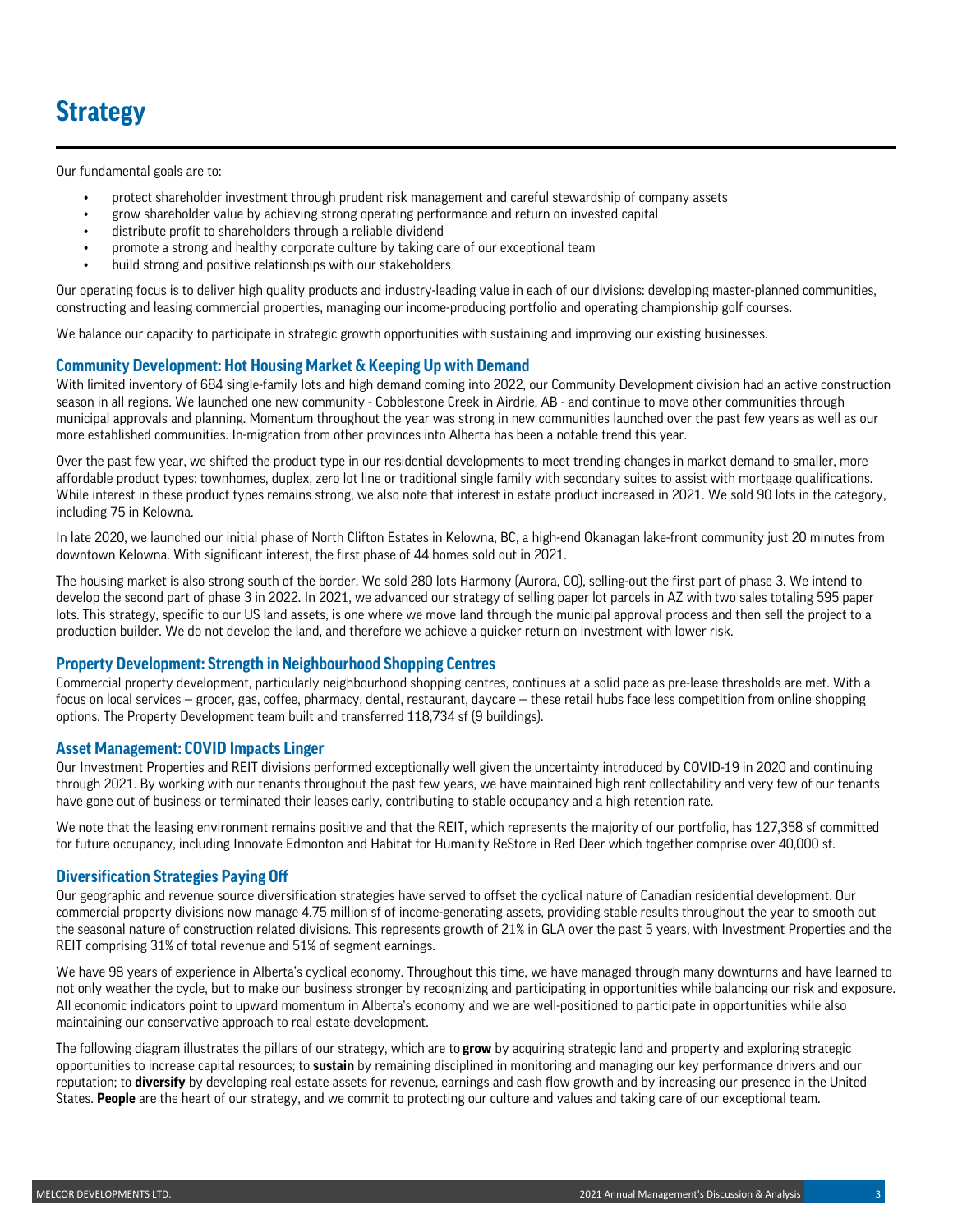

### **Assets**

Our raw and developed assets and conservative approach to debt place Melcor in a strong position to achieve our growth strategy. We will continue to develop our real estate assets to support current and future revenue, earnings and cash flow growth.

| <b>Division</b>                        | <b>Assets</b>                                                                                                              | <b>Strategy</b>                                                                                                             |  |  |  |  |
|----------------------------------------|----------------------------------------------------------------------------------------------------------------------------|-----------------------------------------------------------------------------------------------------------------------------|--|--|--|--|
| <b>Community</b>                       | 10,023 acres of raw land inventory in strategic growth corridors                                                           | Maintain right mix of inventory, available at the right time to meet market needs                                           |  |  |  |  |
| <b>Development</b>                     |                                                                                                                            | Increase market share by maintaining best in class design and community<br>amenities                                        |  |  |  |  |
| <b>Property Development</b>            | Prospects for 4,603,125 sf of new development based on<br>existing plans                                                   | Plan, build and lease retail, office, industrial and multi-family residential real<br>estate projects                       |  |  |  |  |
|                                        | Completed and transferred 118,734 sf (9 buildings) in 2021                                                                 | Maintain 3-5 year inventory of developable assets                                                                           |  |  |  |  |
|                                        | 6.913 sf is currently under construction, while a further 23,247<br>sf is completed and awaiting lease-up and/or transfer. | Maximize value of existing assets through vertical development or re-<br>development                                        |  |  |  |  |
| <b>Investment Properties</b><br>& REIT | 4.753.285 sf of commercial property and 593 residential units<br>under management, diversified across 4 asset classes in 3 | Improve existing assets with value-added investments to achieve higher<br>occupancy rates and increase rent per square foot |  |  |  |  |
|                                        | provinces and 2 states                                                                                                     | Be the landlord of choice by providing consistent, high-quality service                                                     |  |  |  |  |
|                                        | As Property Development projects are completed, our GLA<br>continues to grow.                                              |                                                                                                                             |  |  |  |  |
| <b>Recreational Properties</b>         | 4 championship golf courses                                                                                                | Maintain strong reputation through consistent course quality and player<br>experience                                       |  |  |  |  |
|                                        |                                                                                                                            | Grow revenue from food and beverage operations                                                                              |  |  |  |  |

## **Diversification**

Our operating divisions diversify our revenue streams in a number of ways:

- The mix of land and property types held (residential, office, retail, industrial)
- The regional profile of our assets (Alberta, Saskatchewan, BC & western/southwestern US)
- The type of revenue each asset generates (including steady revenue from income-producing properties and revenue that fluctuates by season and by market demand)

**Community Development** is one of our most geographically diverse divisions and invests in Canada and the US to build inventory for future development. This division holds land for future residential or commercial development in strategic growth corridors. It is diversified through the life cycle phase of different land parcels: a balance is struck between lands that are immediately developable ('shovel ready'), those that will be ready for development in 3 to 5 years, and those with a development horizon of 5+ years.

Melcor has been planning and developing innovative communities since the 1950s. We have developed over 40,000 lots in over 140 communities across Alberta, BC and the United States. We currently have 10,023 acres of land for future development (at Melcor's percentage).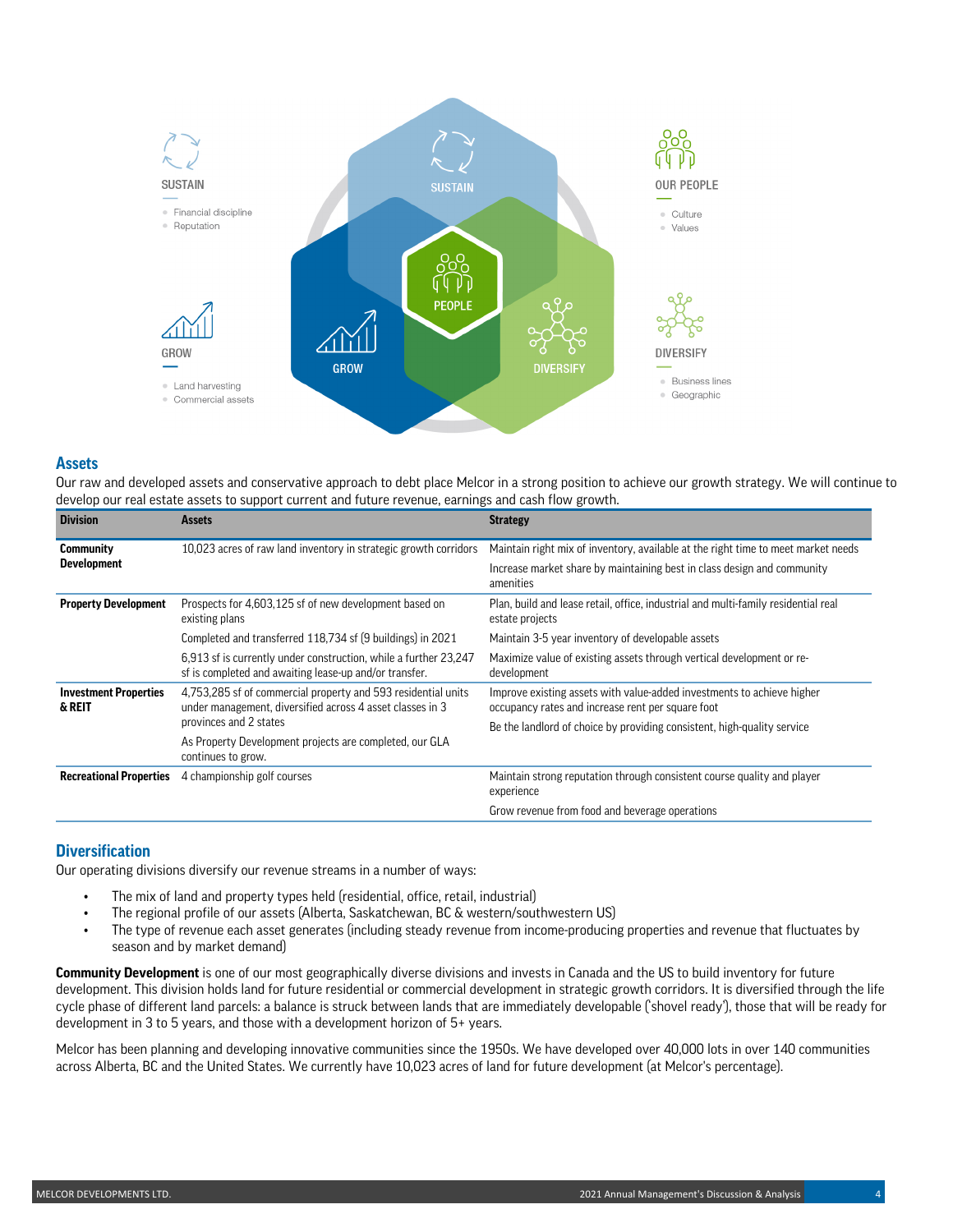## **LAND INVENTORY**



**Property Development** adds value to raw land by developing retail, office, industrial and multi-family residential properties in Alberta.

The Property Development division supports Melcor's strategic objectives of asset diversification, income growth and value creation by constructing income-producing developments, primarily on land acquired from the Community Development division. On completion, the properties are transferred to Investment Properties, thus completing the value chain from raw land to annuity income. The REIT has the right of first offer to purchase completed and leased properties, enabling us to monetize the value created while retaining a long-term controlling interest in the asset.

Melcor has been developing commercial properties since the 1970s and has built over 2.5 million sf. Our future development pipeline is 4.6 million sf based on current development plans.



## **PROPERTY DEVELOPMENT**

**Investment Properties** manages 4.75 million sf of geographically diverse income-producing assets (including those owned by the REIT) to provide consistent annuity income and cash flow. Our total portfolio under management is diversified across asset class, property mix and region. The regional asset mix is primarily commercial in western Canada, with the majority of these assets owned by the REIT. Our US portfolio is a blend of residential and commercial properties. The goal of the Investment Properties division is to be the landlord of choice by providing exceptional customer care. We continually enhance and improve existing properties through capital investment to maximize occupancy, rental rates and tenant retention and prepare properties for vend-in to the REIT.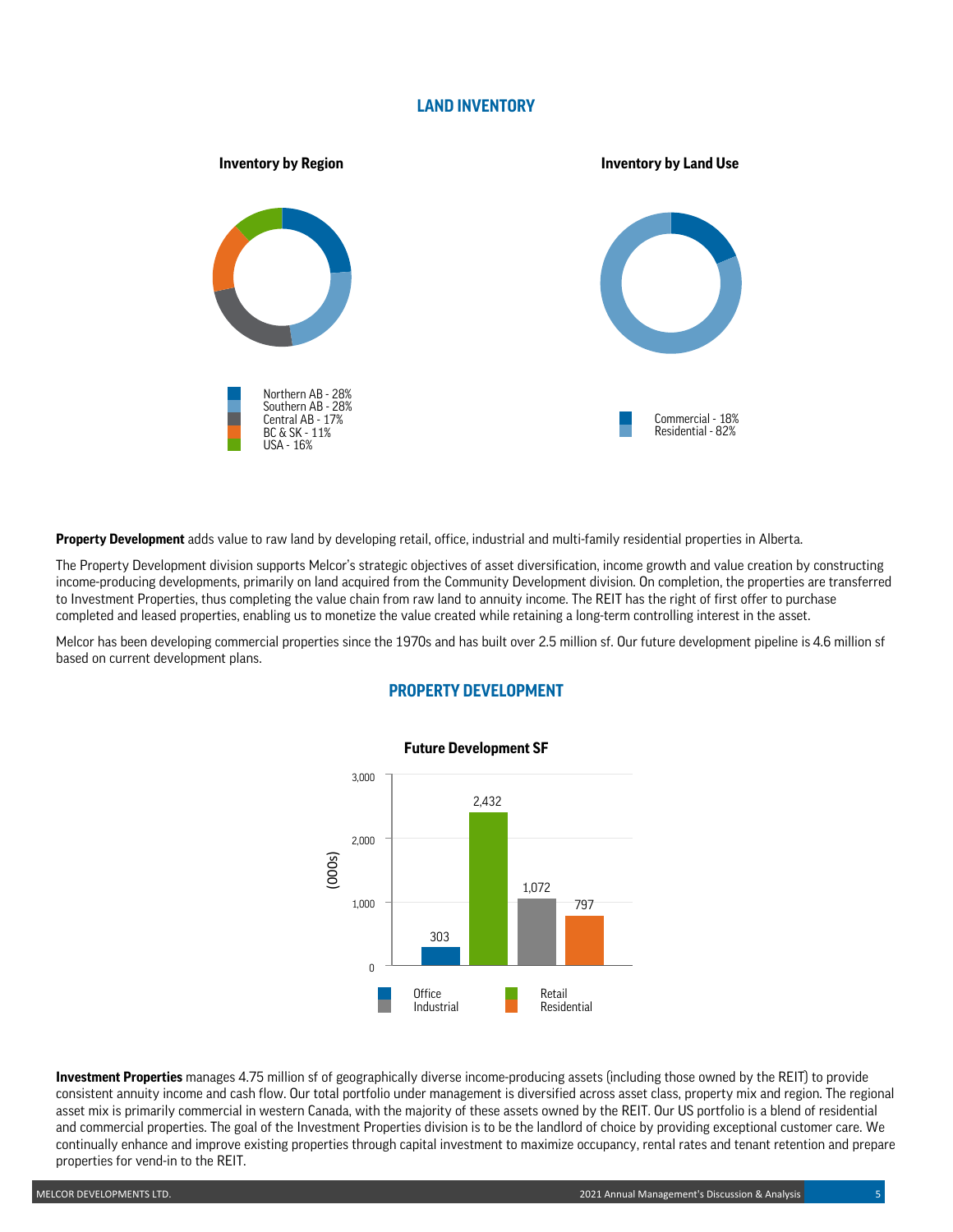## **TOTAL GLA MANAGED**



**The REIT** owns 3.22 million sf of income-producing assets that are managed by the Investment Properties division. The REIT is a vehicle for realizing the value created throughout the Melcor value chain as raw land is developed for commercial use (Community Development) and commercial properties are built (Property Development) or redeveloped (Investment Properties) and sold to the REIT. The REIT will continue to seek and execute acquisitions to grow its portfolio, both through the Property Development pipeline and third party acquisitions. To date, the REIT has acquired over 1.0 million sf from Melcor and 745,000 sf from third parties.

## **TOTAL GLA OWNED BY THE REIT**





**SF By Asset Class**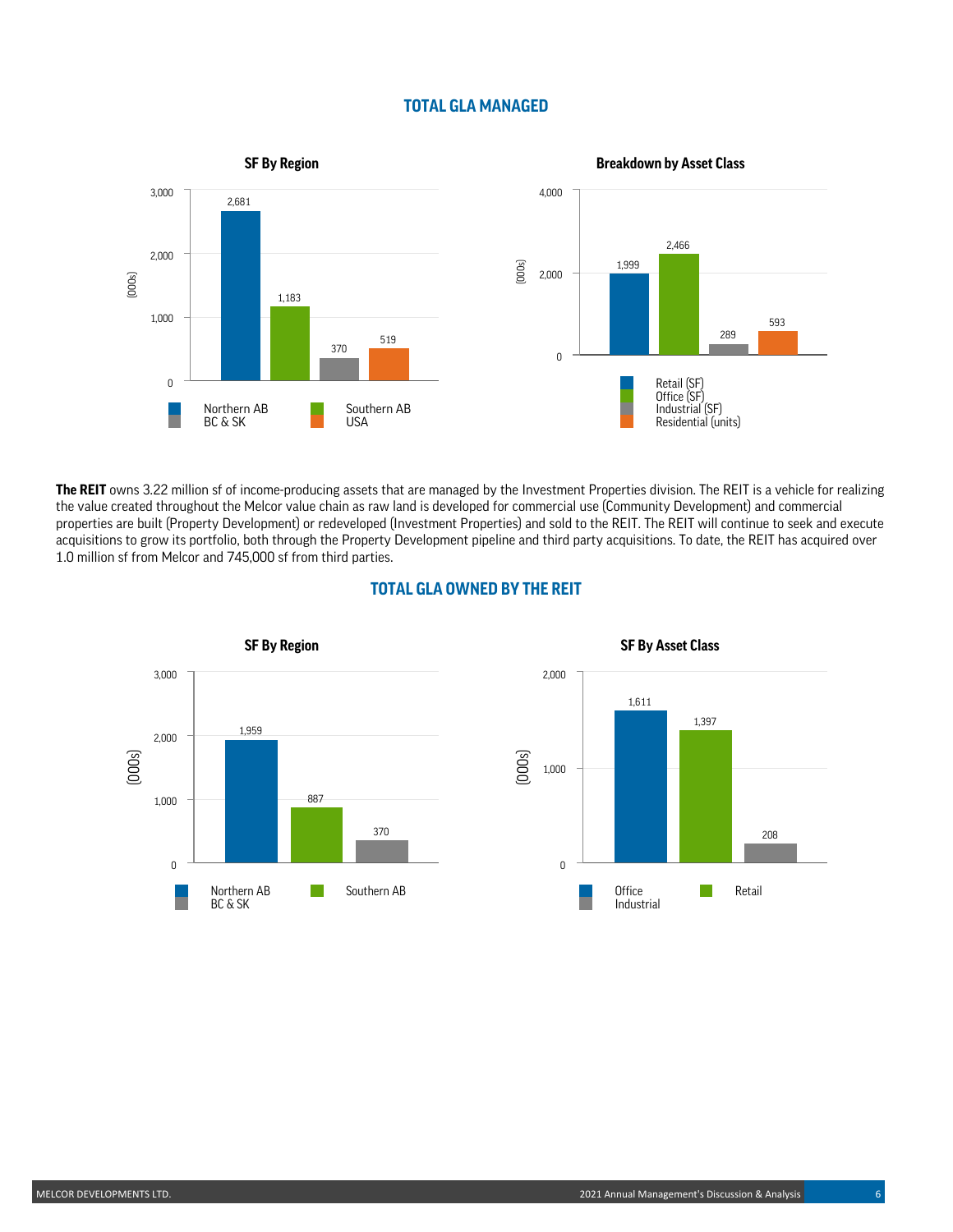# **Key Performance Drivers**

### **A High Performance Team**

A strong and engaged workforce is a key component of achieving our growth objectives. Our team fuels our success by profitably managing residential and commercial development, continually moving future projects through the municipal approval process, managing our assets and ensuring tenant satisfaction, and developing strong relationships with our suppliers, contractors, builders, tenants and other stakeholders. The average tenure of our team is 9.29 years and we have 22 team members (9 active) on Melcor's Quarter Century Club.



Our culture is based on over nine decades of strong core values. We offer rewarding career development opportunities, competitive compensation and benefits, and employer-matched RRSP and employee share purchase programs (ESPP). Managers and the executive team also receive restricted share units (RSUs).

## **Real Estate Inventory**

Our existing real estate inventory puts us in a good position to continue to grow our business as market demand dictates. We have:

- 10,023 acres of developable land
- 4,753,285 sf of leasable commercial property and 593 residential units under management in 3 provinces and 2 states
- Potential to develop over 4.6 million sf of new commercial property (based on current planned development)

We create shareholder value out of our land assets by developing them into revenue and income earning properties.

Inventory management is a critical component of our future success. Land development is a capital-intensive process requiring long time horizons to obtain permits and development agreements. As such, we closely monitor the fundamentals of the regions where we operate to ensure that we have the correct land mix to meet market demands and that the land is ready for sale when demand dictates.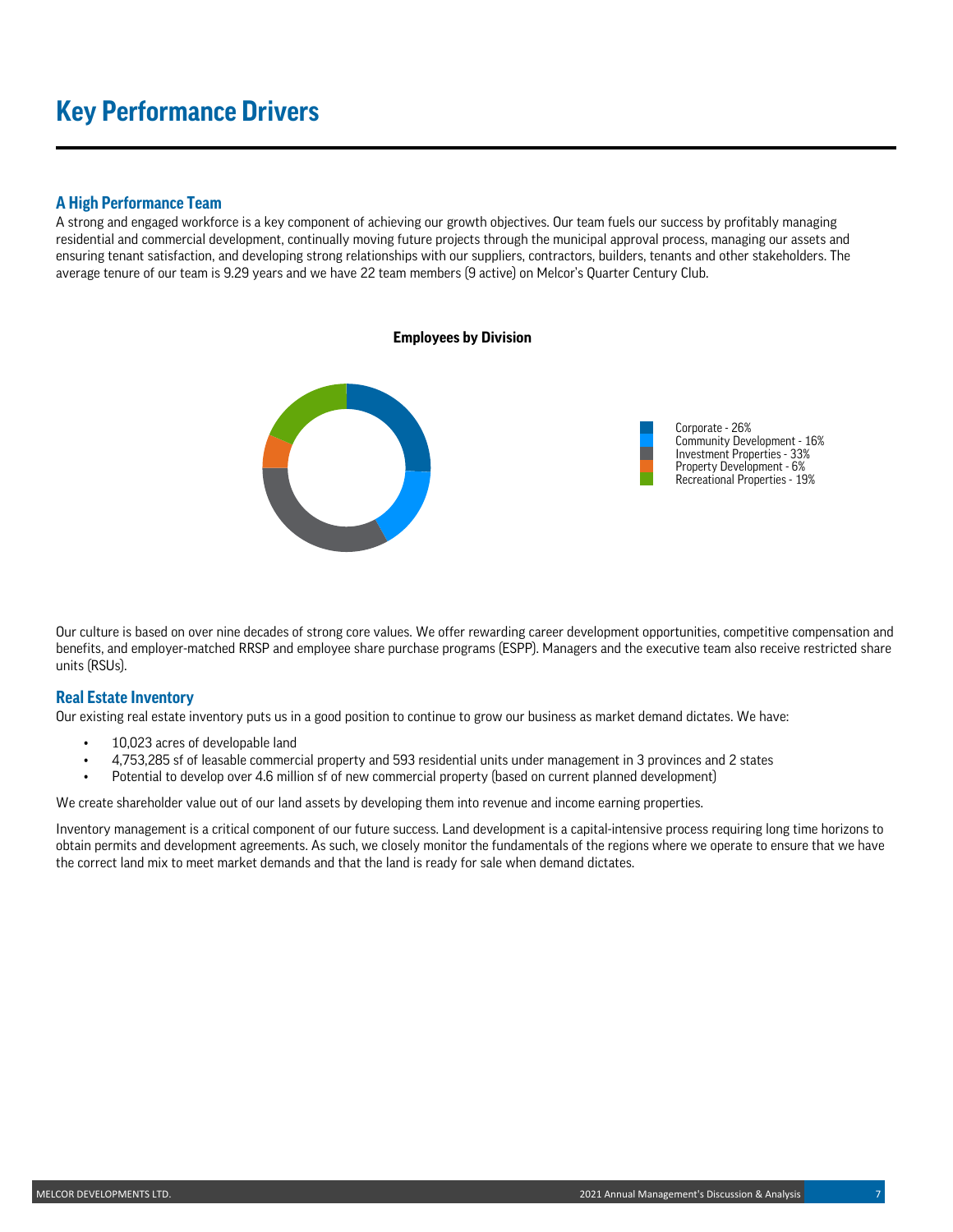### *Developed lot inventory*

A summary of the movement in our developed lot inventory follows:

|                                              | <b>December 31, 2021</b> |                         |                                |                         |  | <b>December 31, 2020</b> |                         |                            |                         |
|----------------------------------------------|--------------------------|-------------------------|--------------------------------|-------------------------|--|--------------------------|-------------------------|----------------------------|-------------------------|
|                                              |                          | <b>CANADA</b>           |                                | <b>USA</b>              |  |                          | <b>CANADA</b>           |                            | <b>USA</b>              |
| (including joint<br>arrangements at<br>100%) | Single-family<br>(Lots)  | Multi-family<br>(Acres) | Non-<br>residential<br>(Acres) | Single-family<br>(Lots) |  | Single-family<br>(Lots)  | Multi-family<br>(Acres) | Non-residential<br>(Acres) | Single-family<br>(Lots) |
| Open                                         | 648                      | 59.00                   | 126.09                         | 4                       |  | 959                      | 59.00                   | 126.09                     | 64                      |
| Transfers                                    |                          |                         |                                |                         |  |                          |                         |                            |                         |
| New developments                             | 1,296                    | 5.30                    | 3.45                           | 277                     |  | 459                      |                         |                            | 181                     |
| Internal sales                               |                          |                         |                                |                         |  |                          |                         |                            |                         |
| Sales                                        | (1,261)                  | (2.59)                  | (6.24)                         | (280)                   |  | (770)                    | (9.38)                  |                            | (241)                   |
| Year end                                     | 683                      | 61.71                   | 123.30                         |                         |  | 648                      | 49.62                   | 126.09                     | 4 <sup>1</sup>          |

Demand for residential product in all of our markets was strong throughout the year and we sold substantially all lots developed. In Canada, we developed 1,296 new single-family lots, an increase of 182% over 2020 and sold 1,261 to our builders. In the US, we developed 277 lots and sold 280. We plan to develop the second half of phase 3 of Harmony (Denver, CO area) containing 234 lots in 2022.

We remain committed to managing our risk in uncertain markets by ensuring that market demand is in place prior to proceeding with development. We are well positioned to respond to current market strength and have a strong development program in place for 2022.

#### *Raw land inventory*

We acquire land in strategic growth corridors and maintain an inventory of land for future development in our primary markets. Raw land acquisitions are based on management's anticipation of market demand and development potential. The markets we operate in require significant infrastructure development and heavy capital investment, creating a barrier to entry. We continually investigate potential raw lands that complement our existing land holdings or provide attractive projects that are consistent with our overall strategy and management expertise. We acquire land when we find a good fit within these criteria.

| Land purchases (in acres, net of joint arrangement interests) | 2021 | 2020 | <b>Total Holdings</b> |
|---------------------------------------------------------------|------|------|-----------------------|
| Edmonton & Region                                             | -    |      | 2,847                 |
| Red Deer & Region                                             | -    |      | 2,173                 |
| Calgary & Region                                              | -    |      | 1,755                 |
| Lethbridge                                                    | -    |      | 726                   |
| British Columbia                                              | -    |      | 529                   |
| Saskatchewan                                                  | -    |      | 584                   |
| <b>United States</b>                                          | 17   |      | 1,409                 |
|                                                               | 17   |      | 10,023                |

We purchased 17.10 acres adjacent to other holdings in Buckeye, Arizona. This land is immediately developable and fits our strategy of purchasing land to rezone in the US. While we may participate in strategic land purchase opportunities such as this, our primary focus is on harvesting our current inventory of 10,023 acres, located in our operating regions as follows:



### **Inventory by Region**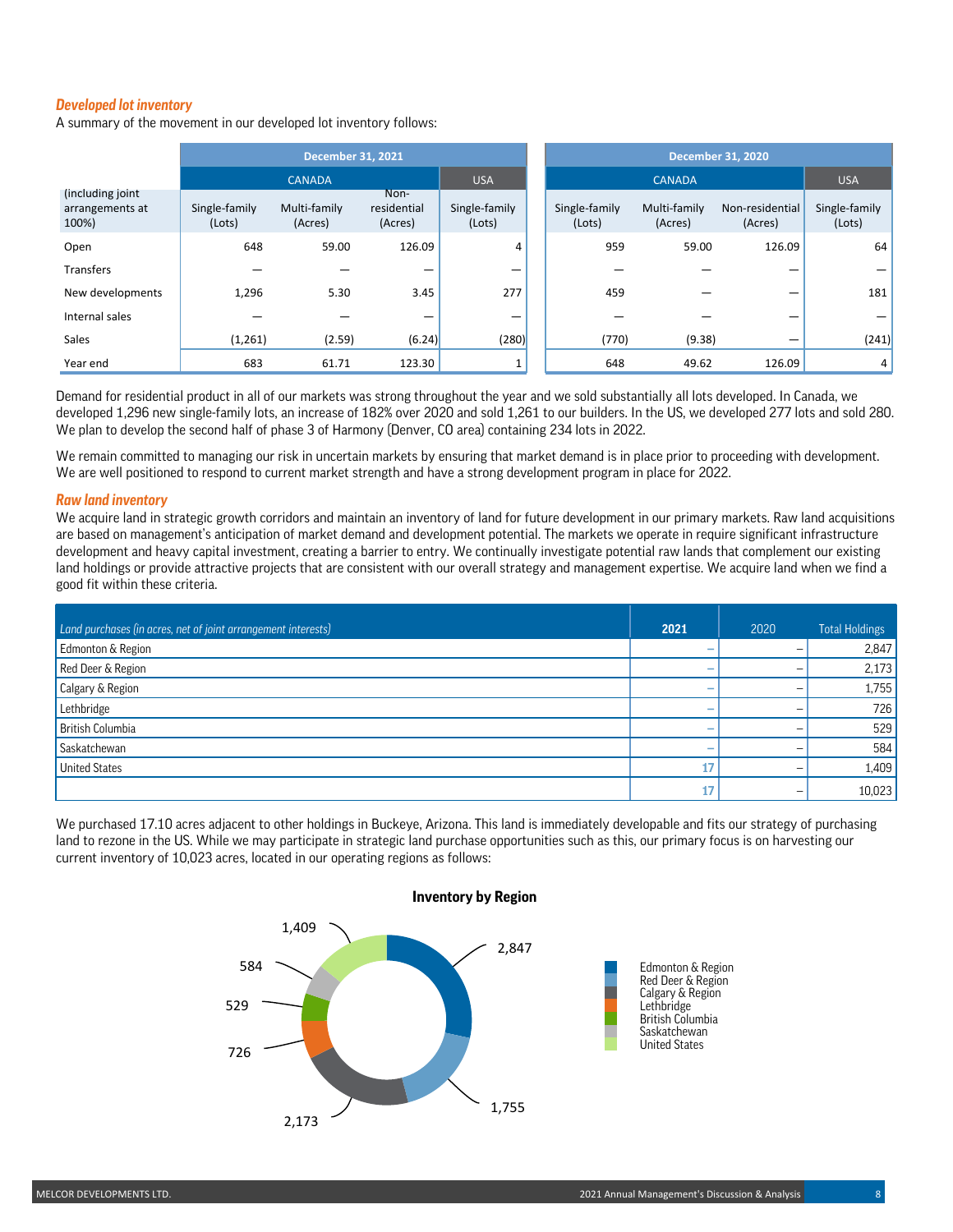## **Financial Resources**

Land and property development are capital-intensive activities. We require access to sufficient capital to continue to grow, develop new land and commercial property, and participate in acquisition opportunities that fit our growth strategy.

We have developed strong relationships with our major lenders, which, combined with our capital structure and liquidity, provide the company access to financing on attractive terms in spite of fluctuating credit markets and ongoing changes in the economic environment.

We primarily use fixed rate, long-term mortgage financing on our income-producing assets to raise capital for acquisitions, development activities, and other business expenditures. As such, most of our borrowings are in the form of long-term, property specific financings such as mortgages or project financings secured by specific assets. At the end of 2021, Melcor had project specific financings on one residential and three commercial projects totaling \$40.76 million. Subsequent to year end, we received approval for one additional project financing arrangement for up to US\$34.20 million for our community of Harmony (Colorado).

The REIT is expected to be an important financial resource going forward as it exercises its option to purchase assets developed by our Property Development division, thus monetizing the value of our Investment Property assets.

Our operations are supported by a syndicated operating line of credit with total availability of \$191.41 million, which margins our land development assets (raw land inventory, land under development and agreements receivable). With a strong focus on collecting on receivables and reducing overall leverage throughout 2021, Melcor is well positioned to participate in acquisition and growth opportunities.

For additional information on our financial resources, please refer to the Financing and Liquidity & Capital Resources sections.

## **Corporate Sustainability**

We are committed to corporate sustainability - in environmental practice, social responsibility, governance of our company and as stewards of the areas where we operate. Attaining best practice in all aspects of our business is our constant aspiration. Our history and our culture form our strong foundation: the authentic values of a family-run organization, building deep relationships with our clients, our business partners and our employees.

## **Environmental Commitment**

### *Land Development*

We consider the impact of land development on the natural environment. Our goal is to create a habitat where people, plants, birds and wildlife can flourish together. Here are a few examples of our practices and some notable developments. We use:

- low impact development techniques to reduce and absorb runoff (smaller driveways, more greenspace)
- unique naturalized storm water management ponds that mimic the natural environment. Now well-established in several communities, these ponds re-create a very natural environment that attracts a variety of wildlife
- natural raw land features to inform the design of the community
- mature trees and native species in landscaping and require individual home purchasers to do the same to not only beautify the community, but to increase natural absorption of rain water and snow melt
- plentiful community gathering spaces parks, playgrounds, community gardens and orchards

In addition, Melcor is a partner of Edmonton Area Land Trust, committed to preserving natural treasures like the Larch Sanctuary (Edmonton, AB).

Melcor designed and developed the environmentally intelligent subdivision of Larch Park, which featured LED street-lighting before it was commonplace, narrower roads, bio-swales, soil preservation and a construction waste management program. Larch Park amenities include a community garden, an orchard, trails with plaques about local wildlife and plant species throughout and a truly natural storm pond. The homes meet BuiltGreen Gold, LEED for Homes Gold or R2000 with a minimum Energuide rating of 80. It borders the Larch Sanctuary, a protected natural area reserve.

### *Property Development*

We focus on efficient buildings in our commercial property development. Knowing that we are going to manage for the long-term, we strive to construct buildings that are as energy efficient as possible. Our neighbourhood shopping centres use xeriscaping, which is landscaping designed to reduce or eliminate the need for supplemental water by using native plants and trees.

The majority of our current development projects are neighbourhood shopping centres built for the convenience of our communities, with a quick walk, you can satisfy all your basic needs.

The Fountain Tire building, built by Melcor and completed in 2014, received the ENERGY STAR designation in early 2020. Natural Resources Canada confers this designation on the the most energy efficient office buildings across the country.

### *Property Management*

Our property management practices are designed to improve operating efficiency and reduce cost while at the same time increasing client satisfaction and thus retention rates. Our capital spending strategy focuses on equipment upgrades and maintenance initiatives that will reduce energy consumption in our properties.

Examples of our commitment to environmental best practices include: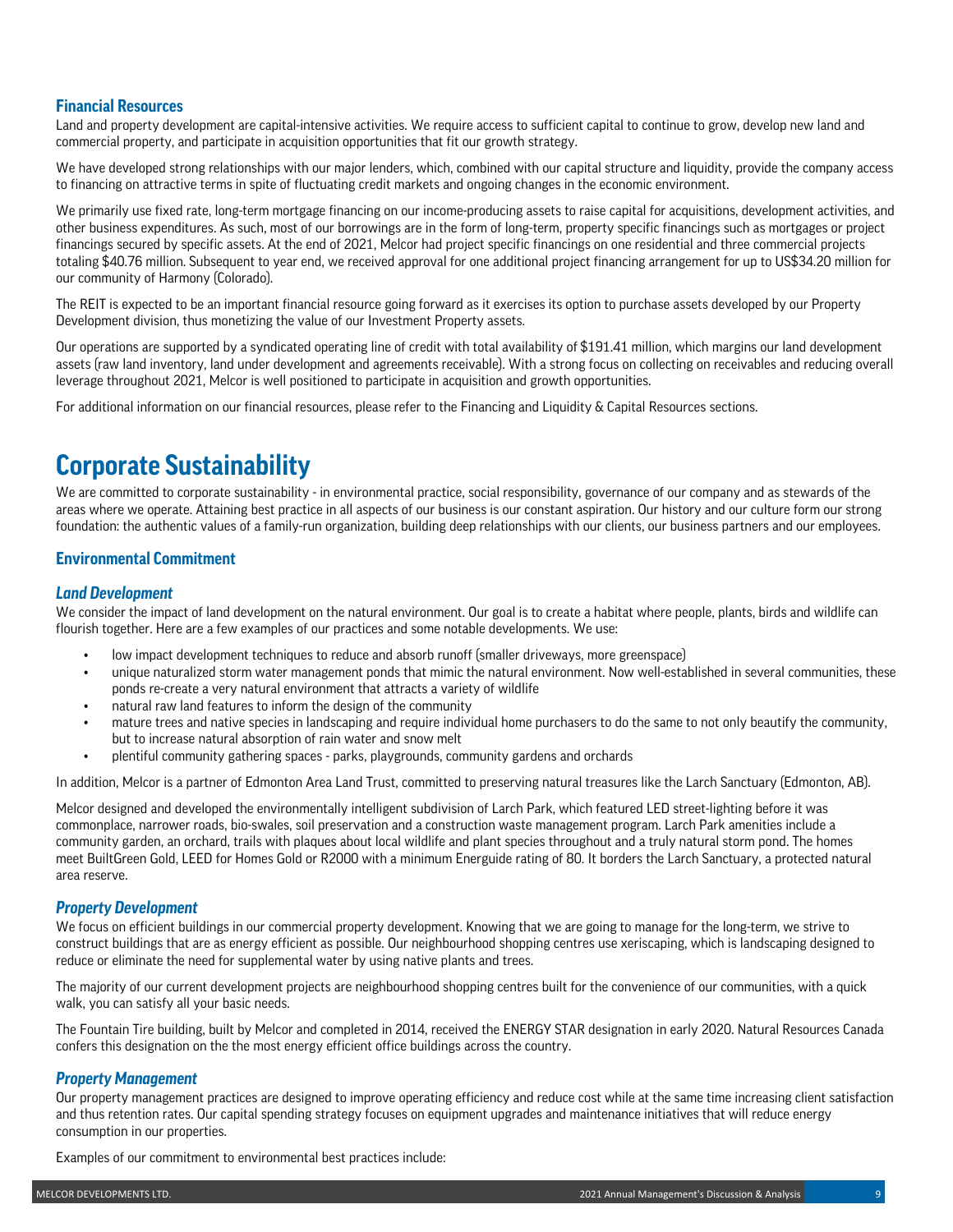- All properties have LED lights
- 80% of our buildings have motion-sensing lights that turn off when no one is present
- We have active recycling programs in all buildings
- We engage specialists to monitor and analyze our energy usage and identify potential improvements. Of 12 properties benchmarked from 2012 - 2021 we realized:
	- reduced electricity consumption of ∼20%
	- decrease in natural gas consumption of  $~6\%$
	- reduced equivalent greenhouse gases by ~10,557 tonnes of CO2.
- One building we manage achieved ENERGY STAR certification in early 2020, recognizing the top 25% of office buildings in Canada in terms of efficiency. We are tracking other office buildings in our portfolio for this certification.

### *Recreational Properties*

We clear walking trails and cross country ski tracks through our golf courses to make them a year-round attraction and a benefit to the surrounding neighbourhoods. Nearby residents appreciate the practice.

## **Social Responsibility**

Melcor has been built on relationships since 1923. Treating others with respect has always been a core value. We cultivate and greatly value our relationships with employees, tenants, clients, contractors, shareholders and the communities where we operate.

Our goal is to build places where people want to live, work, shop and play. That means amenities that help to build a sense of community for neighbourhood residents and neighbourhood shopping centres with public space for gathering.

We demonstrate social responsibility through our relationships with all stakeholders and the communities where we operate. Our commitment to customer care and solid relationships with our tenants is paramount to our property management strategy. It is lived by every team member, as demonstrated by the results of our recent tenant survey. We surveyed 16 office buildings in November 2019 and both our property managers and building operators achieved a 92% approval rate. While no surveys were completed in 2021, anecdotal responses to our approach to communicating and working with tenants on COVID matters were remarkably positive.

## **Diversity & Inclusion**

We are committed to fostering a diverse, inclusive and safe work environment. Our people are at the heart of our strategy and one of three core values is to "empower and care for our exceptional team."

Melcor was proud to earn a spot on the Globe & Mail Report on Business Women Lead Here list in 2021. Report on Business conducted an analysis of nearly 500 large publicly traded Canadian companies, evaluating the ratio of female-identifying to male-identifying executives in the top three tiers of executive leadership. In 2022, women make up 71% of Melcor's management committee, 39% of management and 44% of our overall team. Visible minorities also make up 15% of our workforce.

Melcor emphasizes health and wellness, including mental health. In 2020, we doubled the benefit available for psychological services to support the mental well-being of staff. In 2021, managers participated in The Working Mind, management training for recognizing and managing mental health challenges in the workplace. Encouraging managers to check in on the mental and emotional well-being of staff has been a priority.

The focus on a positive, empowering work environment creates an engaged and dedicated workforce with 22 employees having served the company for 25+ years. The average tenure of our employees is 9.29 years.

### **Community Investment: Supporting Local**

Being invested in the communities where we do business is an important part of who we are. As we pursue excellence in our business, we also want the communities where we do business to be the best they can be. We give where we live to build strong communities. Our giving and involvement focuses on key pillars of strong communities: education, health, youth, sports, public gathering places such as libraries, and social programs that lend a helping hand to those in need. Our employees also make meaningful contributions to local charities through fundraising activities and by volunteering their time and talent with local not-for-profit organizations.

This commitment goes beyond financial and volunteer support. We take pride in the way our properties look. Entrances to office buildings have seasonal floral arrangements, beautifying the street. We have public art installations (both temporary and fixed) in, on and around a number of our properties.

Our focus on relationships extends to our service providers as well. The majority of our service providers are local and many are small businesses that support our local economies.

We were proud to sponsor the Indigenous Ice Carving and First Nations Cultural Pavilion at the 2021 All is Bright festival.

## **Effective Governance**

We are committed to effective corporate governance practices as a core component of our operating philosophy. Strong governance practices form the foundation of a sustainable company and long-term value creation for share- and unit-holders.

Melcor's Management Committee, which reviews and approves the projects we undertake, is 71% female.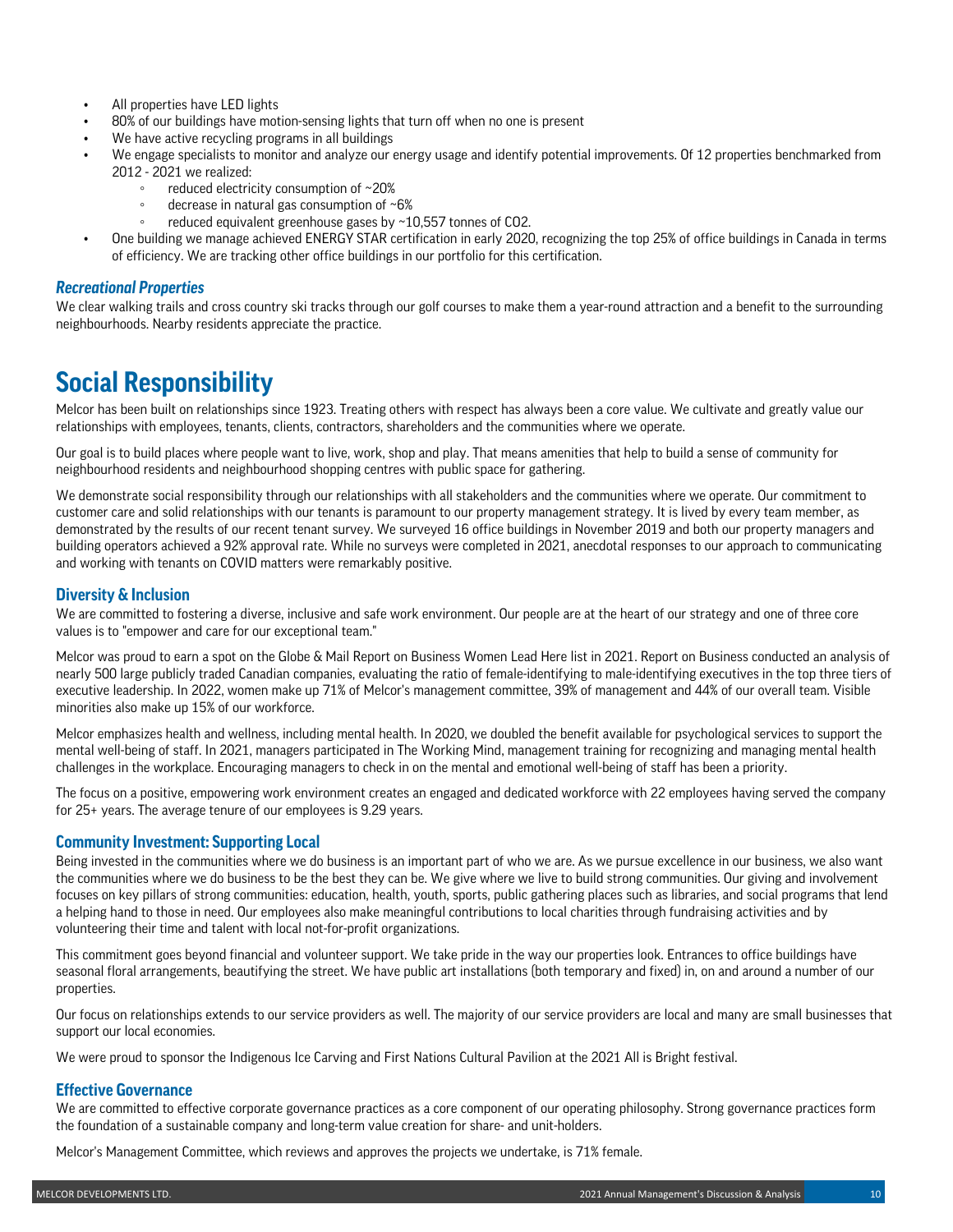Examples of our commitment to effective corporate governance practices include:

- a board of directors comprised of a majority of independent directors
- as the chair is related to the company, we have appointed a lead director
- 33% of directors are female; 43% of independent directors
- 50% of our executive team is female

# **SIGNIFICANT EVENT - COVID-19**

The COVID-19 global pandemic has had a material impact on our business, particularly some of our tenants. The long-term impact of COVID-19 remains to be seen and it is difficult to estimate the future impact to Melcor's financial performance.

Melcor responded quickly throughout the pandemic, implementing various measures to provide safe and clean work environments, and keep our employees, contractors, clients, tenants and visitors to our properties safe while doing our part to slow the spread.

Our Investment Properties and REIT segments are most impacted by COVID-19. We have and will continue to work with tenants on a case by case basis to implement lease amendments where appropriate, depending on the tenant's financial need and potential access to government relief programs. These arrangements demonstrate our continued solidarity and partnership with our tenants to provide them with the best opportunity to endure the pandemic and be successful in the long-term. We are all in this together. We see ourselves as partners with our tenants and our main objective is to help each other survive and thrive. We used Alberta Health Services (AHS) guidelines as a baseline for the operations of all business units.

### **Operations Update**

In spite of the favourable results achieved in 2020 and in 2021, we caution that it is not possible to accurately predict the extent and duration of the impact of COVID-19 on future results. Potential impacts include interest rate increases, and supply chain delays on construction materials and corresponding price increases, in addition to the potential for tenant failures or inability to pay rent.

We continue to provide temporary relief on an as-needed basis to our tenants. As of December 31, we had collected 97% of fourth quarter rent and 99% of year-to-date rent (excluding amounts owing and receivables related to 2020 year end reconciliations). At December 31, we had \$1.50 million in outstanding arrears, of which \$0.09 million has been deferred and a further \$0.60 million designated as bad debts where collectibility is doubtful. The majority of our tenants are working cooperatively with us in finding acceptable arrangements for repayment of arrears.

Melcor expects collection of deferred and uncollected amounts, less those provided for as bad debts. We recognized \$0.02 million in bad debts for the year ended December 31, 2021.

The following table illustrates our outstanding billed receivables (excluding deferred amounts), deferrals and allowances by asset class. Accrued and other receivables of \$9.20 million (December 31, 2020 - \$10.15 million) are not reflected in the figures illustrated below. Annual recovery reconciliations are posted to ledgers in March of the following year.

|               | <b>Tenant Receivables and Provisions (\$000s)</b> |                    |                          |               |             |                   |
|---------------|---------------------------------------------------|--------------------|--------------------------|---------------|-------------|-------------------|
|               |                                                   |                    | <b>December 31, 2021</b> |               |             | December 31, 2020 |
|               |                                                   | <b>Deferred</b>    | <b>Allowance for</b>     |               | Deferred    | Allowance for     |
|               | Tenant Billed                                     | <b>Tenant</b>      | <b>Doubtful</b>          | Tenant Billed | Tenant      | Doubtful          |
|               | <b>Receivables</b>                                | <b>Receivables</b> | <b>Accounts</b>          | Receivables   | Receivables | Accounts          |
| Retail        | 997                                               | 51                 | (521)                    | 1,953         | 424         | (764)             |
| <b>Office</b> | 386                                               | 37                 | (78)                     | 880           | 99          | (409)             |
| Industrial    | 18                                                |                    | (5)                      | 64            |             | (10)              |
| Other         | 14                                                |                    |                          | 28            |             |                   |
| Total         | 1.415                                             | 88                 | (604)                    | 2.925         | 523         | (1, 183)          |

In addition to deferral arrangements, Melcor has entered into lease amendments with certain tenants to provide short-term rent relief. These arrangements underscore our continued partnerships with our tenants in strategic efforts to increase tenant retention for the long-term.

We believe that the strong relationships that we continually build with our tenants are a key factor in our strong rent collection throughout this challenging period. Based on current conditions, we expect rent collections to remain stable; however, caution that despite all efforts, bad debts could increase in the future due to lingering impacts of COVID-19.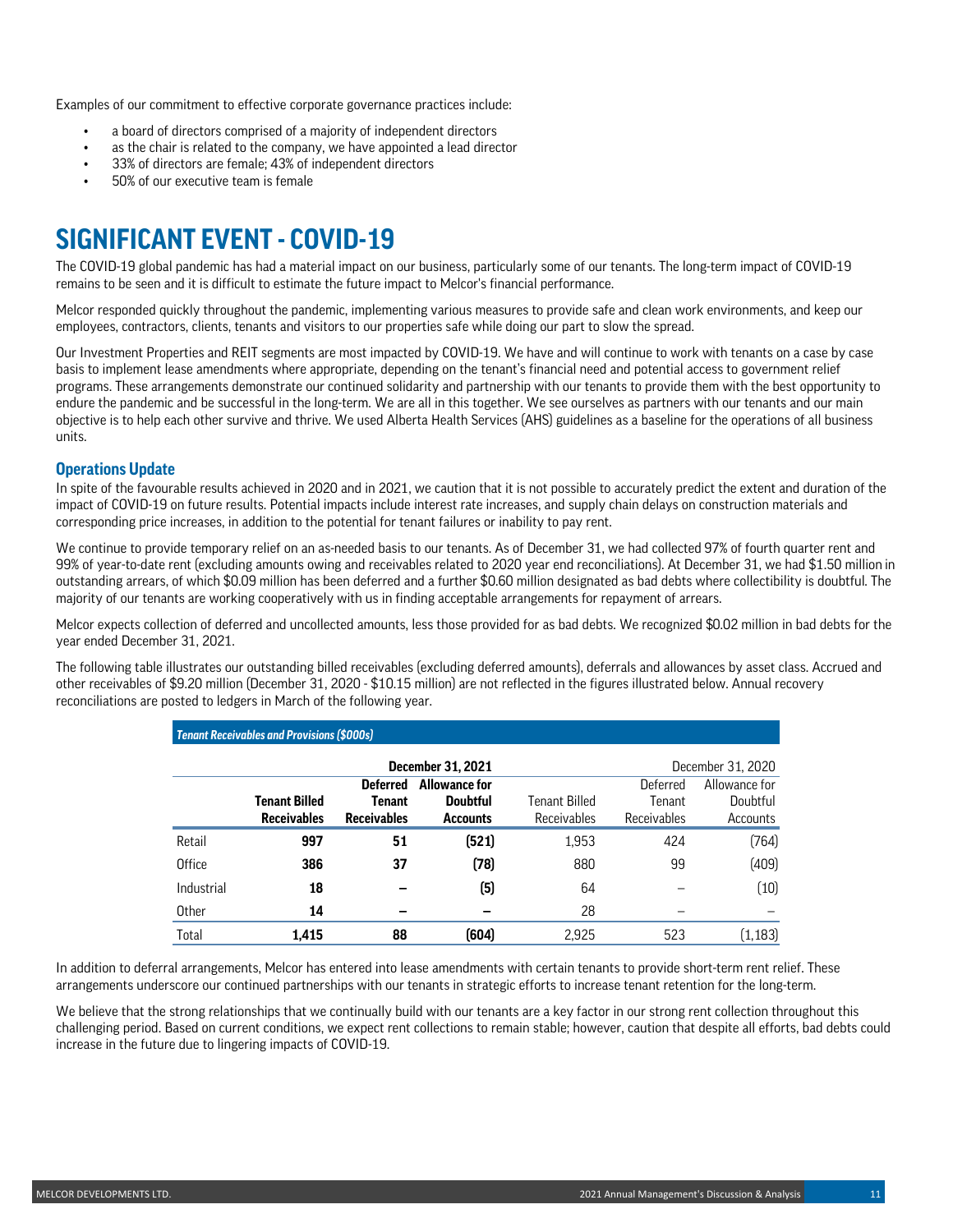# **2021 Highlights**

Readers are reminded that established key performance measures may not have standardized meaning under GAAP. For further information on Melcor's non-standard measures, non-GAAP measures, operating measures and non-GAAP ratios, refer to the non-GAAP and non-standard measures section on page 39.

| (\$000s except as noted)                       | 2021      | 2020      | <b>Change</b> |
|------------------------------------------------|-----------|-----------|---------------|
| Revenue                                        | 315,628   | 226,818   | 39.2%         |
| Gross margin (%) <sup>(3)</sup>                | 44.4 %    | 43.3%     | 2.5%          |
| Fair value adjustment on investment properties | 19,370    | (76, 480) | $(125.3)\%$   |
| Net income                                     | 56,311    | 11,464    | 391.2%        |
| Net margin (%) <sup>(3)</sup>                  | 17.8 %    | 5.1%      | 249.0%        |
| Funds from operations <sup>(1)</sup>           | 81,327    | 51,424    | 58.1%         |
| Shareholders' equity                           | 1,116,469 | 1,077,429 | 3.6 %         |
| Total assets                                   | 2,113,927 | 2,001,285 | 5.6%          |
| Per Share Data                                 |           |           |               |
| Basic earnings                                 | 1.70      | 0.34      | 400.0%        |
| Diluted earnings                               | 1.70      | 0.34      | 400.0%        |
| Funds from operations <sup>(2)</sup>           | 2.46      | 1.55      | 58.7%         |
| Book value <sup>(2)</sup>                      | 33.87     | 32.56     | 4.0%          |

*(1) Non-GAAP financial measure. Refer to the Non-GAAP and Non-Standard Measures section on page 39 for further information.*

*(2) Non-GAAP financial ratio. Refer to the Non-GAAP and Non-Standard Measures section on page 39 for further information.*

*(3) Supplementary financial measure. Refer to the Non-GAAP and Non-Standard Measures section on page 39 for further information.*

2021 revenue was up 39% to a record \$315.63 million with net income of \$56.31 million and FFO of \$81.33 million. Community Development revenue was up 76%, with a robust market for new homes. New home sales in our Canadian markets remain strong, resulting in 1,261 single-family lots being sold compared to 770 lots in 2020. Single-family lot sales in our US markets were up 16% to 280 as we sold all of the Harmony (CO) phase 3 lots that were developed in the year.

Property Development revenue was up 7% contributing \$42.80 million and 118,734 sf (9 buildings) to our portfolio of income-generating properties.

Investment Properties revenue was up 2% as a result of transfers from the Property Development division, which increased GLA by 3% over 2020. The REIT was relatively stable over the prior year despite being the division most challenged by the pandemic.

Revenue in the Recreational Properties division was up 30%. Our golf courses benefited through COVID-19 as a relatively safe outdoor recreational option when travel and other forms of entertainment were closed, coupled with a mild winter leading to early openings and favourable weather during the golf season.

United States revenue was up 22% to \$70.38 million, with contributions from Harmony, where we sold 280 single-family lots combined with two sales of paper lot parcels in Arizona (595 lots or 155 acres) for revenue of \$24.00 million (US \$19.15 million).

Throughout the year, we maintained our conservative and disciplined approach to investment and development activities and the management of our assets and liabilities.

### **Investing for growth**

We purchased 17.10 acres adjacent to other holdings in Buckeye, Arizona. This land is immediately developable and fits our strategy of purchasing land to rezone in the US. While we may participate in strategic land purchase opportunities such as this, our primary focus is on harvesting our current inventory of 10,023 acres.

Our Property Development division completed and transferred 9 buildings (118,734 sf) in 2021 with a further 6,913 sf under development and 23,247 sf completed and awaiting lease up at year end. Revenue was up 7% over 2020 as interdivisional fair value adjustments related to prior year building transfers were applied. Revenue from the Property Development division is eliminated on consolidation. Transfers to Investment Properties will positively impact results in future years as we continue to grow our income-producing assets for long-term holding or for sale to the REIT. We continued to progress commercial land through the development, approvals and lease-up process and have an additional 7 buildings in 5 projects expected to be completed and transferred to Investment Properties in 2022.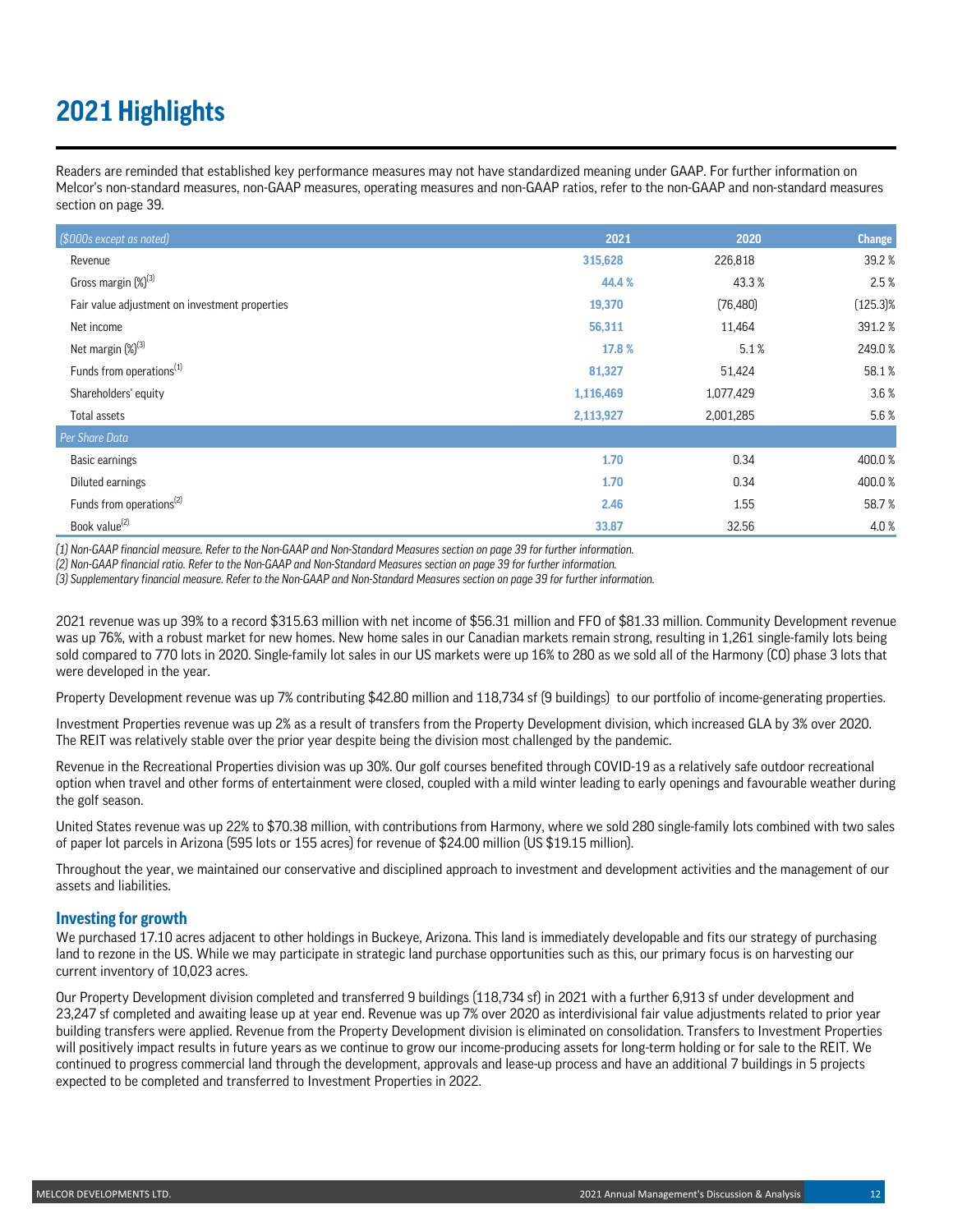## **Capital Recycling**

We completed the following dispositions of US assets during the year:

- We disposed of one residential unit in Arizona for \$0.34 million (US\$0.28 million) net of transaction costs.
- We disposed of a residential brownstone complex (10 units) for \$7.08 million (US\$5.68 million) net of transaction costs.

### **Return to Shareholders**

We continued to distribute profits to our shareholders, In 2021, we paid dividends of \$0.44 per share compared to \$0.34 per share in 2020 for a growth of 29%.

We declared a dividend of \$0.14 per share on March 16, 2022 payable on March 31, 2022 to shareholders of record on March 25, 2022. The dividend is an eligible dividend for Canadian tax purposes.

We have been paying dividends since 1969.

## **Revenue & Margins**

Revenue was up 39% to \$315.63 million in 2021 due to exceptionally strong performance from the Community Development division and growth in all other operating divisions, barring the REIT which was relatively stable. During the year we sold 64% more single-family lots in Canada and 16% more lots in the US compared to 2020. Lots sales in the US will remain lumpy due to the nature of development activity and market demand.

Revenue generated from single-family lot sales in Canada was up 59% to \$165.62 million and the average lot price remained stable. The increased interest in estate lots in Canada mirrors the overall increase in market activity due to COVID-19.

In the US, revenue from single-family lots and paper lots increased by \$20.73 million or 61% over 2020 due to new activity. The average single-family lot price decreased by 27% as our new phase introduced duplex and townhome product to the Harmony community.

Revenue from our income-producing portfolio (including REIT properties) was flat over 2020. Our REIT division saw a nominal decrease of 1% in revenues. Property Development transfer revenue (up 7%) is eliminated on consolidation; however, these properties will contribute to future revenue for our income-producing portfolio.

Gross margin percent and net margin percent are supplementary financial measures of performance. Please refer to the Non-GAAP and Non-Standard Measures section on page 39 for more information. Gross margin was 44% in 2021 compared to 43% in the prior year. Our income-producing portfolio (including REIT properties), which contributed 31% of total revenues in 2021 had a gross margin of 59% compared to 58% last year. Gross margin earned in our Community Development division was up 117% as a result of increased sales of estate product. Margin in this division is affected by a number of factors, including types of lots, development costs, the timing of the original land purchase and the relative real-estate market strength at the time of sale. Land that has been in inventory for many years typically generates higher margin on sale. Gross margin on income properties is more stable by nature and serves to neutralize volatility in Community Development margin.

Net margin increased to 18% from 5% in 2020. Net margin is impacted by swings in fair value adjustments recorded on our investment properties and REIT units. Net income was \$56.31 million, up from \$11.46 million in 2020, largely as a result of fair value gains of \$19.37 million recorded on our investment properties. Adjustments related to the REIT had a negative impact of \$31.53 million in 2021. Fair value adjustments on investment properties are a result of market forces that are out of management's control. Adjustments related to REIT units arise as unit fluctuates.

Fair value gains of \$19.37 million were recorded in 2021 compared to fair value losses of \$76.48 million in 2020. COVID-19 was a large contributor to the significant losses recognized last year.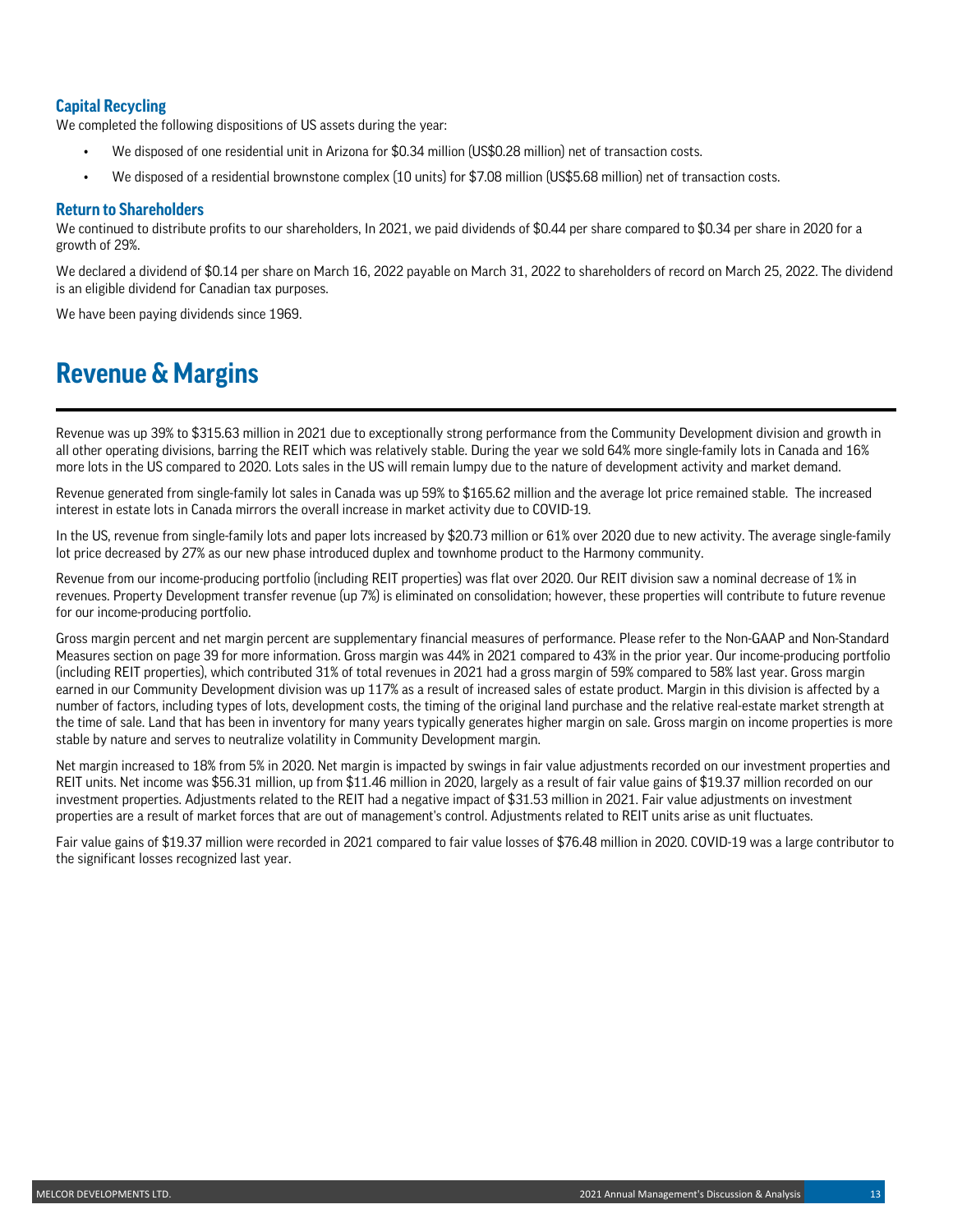# **Funds From Operations (FFO)**

Funds From Operations (FFO) is a non-GAAP measure used in the real estate industry to measure operating performance. Refer to the Non-GAAP Measures section starting on page 39. We believe that FFO is an important measure of the performance of our real estate assets. FFO per share adjusts for certain non-cash items included in income such as fair value adjustments on investment properties and REIT units.

Below is a reconciliation of net income to FFO:

| (5000s)                                        | <b>Year Ended</b> |           |  |  |
|------------------------------------------------|-------------------|-----------|--|--|
|                                                | 2021              | 2020      |  |  |
| Net income for the year                        | 56,311            | 11,464    |  |  |
| Amortization of operating lease incentives     | 8,160             | 7,879     |  |  |
| Fair value adjustment on investment properties | (19, 370)         | 76,480    |  |  |
| Depreciation on property and equipment         | 1,334             | 1,407     |  |  |
| Stock based compensation expense               | 1,132             | 873       |  |  |
| Non-cash financing costs                       | 3,479             | 2,043     |  |  |
| Gain on sale of asset                          | (151)             | (40)      |  |  |
| Deferred income taxes                          | 4,684             | (5,409)   |  |  |
| Fair value adjustment on REIT units            | 25,748            | (43, 273) |  |  |
| FFO <sup>(1)</sup>                             | 81,327            | 51,424    |  |  |
| Per Share Data                                 |                   |           |  |  |
| FFO per share <sup>(2)</sup>                   | 2.46              | 1.55      |  |  |

*(1) Non-GAAP financial measure. Refer to the Non-GAAP and Non-Standard Measures section on page 39 for further information.*

*(2) Non-GAAP financial ratio. Refer to the Non-GAAP and Non-Standard Measures section on page 39 for further information.*

FFO increased 58% to \$81.33 million from \$51.42 million in 2020. Gross profit increased 43% in 2021 over the comparative period due to improved Community Development and REIT division margins. Golf courses contributed an additional \$0.93 million to gross profit for the year due to earlier opening dates and favourable weather conditions, leading to record rounds played. These positive impacts to gross profit were partially offset by higher taxes on increased revenue and REIT related distributions, in addition to higher G&A expense related to business activity in all divisions and the reversal of many COVID-19 cost constraint measures that were in place in the comparative period of 2020.

# **Divisional Results**

Our business is comprised of five integrated and complementary operating divisions:

- Community Development, which acquires raw land for future commercial and residential community development;
- Property Development, which develops high-quality retail, office, industrial and multi-family residential revenue-producing properties on serviced commercial sites developed by Community Development or purchased from third parties;
- Investment Properties, which manages and leases the commercial properties developed by the Property Development division and an externally purchased portfolio of assets, as well as assets held in the REIT;
- The REIT, which owns and holds 39 income-producing properties; and
- Recreational Properties, which owns and operates championship golf courses associated with Melcor residential communities.

Our Corporate division carries out support functions including accounting, treasury, information technology, marketing, administration, legal and human resources.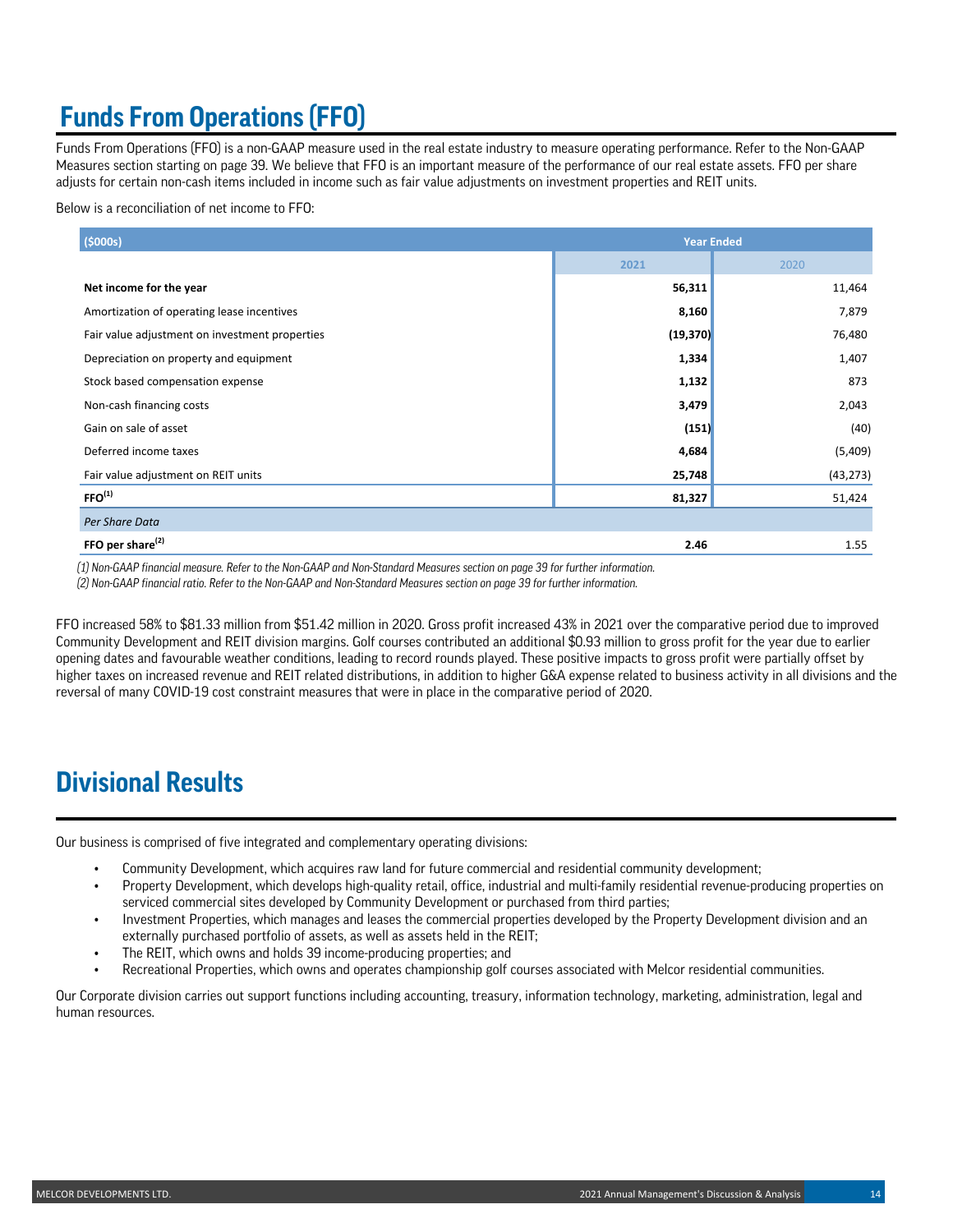The following table summarizes operating division results before intersegment eliminations and excludes the corporate division:

|                                                   | <b>Community</b>          |           |                    |           |                     |  |                           |           |                             |           |                           |                              |  |             |  |                                |  |
|---------------------------------------------------|---------------------------|-----------|--------------------|-----------|---------------------|--|---------------------------|-----------|-----------------------------|-----------|---------------------------|------------------------------|--|-------------|--|--------------------------------|--|
|                                                   |                           |           | <b>Development</b> |           |                     |  |                           |           | <b>Property Development</b> |           |                           | <b>Investment Properties</b> |  | <b>REIT</b> |  | <b>Recreational Properties</b> |  |
|                                                   | Year ended December<br>31 |           |                    | 31        | Year ended December |  | Year ended December<br>31 |           | Year ended December<br>31   |           | Year ended December<br>31 |                              |  |             |  |                                |  |
| (\$000s except as noted)                          | 2021                      | 2020      |                    | 2021      | 2020                |  | 2021                      | 2020      | 2021                        | 2020      | 2021                      | 2020                         |  |             |  |                                |  |
| Revenue                                           | 202,754                   | 115,087   |                    | 42,929    | 40,186              |  | 38,931                    | 38,004    | 74,094                      | 74,572    | 9,989                     | 7,703                        |  |             |  |                                |  |
| Portion of total revenue <sup>(1)</sup>           | 55%                       | 42%       |                    | 12%       | 15%                 |  | 11%                       | 14%       | 20%                         | 27%       | 3%                        | 3%                           |  |             |  |                                |  |
| Cost of sales                                     | (127, 058)                | (80, 269) |                    | (42, 800) | (39, 817)           |  | (16, 296)                 | (15, 519) | (30, 340)                   | (31, 240) | (5,741)                   | (4, 388)                     |  |             |  |                                |  |
| Gross profit                                      | 75,696                    | 34,818    |                    | 129       | 369                 |  | 22,635                    | 22,485    | 43,754                      | 43,332    | 4,248                     | 3,315                        |  |             |  |                                |  |
| Gross margin (%) <sup>(1)</sup>                   | 37%                       | 30%       |                    | $-\%$     | $1\%$               |  | 58%                       | 59%       | 59%                         | 58%       | 43%                       | 43%                          |  |             |  |                                |  |
|                                                   |                           |           |                    |           |                     |  |                           |           |                             |           |                           |                              |  |             |  |                                |  |
| Portion of total gross profit <sup>(1)</sup>      | 52%                       | 33%       |                    | $-\%$     | $-\%$               |  | 15%                       | 22%       | 30%                         | 42%       | 3%                        | 3%                           |  |             |  |                                |  |
| General and administrative<br>expense             | (6, 902)                  | (5, 822)  |                    | (1, 947)  | (1,766)             |  | (2,409)                   | (2, 141)  | (2, 953)                    | (3,043)   | (2,610)                   | (1,862)                      |  |             |  |                                |  |
| Fair value adjustment on<br>investment properties |                           |           |                    | 2,352     | 3,658               |  | 10,850                    | (20, 392) | 2,879                       | (62, 748) |                           |                              |  |             |  |                                |  |
| Gain on sale of assets                            |                           |           |                    |           | -                   |  |                           |           |                             |           | 151                       | 40                           |  |             |  |                                |  |
| Interest income                                   | 516                       | 444       |                    |           | 13                  |  | 1                         | 18        | 30                          | 72        |                           |                              |  |             |  |                                |  |
| Segment Earnings (loss)                           | 69,310                    | 29,440    |                    | 534       | 2,274               |  | 31,077                    | (30)      | 43,710                      | (22, 387) | 1,789                     | 1,493                        |  |             |  |                                |  |

*(1) Supplementary financial measure. Refer to Non-GAAP and Non-Standard Measures section on page 39 for further details.* 

## **Community Development**

Our Community Development division acquires raw land in strategic urban corridors and subsequently plans, develops and markets this land as builder-ready urban communities and large-scale commercial and industrial centres. This process includes identifying and evaluating land acquisitions, site planning, obtaining approvals from municipalities, developing the land, construction, marketing and ultimately selling the lots to home builders (for residential communities) or developers (for commercial/industrial centres). The division also sells sites to our Property Development division, who in turn develops commercial properties on the land.

Master planned mixed-use residential communities comprise the majority of Community Development's portfolio. We create efficient and sustainable urban communities by establishing an overall vision for each community and the amenities that will make it a desirable place to live. Residential lots and parcels are sold to home builders who share our passion for quality and with whom we have long-standing relationships.

Our focus is to grow market share and income by ensuring that we have an appropriate land mix and the right inventory in high demand areas in growing regions. We proactively manage our agreement receivables by working closely with our chosen builders.

As at December 31, 2021 we held 10,023 acres of land for future development, and developed land inventory included 683 single-family lots in Canada, 1 single-family lot in the US, 62 acres for multi-family development, and 123 acres for commercial and industrial development.

### *Sales Activity*

Income can fluctuate significantly from quarter to quarter due to the timing of plan registrations, the cyclical nature of real estate markets and the mix of land sold. The seasonality caused by the timing of plan registrations and the real estate construction cycle typically evens out over the course of the year.

To meet healthy market demand, we brought on 27 new phases in 18 communities to replenish inventory. We continued our focus on clearing out existing inventory held by Melcor (lots) and by our builders (spec homes) throughout 2021 and have active marketing programs in place to support this objective.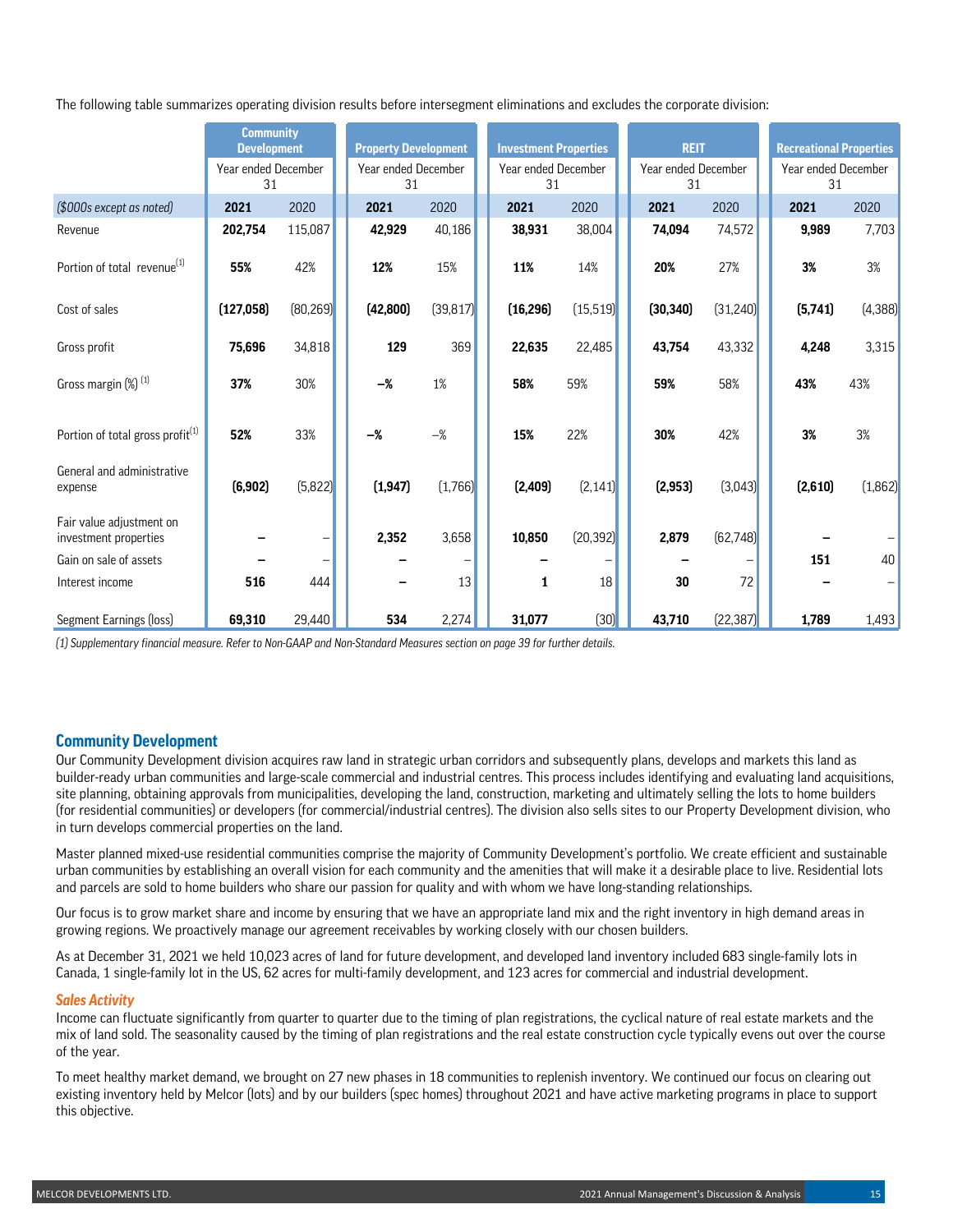## **REVENUE BY TYPE**





The following table summarizes our activity:

| Consolidated                                                         | 2021      | 2020      |
|----------------------------------------------------------------------|-----------|-----------|
| Canada Sales data: (including joint operations at 100%)              |           |           |
| Single-family sales (number of lots)                                 | 1,261     | 770       |
| Gross average revenue per single family lot (\$)                     | 144,883   | 144,937   |
| Multi-family sales (acres)                                           | 2.59      | 9.38      |
| Gross average revenue per multi-family acre (\$)                     | 1,359,073 | 1,232,617 |
| Commercial sales (acres)                                             | 4.95      |           |
| Gross average revenue per commercial land acre (\$)                  | 540,141   |           |
| Other land sales - Industrial, Other (acres)                         | 1.29      | 1.14      |
| Gross average revenue per other land acre (\$)                       | 325,581   | 200,000   |
| Raw land sales to municipalities (acres)                             | 51.04     | 5.14      |
| Gross average revenue per raw land acre (\$)                         | 56,176    | 275,000   |
| US Sales data: (including joint operations at 100%)                  |           |           |
| Single-family sales (number of lots)                                 | 280       | 241       |
| Gross average revenue per single family lot (\$)                     | 102,424   | 140,548   |
| Other land sales - raw (paper lots), other                           | 595       |           |
| Gross average revenue per paper lot $(\$\)$                          | 46,382    |           |
| Financial results: (including joint operations at Melcor's interest) |           |           |
| Revenue (\$000s)                                                     | 202,754   | 115,087   |
| Earnings (\$000s)                                                    | 69,310    | 29,440    |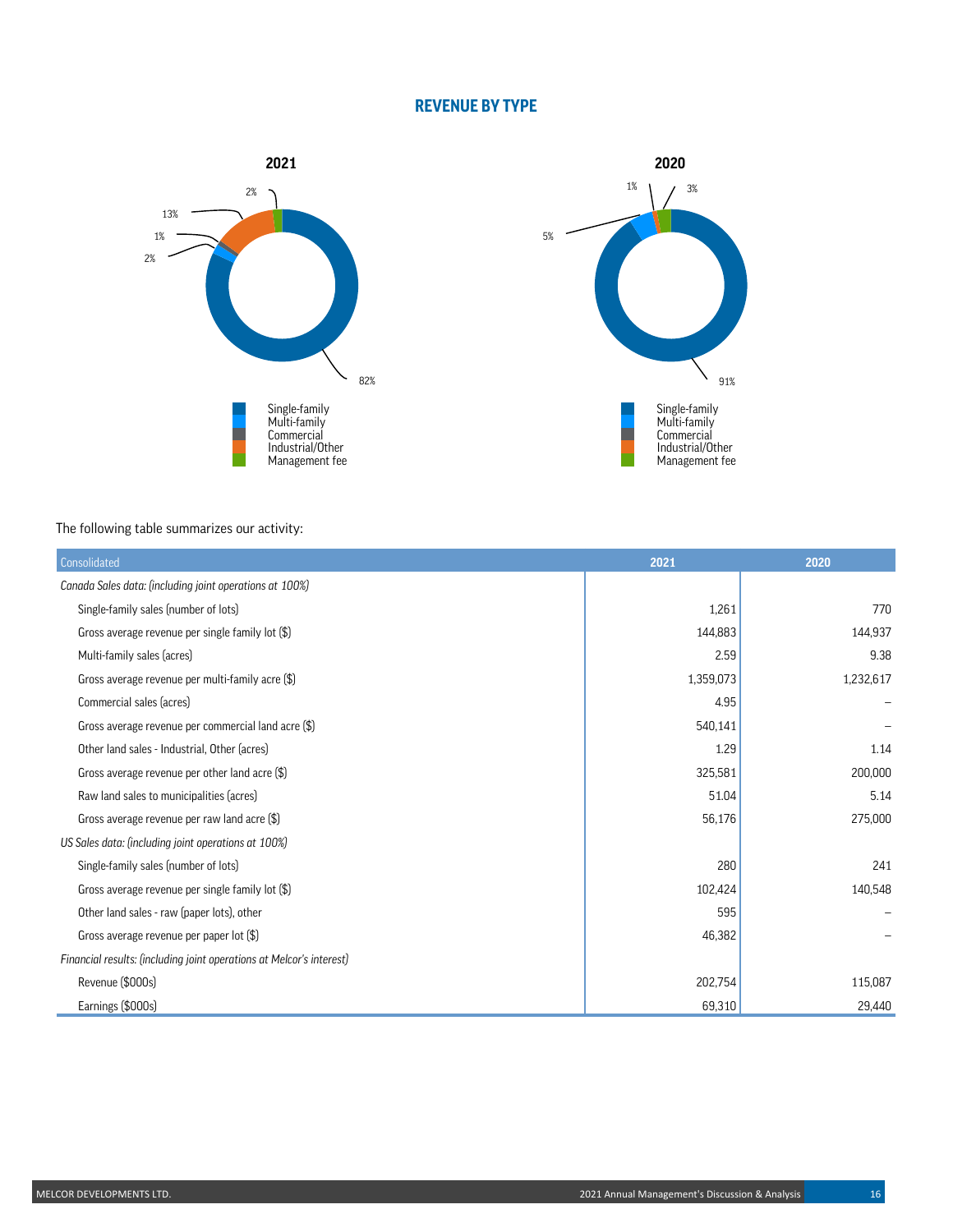### *Regional Highlights*

| <b>Edmonton &amp; Region</b>                  | 2021   | 2020   |
|-----------------------------------------------|--------|--------|
| Sales data:                                   |        |        |
| Single-family sales (number of lots)          | 799    | 495    |
| Multi-family sales (acres)                    |        | 8.58   |
| Other land sales - Industrial & Other (acres) | 1.29   | 1.14   |
| Raw land sales to municipalities (acres)      | 8.46   | 5.14   |
| Financial results:                            |        |        |
| Revenue (\$000s)                              | 77,980 | 52,246 |
| Earnings (\$000s)                             | 23,098 | 15,220 |

The strong single-family housing market resulted in a 61% increase in the number of lots sold. Product sold in the year included a broad mix, from price-sensitive townhomes and duplexes to luxury estate lots within our Jagare Ridge and Jensen Lakes communities.

We continue to offer a variety of price-sensitive options in all neighbourhoods, including duplexes, townhomes, detached garage homes, homes with secondary or garage suites and zero lot-line homes. Builder demand for lots remains high.

Edmonton revenue increased by 49% due to the increase in lot sales.

| Red Deer & Region                   | 2021   | 2020  |
|-------------------------------------|--------|-------|
| Sales data:                         |        |       |
| Single-family (number of lots)      | 117    | 109   |
| Commercial sales (acres)            | 3.45   |       |
| Raw land sales to government bodies | 6.42   |       |
| Financial results:                  |        |       |
| Revenue (\$000s)                    | 11,520 | 6,112 |
| Earnings (\$000s)                   | 4,651  | 1,445 |

Single-family lots sold in the central Alberta region increased 7% with all communities in the region contributing to strong sales. Revenue increased 88% as sales in communities owned solely by Melcor were higher. In 2020, the majority of single-family lots sold were in joint venture communities. The region also sold raw and commercial land for \$1.62 million. We anticipate current sales velocity to continue in 2022.

| <b>Calgary &amp; Region</b>          | 2021   | 2020  |
|--------------------------------------|--------|-------|
| Sales data:                          |        |       |
| Single-family sales (number of lots) | 256    | 107   |
| Commercial sales (acres)             | 1.50   |       |
| Financial results:                   |        |       |
| Revenue(\$000s)                      | 25,662 | 8,300 |
| Earnings (\$000s)                    | 7,410  | 2,062 |

Market demand in all of our Calgary and Area communities was high with an increase in lot sales of 139%. The region also sold 1.50 acres of commercial land for revenue of \$1.06 million.

We anticipate similar sales activity in 2022 with development ramping up in our new community of Cobblestone Creek (Airdrie, AB), and new phases of Sunset Ridge (Cochrane, AB) and Lanark Landing (Airdrie, AB) being brought on.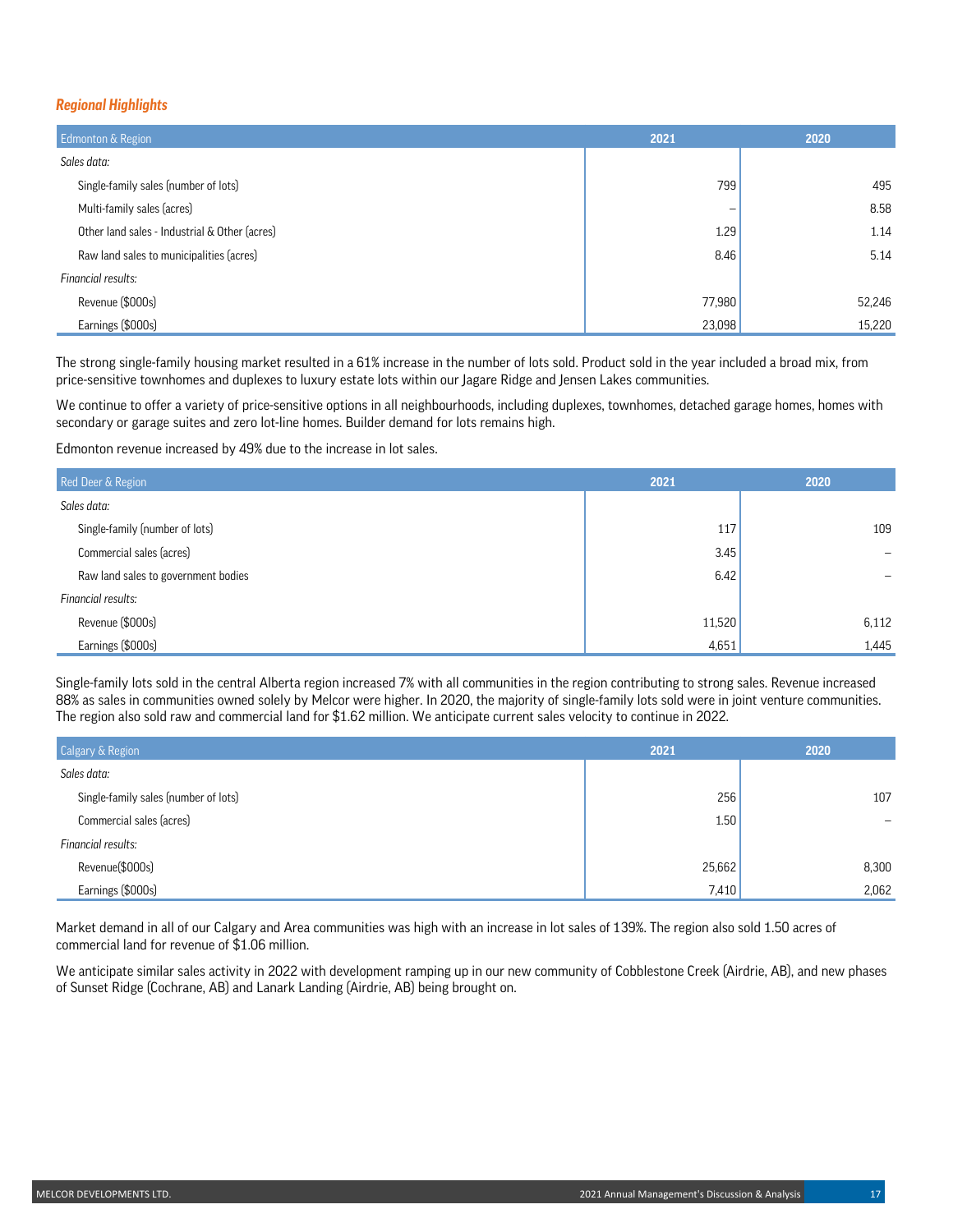| Lethbridge                           | 2021                     | 2020  |
|--------------------------------------|--------------------------|-------|
| Sales data:                          |                          |       |
| Single-family sales (number of lots) | 14                       | 27    |
| Multi-family sales (acres)           | $\overline{\phantom{m}}$ | 0.80  |
| Financial results:                   |                          |       |
| Revenue (\$000s)                     | 1,453                    | 2,998 |
| Earnings (\$000s)                    | 143                      | 790   |

The 48% decrease in single-family lot sales and lack of land sales in 2021 contributed to the 52% decrease in revenue. Given the smaller market market of the Lethbridge region, lot sales can fluctuate year to year. The prior year had an anomalous jump in sales due to amenity development in one of the three communities in the region.

| Kelowna                                  | 2021   | 2020   |
|------------------------------------------|--------|--------|
| Sales data:                              |        |        |
| Single-family sales (number of lots)     | 75     | 32     |
| Multi-family sales (acres)               | 2.59   |        |
| Raw land sales to municipalities (acres) | 1.57   |        |
| Financial results:                       |        |        |
| Revenue (\$000s)                         | 29,802 | 11,276 |
| Earnings (loss) (\$000s)                 | 8,614  | 3,079  |

Our first phase in the new community of North Clifton Estates sold 21 of the 44 lots in 2021, contributing to increased revenues of \$18.53 million. This community boasts high-end Okanagan lake-front estate lots, and has received a significant amount of interest as evidenced by lot sales made during the year. We do not anticipate having an additional phase ready for registration in 2022.

An additional phase of 41 lots in the BlueSky community also registered and sold out in the year. We do anticipate bringing on a new phase for BlueSky in 2022.

| <b>United States</b>                          | 2021   | 2020   |
|-----------------------------------------------|--------|--------|
| Sales data:                                   |        |        |
| Single-family sales (number of lots)          | 280    | 241    |
| Other land sales - Industrial & Other (acres) | 155    |        |
| Financial results:                            |        |        |
| Revenue (\$000s)                              | 54,886 | 34,155 |
| Earnings (\$000s)                             | 21,176 | 6,844  |

Our builder group bought all 277 lots in the first part of phase 3 and an additional 3 lots from prior phases in our community of Harmony near Aurora, CO. We continue to develop Phase 3 and we plan to bring on an additional 243 lots in 2022.

We continue to actively market and work on municipal approvals for all of our land assets in the US. We intend to sell many of these projects as paper lots, which means we do not plan to develop ourselves. We continue to seek land acquisition opportunities in AZ and CO and to advance planning and approvals on all land holdings. In 2021, we sold:

- 293 paper lots (79 acres) in Goodyear, AZ, generating \$13.84 million (US\$10.99 million) in revenue
- 302 paper lots (76 acres) in Maricopa, AZ, generating \$10.23 million (US \$8.16 million) in revenue

We also purchased 17.1 acres adjacent to existing holdings in Buckeye, AZ for \$3.04 million (US \$2.45).

## **Property Development**

Our Property Development division develops, manages construction, markets and initially leases high-quality retail, office, industrial and multi-family residential revenue-producing properties on prime commercial sites purchased primarily from our Community Development division at fair market value. The division currently operates solely in Alberta.

The Property Development division supports our strategic objectives of asset diversification, income growth and value creation by constructing income-producing commercial developments.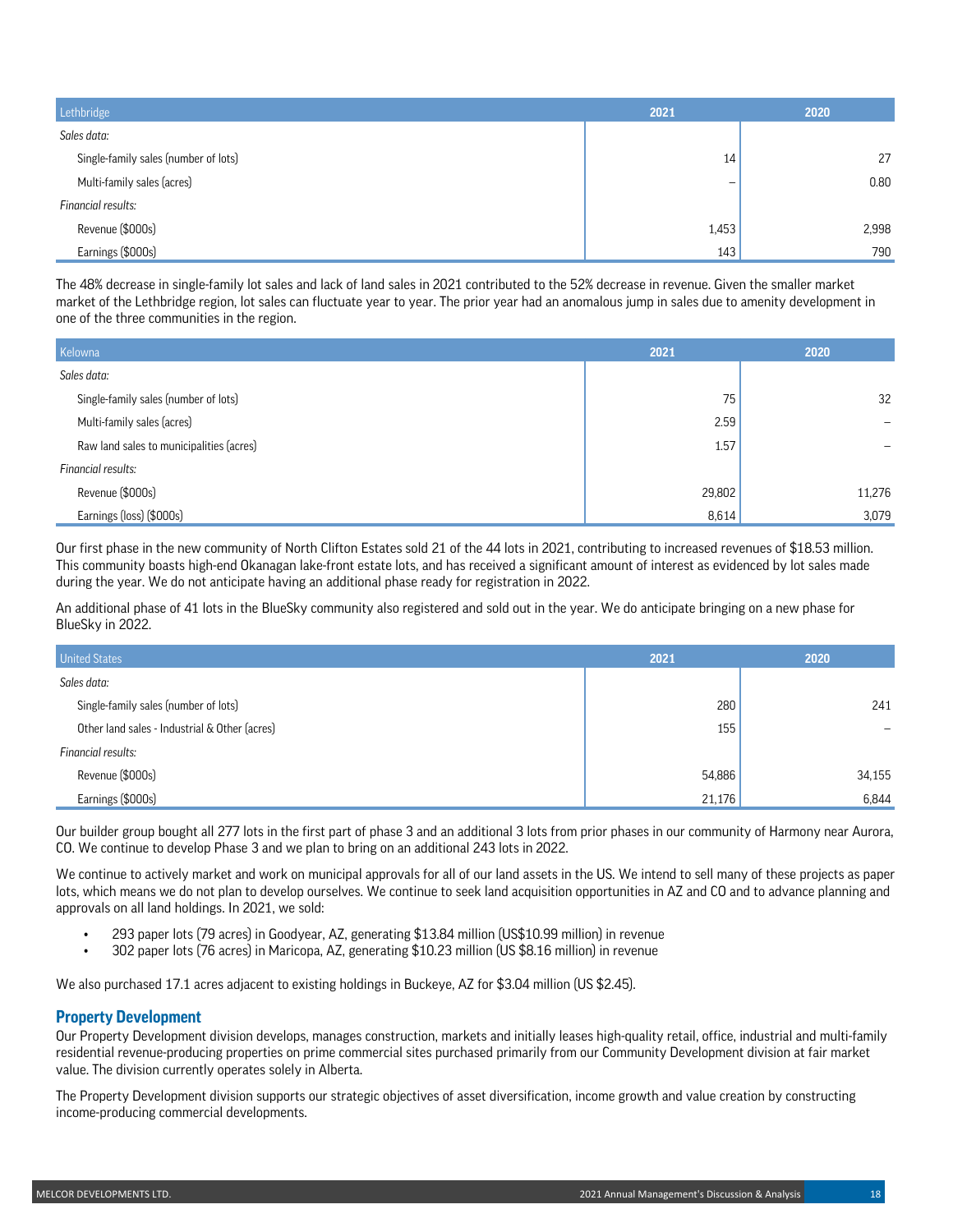The Property Development division increases the value of land assets and delivers long-term sustainable returns with high profile anchor tenants such as ATB, Bank of Montreal, Canadian Tire, Canadian Western Bank, CIBC, Home Depot, Loblaws, McDonald's, Rona, Royal Bank, Recipe Unlimited, Saveon Foods, Scotiabank, Shoppers Drug Mart, Staples, Starbucks, Subway, TD Canada Trust, Tim Hortons, Wal-Mart, Winners and many others.

Completed buildings are transferred to Investment Properties at fair market value (based on third party appraisals) once construction and leasing activities near completion. The transfer revenue and related costs are eliminated on consolidation and do not impact overall earnings.

Management fee revenue is comprised of fees paid by joint arrangement partners and is a percentage of total development costs incurred, which fluctuate period to period depending on the development stage of active projects.

The Property Development division realizes fair value gains resulting from development and leasing activities as construction is in progress. We generally expect to see the majority of fair value increases in the third and fourth quarters as construction and leasing are completed.

### *Division Highlights*

| $\left[\frac{1}{2000s}\right]$ and at JV%, except as noted | 2021    | 2020    |
|------------------------------------------------------------|---------|---------|
| Total revenue                                              | 42,929  | 40,186  |
| Revenue from property transfers                            | 42,800  | 39,817  |
| Management fees                                            | 129     | 369     |
| Margin (%) on property transfers                           | 1%      | 15 %    |
| Square footage transferred (sf, at 100%)                   | 118,734 | 132,498 |
| Number of buildings transferred                            | 9       | 11      |
| Fair value gains on investment properties                  | 2,352   | 3,658   |

Property Development completed and transferred 9 buildings (118,734 sf) to Investment Properties in 2021 and has another 23,247 sf completed and awaiting lease up and/or transfer. A further 6,913 sf remains under development and we continue to move new projects through the planning and development approval process. We plan for another active construction season in 2022 and anticipate commencing construction on an additional 68,200 sf.

### *Regional Highlights*

A breakdown of our fair value gains by region is as follows:

| \$000s]          | 2021  | 2020  |
|------------------|-------|-------|
| Northern Alberta | 2,266 | 1,051 |
| Southern Alberta | 86    | 2,607 |
|                  | 2,352 | 3,658 |

**Northern Alberta** completed and transferred 33,312 sf (5 buildings) to Investment Properties:

- Jensen Lakes Crossing (St. Albert): a daycare building (10,338 sf) for fair value gains of \$0.31 million
- Vista Ridge (Sylvan Lake): a gas lease (5,158 sf) for fair value gains of \$0.21 million
- Clearview Ridge (Red Deer): 3 CRUs including a carwash (17,816 sf) for fair value gains of \$0.14 million at JV%

**Southern Alberta** completed and transferred 85,422 sf (4 buildings) to Investment Properties:

- The District (Calgary): 2 CRUs including a veterinary hospital (22,865 sf) valued at \$10.20 million for fair value gains of \$1.41 million
- Greenwich (Calgary): 2 CRUs including the Calgary Farmers' Market (62,557 sf) with a fair value loss of \$1.84 million as the tenants had not taken occupancy at year end.

Transfers occur upon completion of the buildings, while the fair value gains are recorded over the course of construction. In 2021, interdivisional fair value adjustments were made related to prior year building transfers which impacted the overall divisional fair value gains.

#### *Future development opportunities*

We continually identify parcels of land from our land inventory that are well suited for commercial development in the near future. We also work with municipalities to gain approvals to commence development on new projects.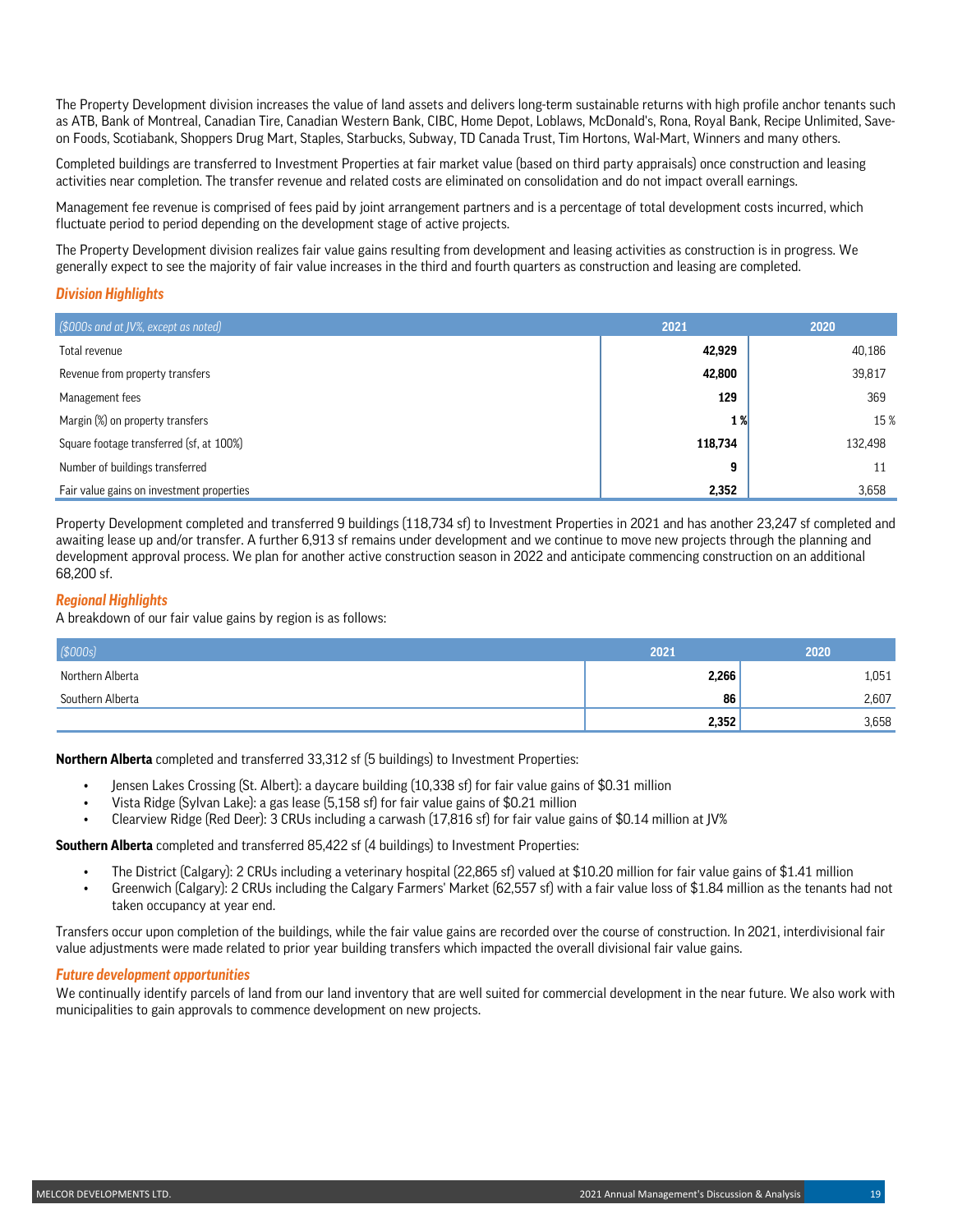### The following table is a summary of current and future development projects:

| <b>Current Projects</b>        |                 |                                     |                         |                                                     |                                                                  |
|--------------------------------|-----------------|-------------------------------------|-------------------------|-----------------------------------------------------|------------------------------------------------------------------|
| Project                        | Location        | Type                                | Total SF <sup>(1)</sup> | Developed and<br>transferred to<br>IP or sold $(2)$ | SF under<br>development or<br>developed and<br>awaiting lease up |
| The Village at Blackmud Creek  | South Edmonton  | Regional business park              | 550,000                 | 198,905                                             |                                                                  |
| Telford Industrial             | Leduc           | <b>Industrial Park</b>              | 500,000                 | 143,200                                             |                                                                  |
| West Henday Promenade          | West Edmonton   | Regional mixed use centre           | 515,000                 | 116,300                                             |                                                                  |
| Kingsview Market               | Airdrie         | Regional shopping centre            | 319,000                 | 200,600                                             |                                                                  |
| <b>Chestermere Station</b>     | Chestermere     | Neighbourhood shopping centre       | 278,100                 | 241,600                                             | 12,464                                                           |
| Clearview Market 2             | <b>Red Deer</b> | Neighbourhood shopping centre       | 80,000                  | 20,810                                              |                                                                  |
| The District at North Deerfoot | North Calgary   | Regional business / industrial park | 1,285,000               | 586,600                                             |                                                                  |
| Campsite Industrial            | Spruce Grove    | <b>Industrial Park</b>              | 170,000                 | 23,700                                              |                                                                  |
| Jensen Lakes Crossing          | St. Albert      | Neighbourhood shopping centre       | 150,000                 | 99,300                                              | 6,913                                                            |
| Woodbend Market                | Leduc           | Neighbourhood shopping centre       | 140,000                 |                                                     | 10,783                                                           |
| Greenwich                      | West Calgary    | Regional mixed use centre           | 325,000                 | 62,600                                              |                                                                  |
| Vista Ridge                    | Sylvan Lake     | Neighbourhood shopping centre       | 20,000                  | 5,200                                               |                                                                  |
|                                |                 |                                     |                         |                                                     |                                                                  |

### **Expected Future Projects**

| Project                    | Location            | Type                          | Total SF <sup>(1)</sup> | Ownership Interest | <b>Expected Start</b><br>(year) |
|----------------------------|---------------------|-------------------------------|-------------------------|--------------------|---------------------------------|
| Laredo                     | <b>Red Deer</b>     | Neighbourhood shopping centre | 10,000                  | 100%               | $2025+$                         |
| Secord                     | Edmonton            | Neighbourhood shopping centre | 75,000                  | 60%                | 2023                            |
| Keystone Common            | North Calgary       | Regional power centre         | 700,000                 | 100%               | 2024                            |
| Mattson                    | Edmonton            | Neighbourhood shopping centre | 75.000                  | 50%                | $2024+$                         |
| Rollyview                  | Leduc               | Neighbourhood shopping centre | 75.000                  | 100%               | $2025+$                         |
| The Shoppes at Canyons     | Lethbridge          | Neighbourhood shopping centre | 105.000                 | 100%               | $2025+$                         |
| West Pointe Marketplace    | Lethbridge          | Regional power centre         | 750,000                 | 100%               | $2026+$                         |
| <b>Westview Commercial</b> | <b>West Calgary</b> | Neighbourhood shopping centre | 150.000                 | 100%               | $2024+$                         |
| Sora                       | South Calgary       | Neighbourhood shopping centre | 60,000                  | 50%                | $2025+$                         |

*(1) Total SF represents the estimated total square footage remaining to be developed in the project. This includes sites that may be individually sold to retailers or end users. For example, grocers usually buy land from Melcor and build/own their building. Total SF is periodically recalibrated based on current market conditions and changes to development plans. (2) Developed and transferred to IP or sold includes estimated sf of sites sold to retailers for development as described above.*

### **Investment Properties**

Our Investment Properties division manages and leases our portfolio of high-quality office, retail, industrial and residential properties, which are located across western Canada and the US, including the properties owned by the REIT.

Our Investment Properties division oversees 4.75 million sf of income-producing commercial GLA and 593 residential units.

Our commercial property portfolio is primarily comprised of properties developed and transferred from our Property Development division in Alberta and acquired from third parties elsewhere. Our goal is to improve the operating efficiency of each property for stable and growing cash flow, making them attractive assets for the REIT to purchase under its Right of First Offer (ROFO) option. In our management capacity, we are committed to efficient property management for optimized operating costs, occupancy and rental rates, providing the REIT and our joint venture partners with best in class management services. We focus on client retention through continuous customer contact and ongoing service evaluations. We also enhance our portfolio by upgrading the appearance, functionality and desirability of our properties, thereby increasing their rental potential.

Our US properties provide the division with a stable income stream that diversifies our exposure to the western Canadian resource economy. We also own 10 parking lots and other assets which are held for the long-term, providing current stable income and future re-development potential.

Our portfolio under management has high occupancy rates with long-term tenancies from high-quality retail and commercial clients.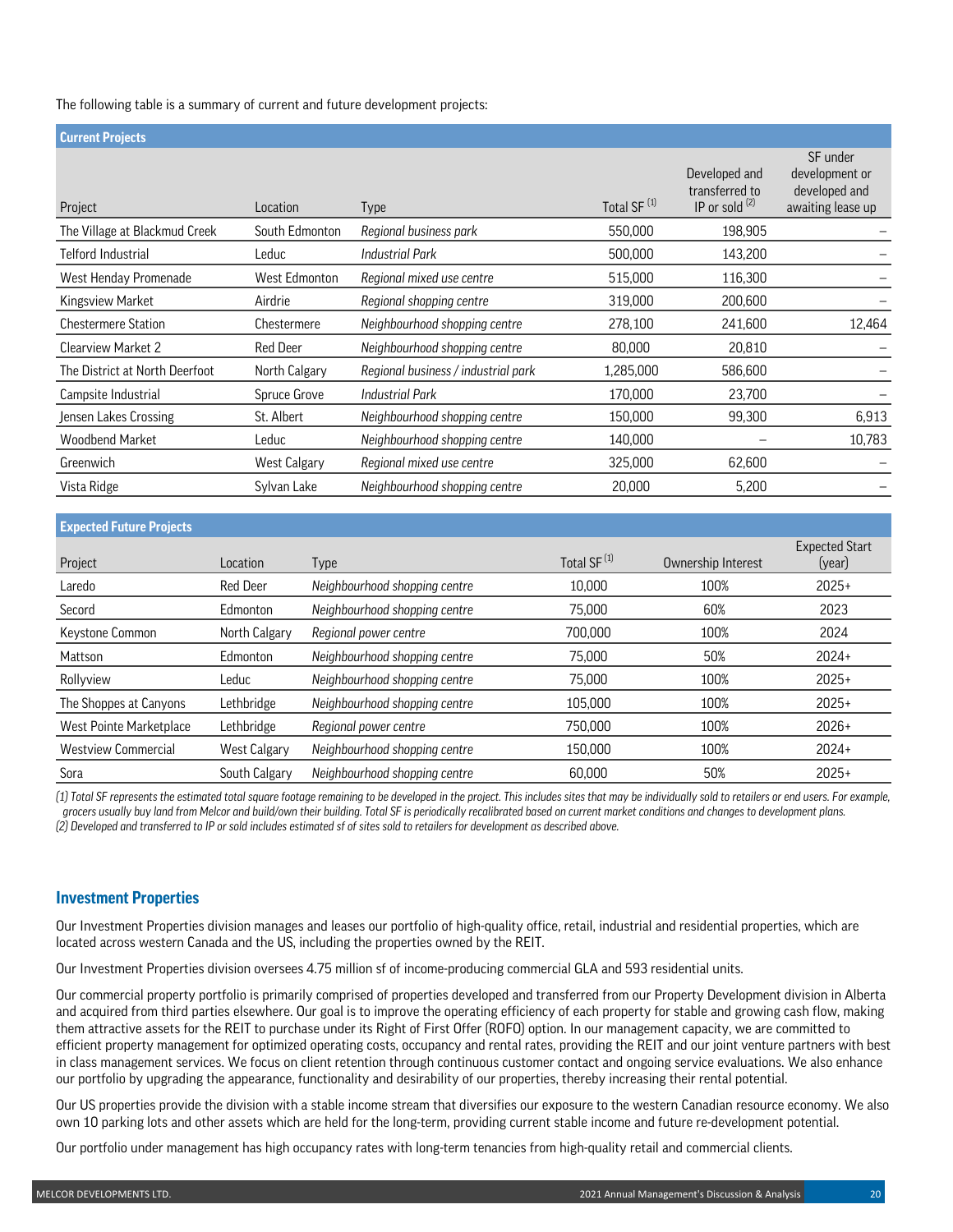### *Operating Results*

| (\$000s except as noted)                               | 2021      | 2020      |
|--------------------------------------------------------|-----------|-----------|
| Commercial properties GLA under management (sf, total) | 4,753,285 | 4,629,675 |
| Properties owned and managed (sf)                      | 1,101,292 | 997,414   |
| Properties managed (sf)                                | 3,651,993 | 3,632,261 |
| Revenue (total)                                        | 38,930    | 38,004    |
| Canadian properties                                    | 17,332    | 14,899    |
| US properties                                          | 15,494    | 16,661    |
| Management fees                                        | 5,617     | 5,722     |
| Parking lots and other assets                          | 487       | 722       |
| Net operating income (NOI) <sup>(1)</sup>              | 23,296    | 23,660    |
| Funds from operations <sup>(1)</sup>                   | 21,851    | 22,116    |
| Funds from operations per share <sup>(2)</sup>         | 0.66      | 0.66      |

*(1) Non-GAAP financial measure. Refer to the Non-GAAP and Non-Standard Measures section on page 39 for further information. (2) Non-GAAP financial ratio. Refer to the Non-GAAP and Non-Standard Measures section on page 39 for further information.*

Since the formation of the REIT in 2013, the Investment Properties division's primary function is asset management and hands on property management. In 2020, we deferred 23 non-essential projects to minimize these activity at our properties and to improve near-term liquidity. The capital expenditures resumed in 2021.

### *Canadian properties*

Our Canadian property portfolio grew in 2021 via completions and transfers from Property Development, adding nine buildings or 118,734 sf to owned and managed GLA and generating an increase in NOI over 2020. In 2020, eleven buildings were transferred from Property Development, adding 132,498 sf of GLA. With 6,913 sf of GLA under active development in the Property Development division, and another 23,247 sf completed and awaiting lease up, we expect our Canadian property portfolio to continue to grow.

Occupancy on properties owned by Investment Properties was 76% at December 31, 2021 (2020 - 79%). Committed occupancy is 88%. Weighted average base rent rate was \$26.59 (2020 - \$25.49) up \$1.10. Occupancy was impacted by transfers from Property Developments during the latter half of 2021, where tenants have not yet occupied the building due to fixturing.

Net operating income (NOI) and same asset NOI are non-standard metrics used in the real estate industry to measure the performance of investment properties. The IFRS measurement most directly comparable to NOI and same asset NOI is segment earnings. The following is a reconciliation of Canadian properties same asset net operating income (NOI) to gross profit:

| (\$000s except as noted)                   | 2021   | 2020  |
|--------------------------------------------|--------|-------|
| Same asset NOI <sup>(1)</sup>              | 9,691  | 9,671 |
| Properties transferred from PD             | 1,184  | 235   |
| NOI <sup>(1)</sup>                         | 10,875 | 9,906 |
| Amortization of operating lease incentives | (651)  | (596) |
| Straight-line rent adjustment              | 1,308  | 584   |
| Gross profit                               | 11,532 | 9,894 |

*(1) Non-GAAP financial measure. Refer to the Non-GAAP and Non-Standard Measures section on page 39 for further information.*

Gross profit was \$11.53 million up 17% from 2020 as a result of properties transferred from the Property Development Division over the past 12 months.

Same asset NOI was stable over 2020 at \$9.69 million.

### *US properties*

In the second quarter, we sold one residential unit in Arizona for a net sale price of \$0.34 million (US\$0.28 million) net of transaction costs.

In the third quarter, we sold 10 residential units at the Brownstones at Biltmore in Phoenix, AZ for \$7.08 million (US \$5.68 million) net of transaction costs.

Revenue on US properties was \$15.49 million compared to \$16.66 million in 2020. Occupancy was 75% at December 31, 2021 down 8% from 2020, due to tenant rollover at certain properties, including 19,000 sf surrendered as a partial termination with a termination fee of \$1.94 million (US \$1.53 million) in the first quarter of 2021 at Melcor Glendale. The surrendered space previously contributed \$0.41 million in base rent annually. Lower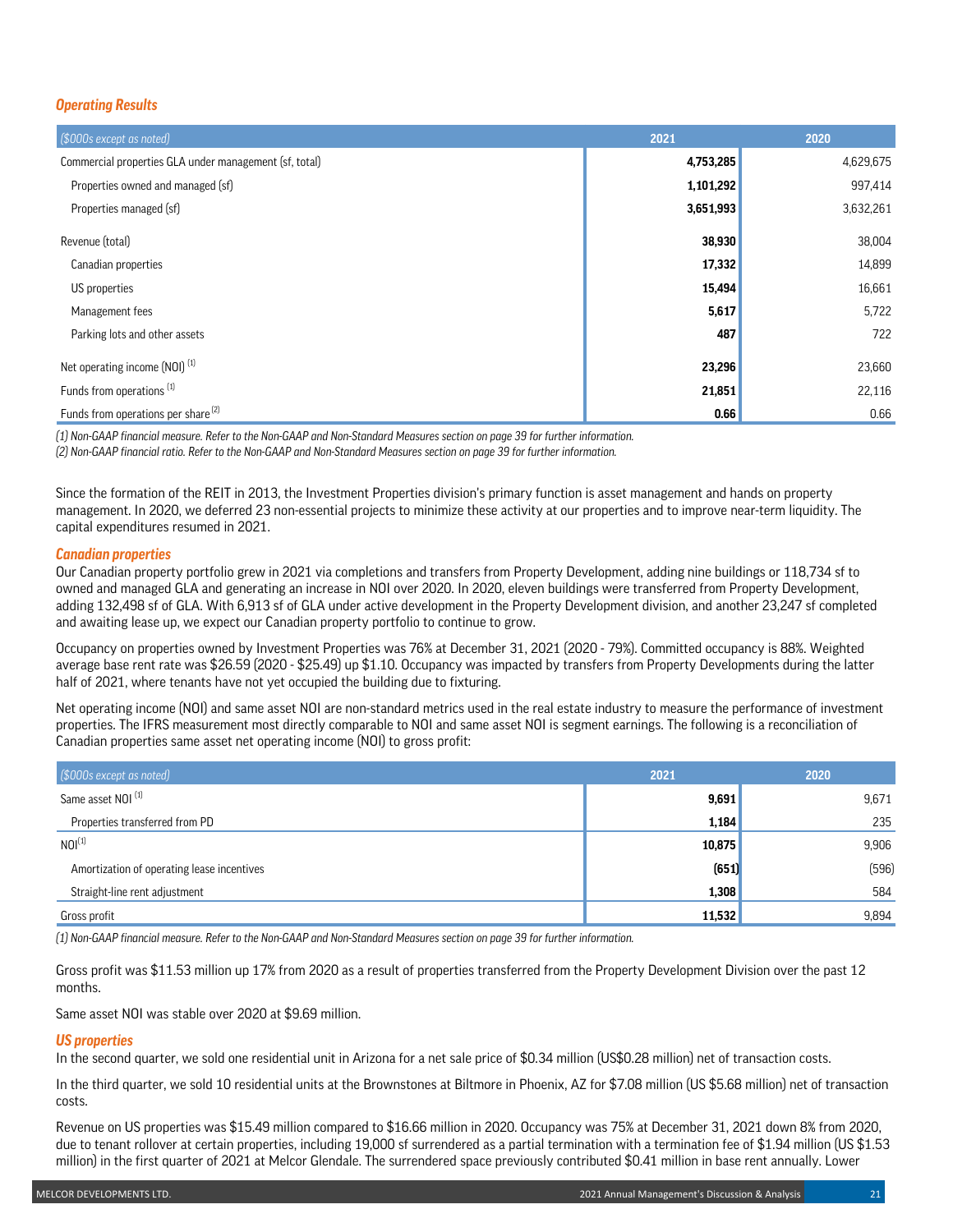revenue was also due to the sale of Perimeter in Q3-2020 and Brownstones at Biltmore in Q3-2021. NOI was up 3% over 2020 due to the termination fee received at Melcor Glendale. Excluding this same-asset NOI was down due to lower occupancy.

At December 31, 2021, Weighted Average Base Rent (WABR) was \$20.67 per sf compared to \$20.91 at December 31, 2020. WABR was negatively impacted by tenant rollover during the year. Residential occupancy was stable at 100%.

A reconciliation of US properties same asset NOI to gross profit is as follows:

| (\$000s except as noted)                   | 2021  | 2020     |
|--------------------------------------------|-------|----------|
| Same asset NOI <sup>(1)</sup>              | 6,633 | 6,051    |
| Third party disposals                      | 83    | 457      |
| NOI <sup>(1)</sup>                         | 6,716 | 6,508    |
| Foreign currency translation               | 1,705 | 2,243    |
| Amortization of operating lease incentives | (973) | (1, 150) |
| Straight-line rent adjustment              | (347) | 68       |
| Gross profit                               | 7,101 | 7,669    |

*(1) Non-GAAP financial measure. Refer to the Non-GAAP and Non-Standard Measures section on page 39 for further information.*

### *Management fees & other*

We earn management fees under the asset management and property management agreements with the REIT and under other joint venture agreements where Melcor acts as the asset manager. Management fees were flat compared to 2020.

During 2021 we recognized \$0.49 million in revenues on our parking stalls and other assets, down 33% from 2020 revenue of \$0.72 million. These revenues fluctuate from period to period and were impacted by the COVID-19 pandemic with many businesses having at least a portion of their workforce continuing to work from home throughout 2021.

### *Funds from Operations*

FFO was flat over 2020 as a result of increased segment revenue due to the termination fee of \$1.94 million on a US office property, offset by lower USD foreign exchange rate for the current period, and lower property margin due to a combination of lower occupancy and WABR but consistent expenses.

#### *Fair Value of Investment Portfolio*

The fair value of our portfolio increased by \$47.71 million over 2020. The increase in fair value was the result of \$42.80 million in transfers of completed properties from Property Development and \$3.29 million in property improvements. Other changes included fair value gains of \$10.85 million, disposals of \$7.43 million (\$US5.96), foreign currency translation loss of \$0.50 million, and changes to tenant improvements and straight line rent.

For the year ended December 31, 2021, Melcor's internal valuation team performed valuation assessments of 29 legal phases. Our qualified external valuation professionals valued 19 of the 29 legal phases with a fair value of \$186.29 million. In 2021, we realized a fair value gain of \$10.85 million throughout the year. In Q2-2020 our total Canadian portfolio was revalued by our external professionals. 2020 valuations resulted in a fair value loss of \$20.39 million for the year.

A breakdown of our fair value adjustment on investment properties by geographic region and significant asset type is as follows:

| (5000s)              | 2021   | 2020      |
|----------------------|--------|-----------|
| Alberta - all assets | 4,323  | (14, 936) |
| US - residential     | 204    | 390       |
| US - commercial      | 6,323  | (5,846)   |
|                      | 10,850 | (20, 392) |

We recognized fair value gains on our US portfolio as a result of the increase in stabilized NOI and a decrease in capitalization rates on certain commercial properties; partially offset by capital and tenant spending which did not result in a significant increase in fair value. Gains on our Alberta assets were primarily due to a decrease in capitalization rates on several properties and gains on:

- Northridge in St. Albert, AB,
- Clearview Market Square in Red Deer, AB and
- Jensen Lakes retail properties in St. Albert, AB.

Refer to note 28 to the consolidated financial statements for additional information on the calculation of fair value adjustments.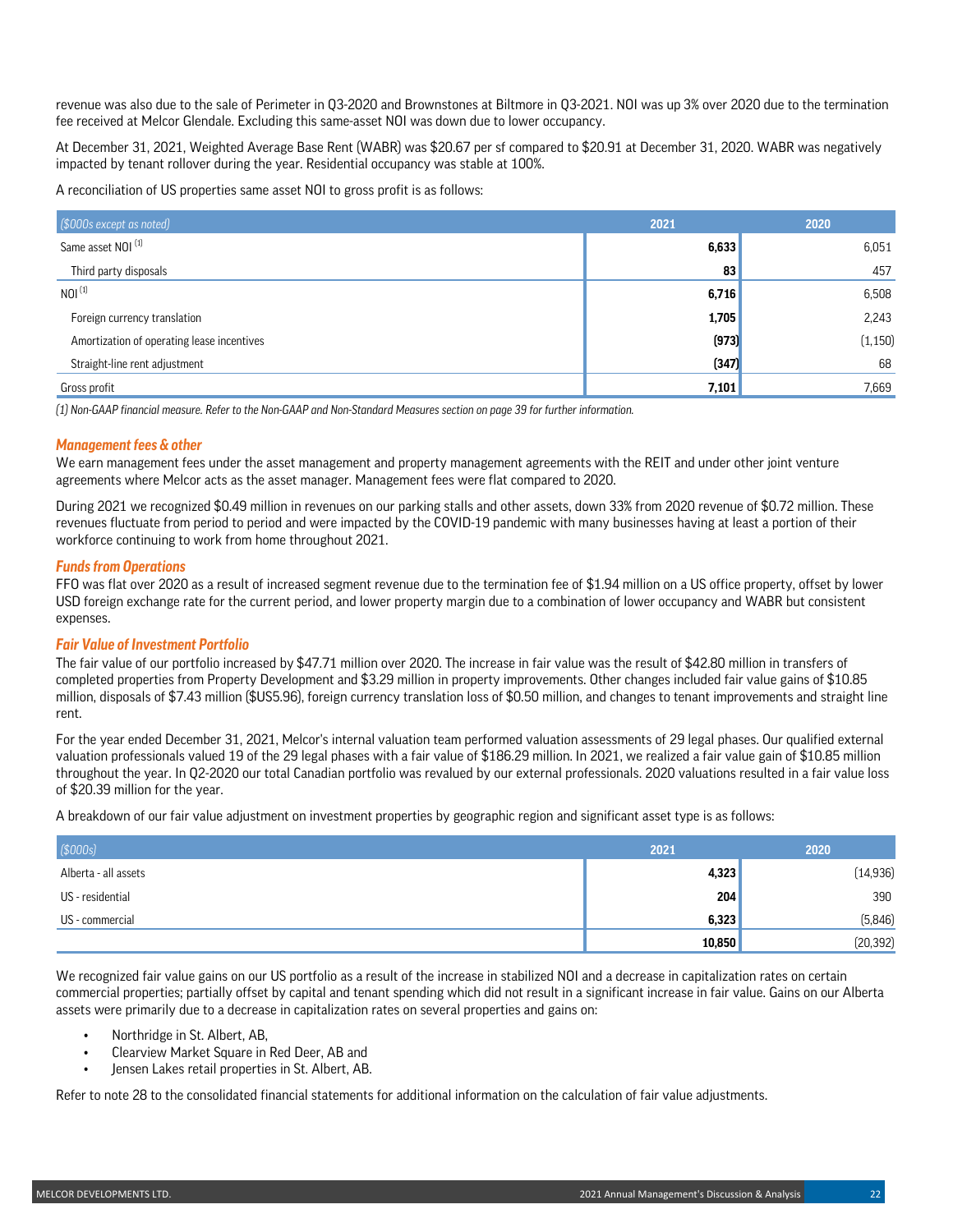# **REIT**

The REIT owned 39 income-producing office, retail and industrial properties, representing 3,216,175 sf in GLA and a land lease community at December 31, 2021. The REIT's portfolio has a diversified tenant profile, with a mix of national, regional and local tenants operating in a variety of industries.

We held a controlling 55.4% effective interest in the REIT through ownership of all Class B LP Units at December 31, 2021 (December 31, 2020 -55.3%). As we have concluded that Melcor retains control of the REIT, we consolidate 100% of the REIT's revenues, expenses, assets and liabilities.

## **Operating results**

The following table summarizes the REIT's key performance measures:

| (\$000s except as noted)                                  | 2021            | 2020      |
|-----------------------------------------------------------|-----------------|-----------|
| Rental revenue                                            | 74,094          | 74,572    |
| Net operating income (NOI) <sup>(1)</sup>                 | 47,764          | 46,456    |
| Same asset NOI (see calculation following) <sup>(1)</sup> | 47,764          | 46,456    |
| Fair value adjustments                                    | 2,879           | (62, 748) |
| Occupancy                                                 | 87 <sup>%</sup> | 88%       |
| Funds from operations <sup>(1)</sup>                      | 45,049          | 44,140    |
| Funds from operations per share <sup>[2]</sup>            | 1.37            | 1.33      |

*(1) Non-GAAP financial measure. Refer to the Non-GAAP and Non-Standard Measures section on page 39 for further information.*

*(2) Non-GAAP financial ratio. Refer to the Non-GAAP and Non-Standard Measures section on page 39 for further information.*

Rental revenue was flat over 2020. During the year higher other revenue offset lower rent revenue (base rent and straight-line rent adjustments). Other revenue was up due to a lease that was terminated early in the first quarter resulting in \$1.00 million in lease break fees.

In 2021 we completed 240,006 sf of lease renewals (including holdovers) and had 76,639 sf in new leases commence for steady occupancy of 87.1%. While the market is slightly soft, activity and opportunity across our portfolio in all asset classes continues.

Recoveries are amounts recovered from tenants for direct operating expenses incurred and include a nominal administrative charge. We typically expect recovery revenue to correlate with changes in recoverable operating expenses. Recovery revenue was flat while direct operating expenses decreased 3% over 2020. Our recovery ratio (recoveries divided by direct operating expenses) was slightly increased over 2020 due to elevated bad debt in the comparative period. Excluding this anomaly, our recovery ratio was down 5% over 2020 due to a higher proportion of gross leases and fluctuations in expenditures incurred within the portfolio year to year.

Operating expenses were down 5% over 2020 due to the comparative period elevated bad debt. Excluding bad debt, operating expenses were up 9% over 2020. We have recognized \$0.06 million in bad debt expense in 2021 (2020 - \$1.04 million and an additional \$0.71 million related to CECRA provisions).

Overall, direct operating expenses were down 3% over 2020 due to elevated bad debt in the comparative period.

| (\$000s except as noted)                   | 2021     | 2020    |
|--------------------------------------------|----------|---------|
| Same asset NOI <sup>(1)</sup>              | 47,764   | 46,456  |
| NOI before adjustments                     | 47,764   | 46,456  |
| Amortization of operating lease incentives | (4, 218) | (3,779) |
| Straight-line rent adjustment              | 208      | 655     |
| Net rental income                          | 43,754   | 43,332  |

*(1) Non-GAAP financial measure. Refer to the Non-GAAP and Non-Standard Measures section on page 39 for further information.*

Net operating income (NOI) and same-asset NOI are non-GAAP financial measures used in the real estate industry to measure the performance of investment properties. The IFRS measure most directly comparable to NOI and same-asset NOI is net income. Refer to the Non-GAAP and Non-Standard Measures section on page 39 for further information.

NOI and same-asset NOI were up 3% over 2020. For 2021 and the comparative period, same-asset NOI is equal to NOI as there have been no asset acquisitions or dispositions in either period.

## **Funds from Operations**

Funds From Operations (FFO) is a non-GAAP financial measures used in the real estate industry to measure the operating performance of investment properties. Refer to the Non-GAAP and Non-Standard Measures section on page 39 for further information. FFO within this division increased by 2% over 2020 as a result of the fluctuations in fair value adjustments on investment properties and the amortization of operating lease incentives. Stability in FFO demonstrates the REIT's consistency in stabilizing Melcor's overall operating results.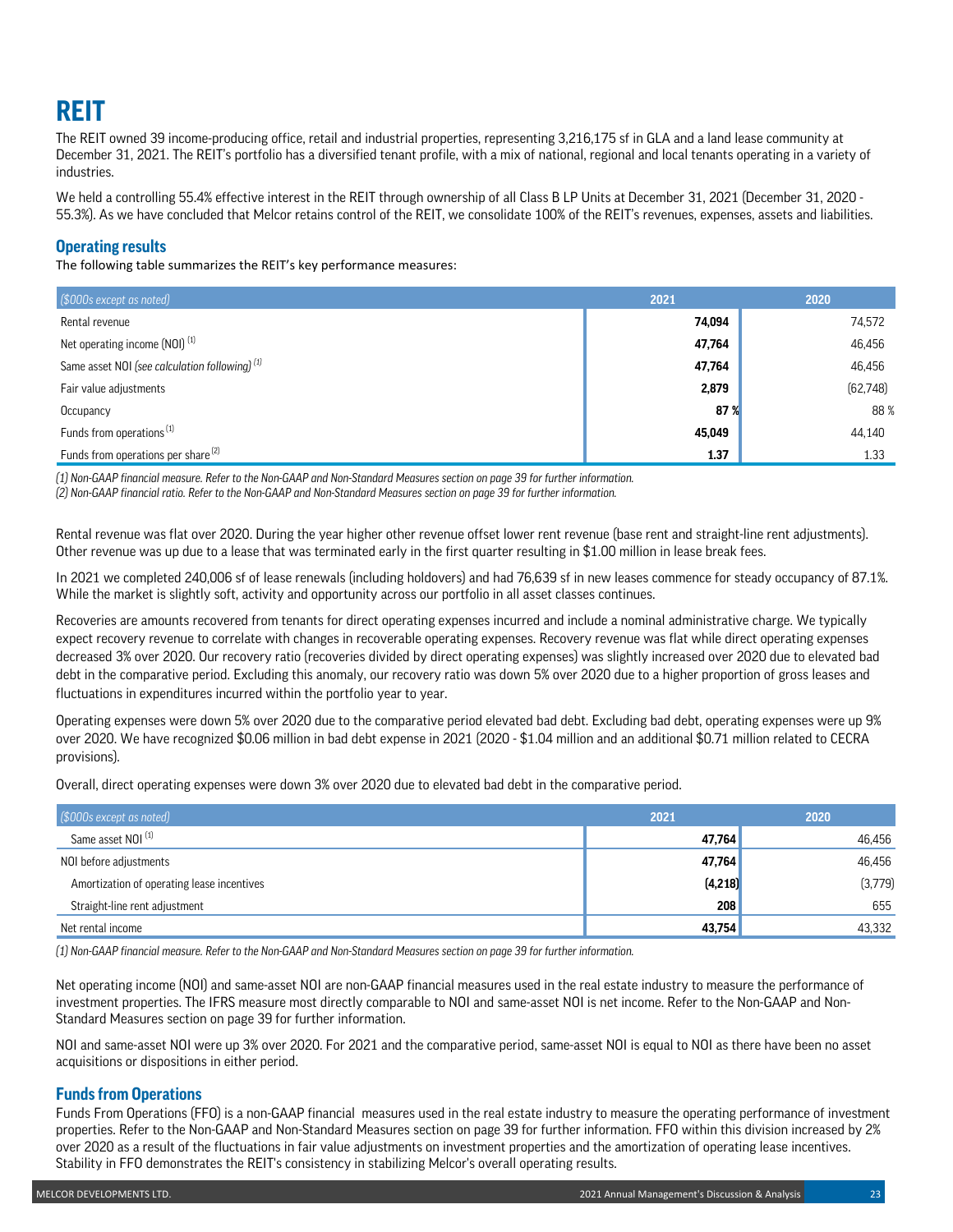## **Fair Value of REIT Portfolio**

|                                                 | 2021      | 2020      |
|-------------------------------------------------|-----------|-----------|
| Number of properties                            | 39        | 39        |
| Total GLA (sf)                                  | 3,346,274 | 3,338,397 |
| GLA (REIT owned %) (sf)                         | 3,216,175 | 3,208,298 |
| Fair value of portfolio (\$000s) <sup>(1)</sup> | 723,729   | 716,292   |
| Weighted average capitalization rate            | 6.81%     | 7.00 %    |
| Weighted average terminal cap rate              | 6.90%     | 6.92%     |
| Weighted average discount rate                  | 7.86 %    | 8.02%     |

*(1) Supplementary financial measure. Refer to the Non-GAAP and Non-Standard Measures section on page 39 for further information.*

For the year ended December 31, 2021, Melcor's Internal valuation team performed the valuation assessment. In 2021, 10 phases of 53 legal phases with a fair value of \$130.25 million were valued by qualified independent external valuations professionals. Valuations performed during the year resulted in fair value gains of \$2.88 million for the year. In 2020, the REIT's entire portfolio with a fair value of \$716.29 million was valued by qualified independent external valuation professionals, resulting in a fair value loss of \$62.75 million. Please refer to note 28 to the consolidated statements for additional information on the calculation of fair value adjustments.

Phases are a result of the property development process when a larger project is developed over an extended period of time and subdivided into legal phases for increased flexibility.

A breakdown of our fair value adjustments on investment properties by geographic region is as follows:

| \$000s]                         | 2021  | 2020      |
|---------------------------------|-------|-----------|
| Northern Alberta                | 1,273 | (40, 553) |
| Southern Alberta                | 2,089 | (18, 488) |
| Saskatchewan & British Columbia | (483) | (3,707)   |
|                                 | 2,879 | (62, 748) |

We recognized gains on eight assets during the year, one Edmonton area office property; two Edmonton area retail properties; and five Calgary area retail properties (on account of a 25 bps decrease in cap rates). We recognized losses on one asset during the year, a Calgary area office property due to a decrease in average market rents. There were no other significant changes to fair value during the year. Fair value adjustments represent a change of less than 1% in the fair value of our portfolio.

The REIT will continue to monitor its portfolio and the market in assessing fair value changes and cautions readers that further fair value adjustments may be required in the future.

## **Recreational Properties**

Our Recreational Properties division owns and manages championship golf courses built to add value to Melcor residential communities.

The division's goal is to provide a high standard of service to our customers so as to maximize their enjoyment at our golf courses and to enhance divisional performance through revenue growth and cost savings.

Our golf courses aspire to achieve consistent course conditions and quality, and to be recognized as championship public golf courses with state of the art clubhouses that contribute to our ability to attract tournaments and events. Achieving these goals enables us to find the appropriate balance between course fees, number of rounds played and customer satisfaction and enjoyment.

## **Operating Results**

| (\$000s except as noted)        | 2021   | 2020  |
|---------------------------------|--------|-------|
| Revenue                         | 9,989  | 7,703 |
| Gross profit                    | 4,248  | 3,315 |
| Gross margin (%) <sup>(1)</sup> | 42.5 % | 43.0% |
| Earnings                        | 1,789  | 1,493 |

*(1) Supplementary financial measure. Refer to the Non-GAAP and Non-Standard Measures section on page 39 for further information.*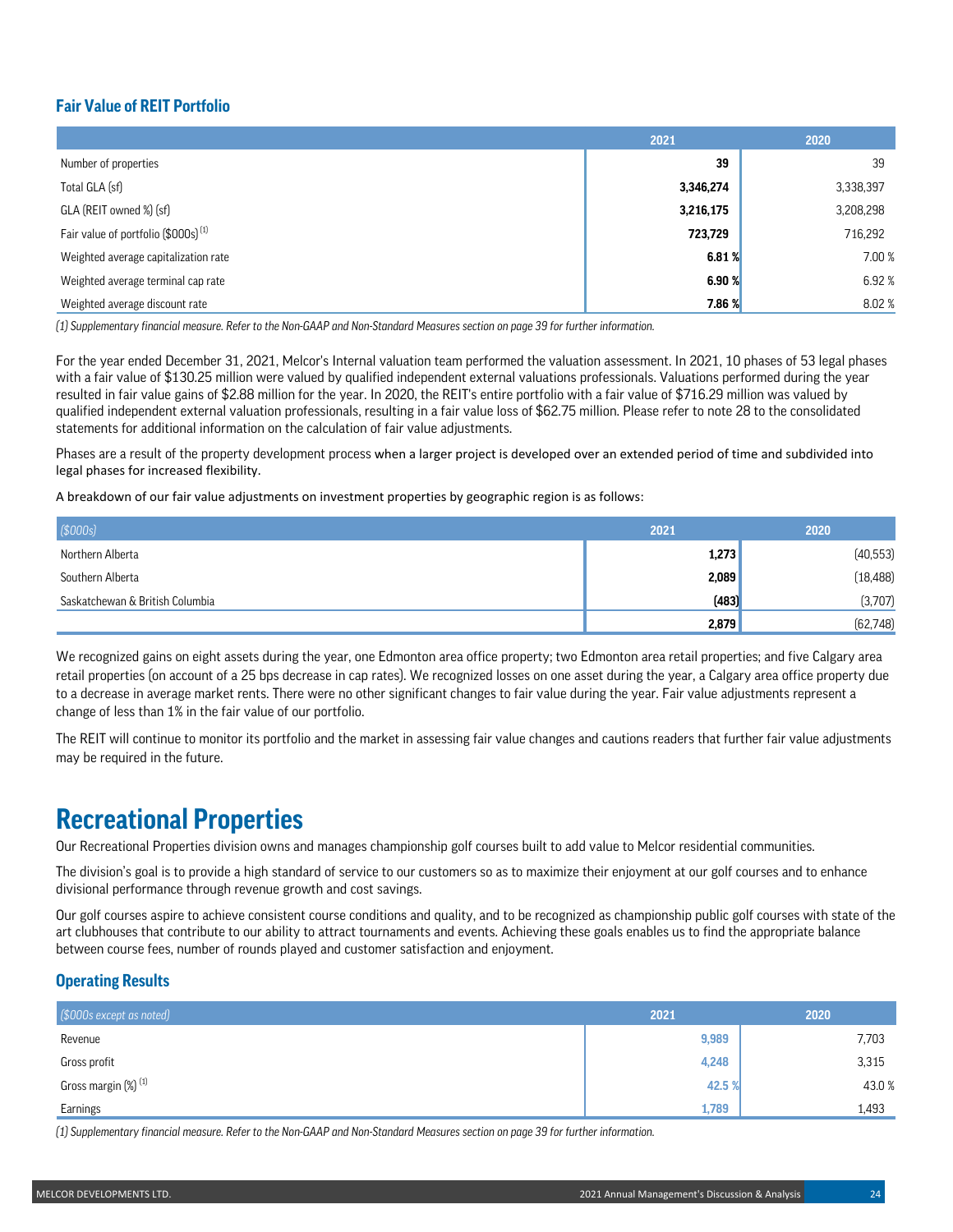Our Black Mountain course opened on April 1, 2021, and the Edmonton and Spruce Grove courses under management opened on April 2, 2021. 2020 course openings were delayed due to health regulations in place as a result of COVID-19. In spite of restrictions, each of our golf courses achieved records for the number of rounds played, contributing to Recreational Properties revenue growth of 30%. As a relatively safe recreational and social activity, golf enjoyed renewed popularity in 2021. Coupled with favourable weather conditions, rounds played in 2021 increased by 17% to 136,779. Melcor operated golf courses in Alberta closed on October 28 and Kelowna closed on October 31. Gross margin remained flat at 43% as a result of reduced staffing and improved operating efficiencies.

Food and beverage contributed revenue of \$2.46 million compared to \$1.77 million in 2020 when additional dining restrictions were in place.

|                                      |                    |               |               | 2021                             |
|--------------------------------------|--------------------|---------------|---------------|----------------------------------|
|                                      | Ownership interest | Season opened | Season closed | Rounds<br>of golf <sup>(1)</sup> |
| <b>Managed by Melcor:</b>            |                    |               |               |                                  |
| Lewis Estates (Edmonton)             | 60%                | April 2       | October 28    | 34,823                           |
| The Links (Spruce Grove)             | 100 %              | April 2       | October 28    | 33,407                           |
| Black Mountain (Kelowna)             | 100 %              | April 1       | October 31    | 39,591                           |
| <b>Managed by a Third Party:</b>     |                    |               |               |                                  |
| Jagare Ridge (Edmonton)              | 50 %               | April 14      | October 17    | 28,958                           |
|                                      |                    |               |               | 2020                             |
|                                      | Ownership interest | Season opened | Season closed | Rounds<br>of golf <sup>(1)</sup> |
| <b>Managed by Melcor:</b>            |                    |               |               |                                  |
| Lewis Estates (Edmonton)             | 60 %               | May 7         | October 18    | 29,523                           |
| The Links (Spruce Grove)             | 100 %              | May 7         | October 18    | 27,900                           |
| Black Mountain (Kelowna)             | 100 %              | May 1         | November 6    | 33,531                           |
| <b>Managed by a Third Party:</b>     |                    |               |               |                                  |
| Jagare Ridge (Edmonton)<br>$(1)$ $-$ | 50 %               | May 5         | October 15    | 25,519                           |

*(1) Rounds of golf indicated at 100%.* 

# **General and Administrative Expense**

General and administrative expenses was up 20% over 2020, as a result of increased activity and the reversal of various cost constraint initiatives put in place during 2020 in response to the COVID-19 pandemic. As a percentage of revenue, G&A was 7% (2020 - 8%) as a result of increased revenue. Management continues to prudently monitor and manage controllable expenses.

## **Income Tax Expense**

The statutory tax rate for the year ended December 31, 2021 is 23% ( 2020 - 24%). The most significant adjustment impacting the 2021 effective tax rate was the fair value gain on REIT units, which is not subject to tax. Other items that impacted the effective tax rate include permanent differences related to revaluation adjustments on investment properties, distributions to REIT unitholders and the non-taxable portion of the loss in the REIT (after removal of fair value gain on Class B units) which is not deductible for tax purposes.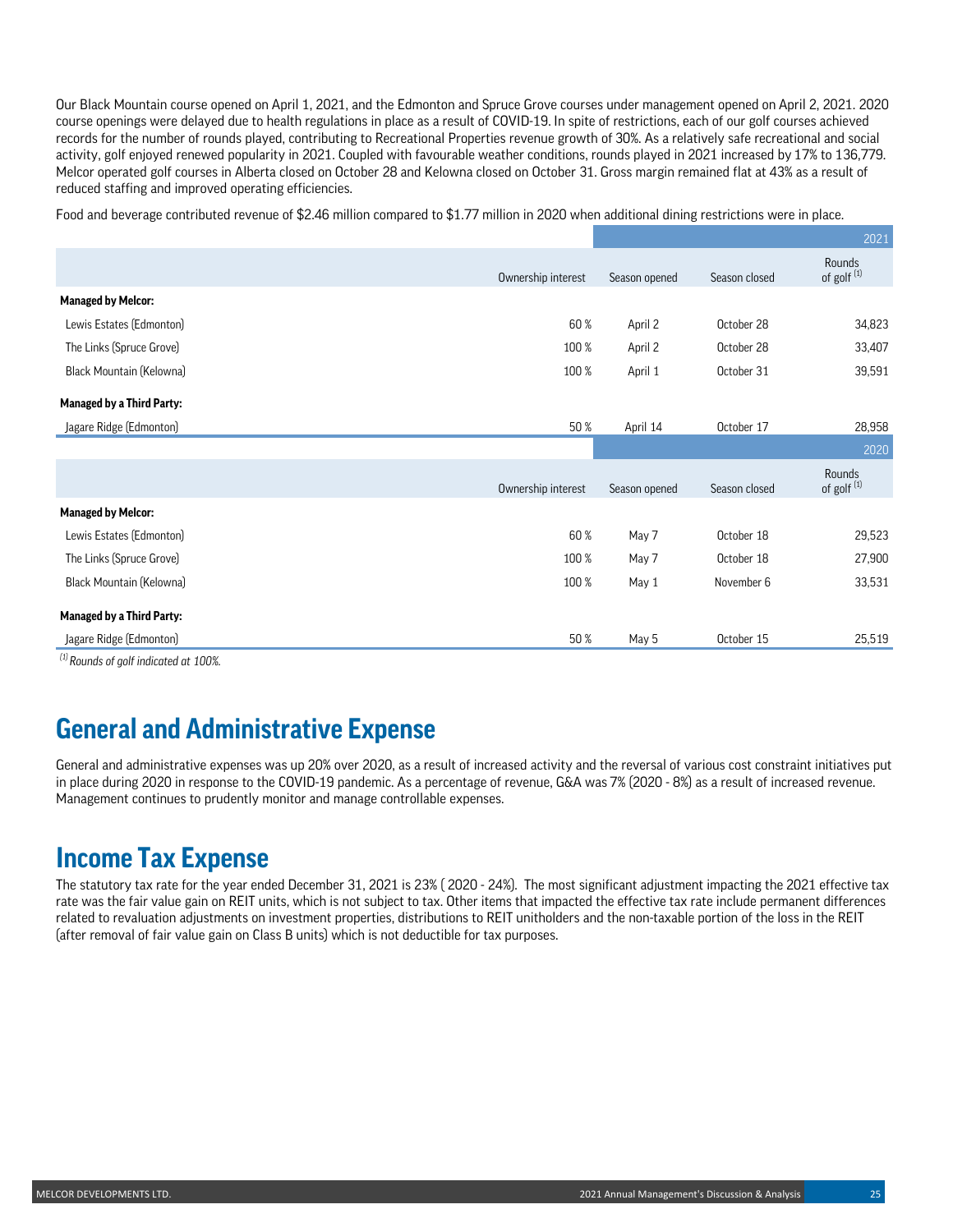# **Financing**

As at December 31, 2021, our total general debt outstanding was \$716.91 million compared to \$721.79 million in 2020. The financing function is managed by our corporate division and decisions on how to deploy operating and acquisition funds are a centrally managed corporate decision. We use various forms of financing to fund our development and acquisition activities. We are often able to leverage the assets in one division to fund development opportunities in others.

A summary of our debt is as follows:

| As at (\$000s)                                       | 2021    | 2020    |
|------------------------------------------------------|---------|---------|
| Melcor - revolving credit facilities                 | 87,050  | 59,925  |
| REIT - revolving credit facility                     | -       | 9,986   |
| Project specific financing                           | 40,758  | 66,248  |
| Secured vendor take back debt on land inventory      | 11,794  | 28,616  |
| Debt on investment properties and golf course assets | 506,382 | 490,801 |
| REIT - convertible debentures                        | 70,929  | 66,210  |
|                                                      | 716,913 | 721,786 |

### *a) Melcor - revolving credit facilities*

One of our primary sources of funding for development projects is an operating line of credit with a syndicate of major chartered banks. This line of credit margins our community development and qualifying property development assets.

We benefit by being able to borrow at rates fluctuating with prime. Our current cost of borrowing on a floating basis is low when compared to the historical cost of funds.

Under the terms of the facilities, Melcor pledges specific agreements receivable, specific lot inventory, undeveloped land inventory and a general security agreement as collateral. The facilities that mature on July 31, 2023 are renewable one year in advance of expiry and may be modified.

A summary of the credit facilities is as follows:

| As at (\$000s)           |                     | 2021     | 2020      |
|--------------------------|---------------------|----------|-----------|
| Credit limit approved    |                     | 191,410  | 188,550   |
| Supportable credit limit | $\cdot$ $\sim$<br>Ш | 174,790  | 150,613   |
| Credit used              |                     | (87,050) | (59, 925) |
| Credit available         |                     | 87,740   | 90,688    |

i. The portion of these loan limits that relate solely to Melcor Developments Ltd. is \$120.00 million (2020 - \$120.00 million) with the remaining balance pertaining to specific joint arrangements.

ii. Our supportable credit limit is calculated based on a formula and tests as required by the bank. The supportable credit limit is calculated based on agreements receivable balances and land inventory. As such, the supportable limit fluctuates in response to increases or decreases in these balance sheet accounts. Management monitors the supportable credit limit and keeps the bank informed at all times of its current collections and inventory production plans.

In the normal course of development operations, we are required to issue letters of credit as collateral for the completion of obligations pursuant to development agreements signed with municipalities. The credit facility described above also includes a letter of credit facility. Melcor's letter of credit balances, net of joint arrangement interests are:

| As at (\$000s)                  | 2021     | 2020      |
|---------------------------------|----------|-----------|
| Total letter of credit facility | 75,947   | 76.097    |
| Letters of credit issued        | (27.050) | (25, 304) |
| Available for issue             | 48.897   | 50,793    |

## *b) REIT - revolving credit facility*

The REIT has an available credit limit based on the carrying values of specific investment properties up to a maximum of \$35.00 million for general purposes, including a \$5.00 million swingline sub-facility. An additional \$15.00 million is available by way of an accordion feature, subject to lender approval. Depending on the form under which the facility is accessed, rates of interest will vary between prime plus 1.25% or bankers' acceptance plus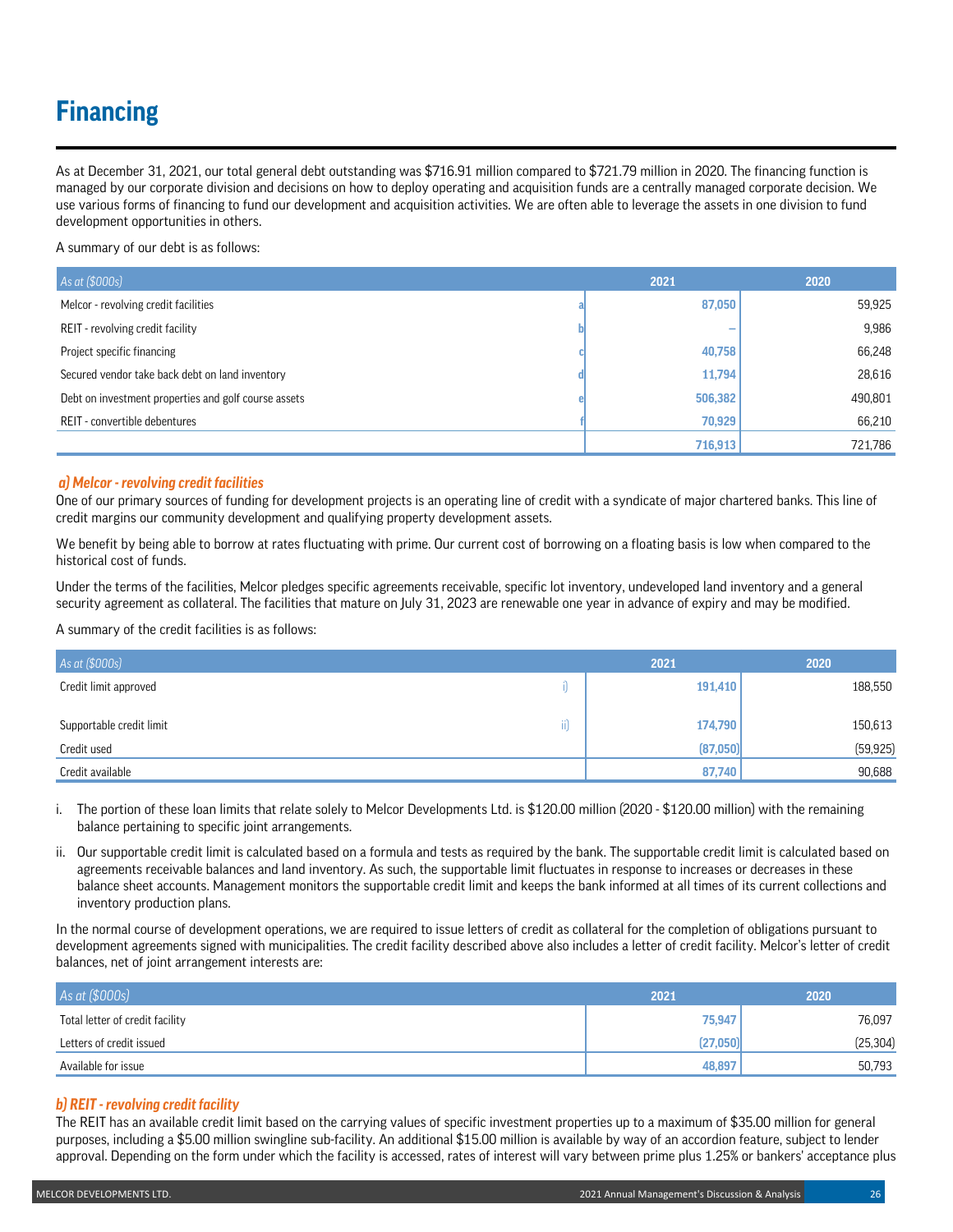2.25% stamping fee. The agreement also provides the REIT with \$5.00 million in available letters of credit which bear interest at 2.25%. The facility matures June 1, 2024.

As at December 31, 2021 we had \$nil (December 31, 2020 - \$9.99 million) drawn from the facility (net of unamortized transaction fees and unamortized discount on bankers acceptance); no letters of credit were posted in the current or comparative periods.

### *c) Project specific financing*

We use project financing to supplement our line of credit, or when certain projects allow us to access a lower cost of capital typically provided by project financing. This type of loan usually has floating rates of interest tied to prime.

The composition of our project specific financing is as follows:

| As at (\$000s)                                                                                                                                        | 2021   | 2020   |
|-------------------------------------------------------------------------------------------------------------------------------------------------------|--------|--------|
| Project specific debt on investment properties under development, with interest rates between 2.75% and 2.95%<br>$(2020 - 2.75\% \text{ to } 2.95\%)$ | 38,471 | 45.858 |
| Project specific debt on land, with 3.83% interest rate (2020 - 3.45% to 9.48%)                                                                       | 2.287  | 20.390 |
|                                                                                                                                                       | 40.758 | 66,248 |
| Weighted average effective interest rate                                                                                                              | 2.92%  | 3.89%  |

Project specific debt is due on demand. All USD project specific financing in 2020 was paid off in 2021.

#### *d) Secured vendor take back debt on land inventory*

This debt is primarily comprised of loans on the acquisition of land that are held by the land vendor (fixed and variable rate financing with repayments over 2 years). Current debts mature from 2022 to 2023.

| As at (\$000s)                                                       | 2021                     | 2020   |
|----------------------------------------------------------------------|--------------------------|--------|
| Agreements payable with interest at the following contractual rates: |                          |        |
| Fixed rates of 4.00% - 4.25% (2020 - 4.00% to 5.00%)                 | 11,794                   | 24,167 |
| Variable rate of nil% (2020 - 4.45%)                                 | $\overline{\phantom{a}}$ | 4,449  |
|                                                                      | 11.794                   | 28,616 |
| Weighted average effective interest rate                             | 4.13 %                   | 4.33%  |

As at December 31, 2021 no debt was payable in US dollars (2020 - \$nil).

### *e) Debt on investment properties and golf course assets*

We use fixed rate, long-term mortgage financing on our investment property assets to raise capital. We are able to finance increased loan amounts from our existing portfolio of buildings as old mortgages renew and there is increased equity in our investment properties.

Debt on investment properties and golf course assets in the amount of \$506.38 million, excluding fair value adjustments and deferred finance fees, reflects financing placed on investment properties that have a carrying value of \$807.76 million.

Rates are negotiated at a pre-agreed benchmark bond rate plus a spread and are negotiated with different lenders to ensure competitive terms and multiple sources. New mortgage rates from Canadian lending institutions ranged from 3.24% to 3.83% in 2021.

The composition of our debt on investment properties and golf course assets is as follows:

| As at (\$000s)                                | 2021                | 2020                |
|-----------------------------------------------|---------------------|---------------------|
| Canadian mortgages at fixed rates             | 387,385             | 377,657             |
| Canadian mortgages at variable rates          | 60,035              | 49,431              |
| Canadian mortgage with interest only payments | ـ                   | 440                 |
| US mortgages at fixed rates                   | 45,184              | 52,303              |
| US mortgages at variable rates                | 17,315              | 12,023              |
|                                               | 509,919             | 491,854             |
| Interest rate ranges                          | $(1.75\% - 4.90\%)$ | $(2.54\% - 5.55\%)$ |
| Weighted average effective interest rate      | 3.42%               | 3.39%               |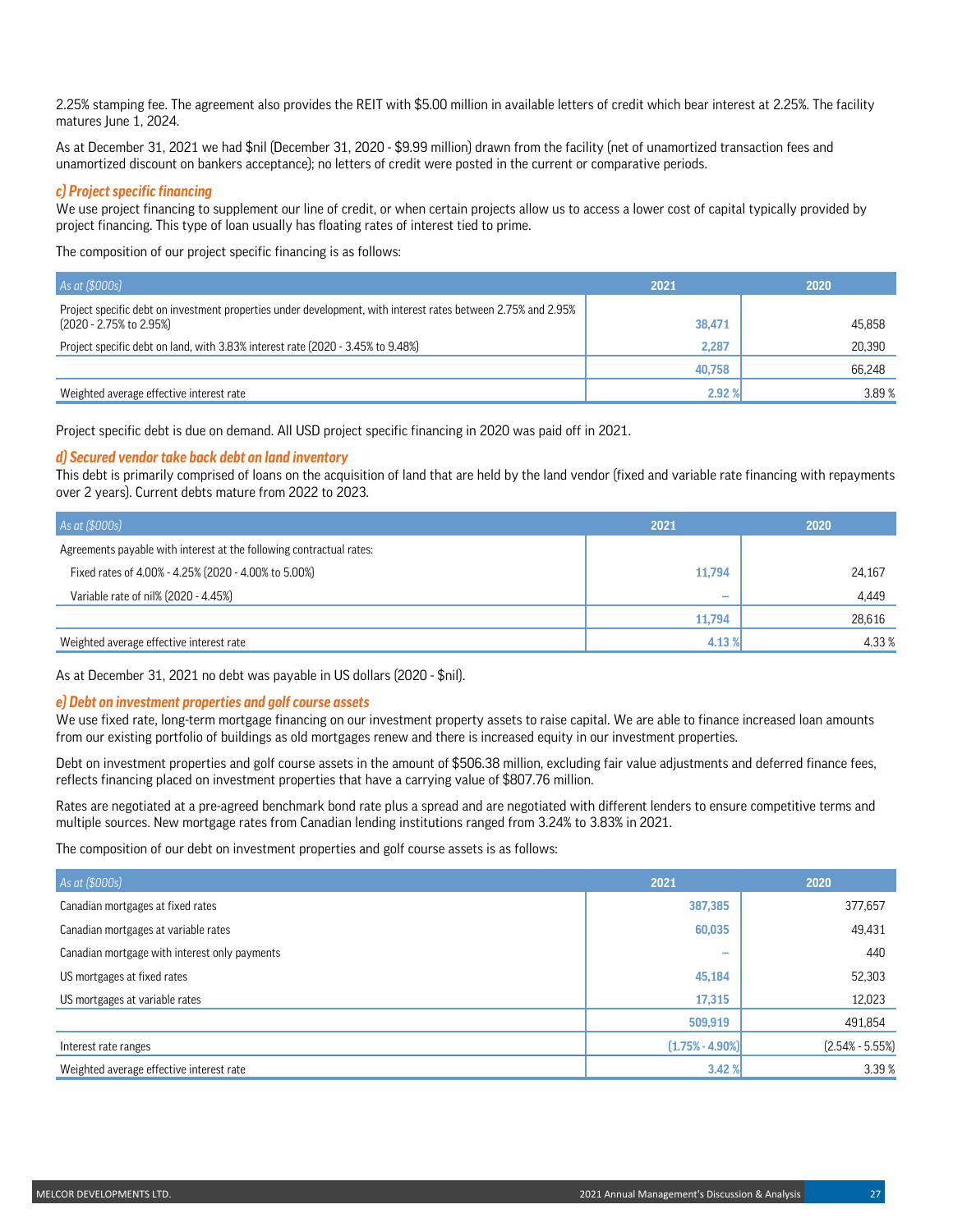Loan maturity dates are spread out so as to reduce associated loan renewal risks. The following table represents cumulative loan amounts due for renewal over the next ten years:

| Year | Loan renewal amount<br>\$000s] | Weighted average interest<br>rate | Number of loans |
|------|--------------------------------|-----------------------------------|-----------------|
| 2022 | 42,906                         | 2.82%                             | 6               |
| 2023 | 56,471                         | 3.89%                             | $\mathbf 5$     |
| 2024 | 61,536                         | 3.99%                             | 9               |
| 2025 | 60,682                         | 3.63%                             | 10              |
| 2026 | 81,547                         | 3.17%                             | 11              |
| 2027 |                                | $-\%$                             |                 |
| 2028 | 57,820                         | 3.94%                             | 6               |
| 2029 | 74,493                         | 3.36%                             | 6               |
| 2030 | 37,206                         | 2.82%                             | $\overline{4}$  |
| 2031 | 37,258                         | 2.82%                             | 4               |

As at December 31, 2021, \$62.50 million of debt was payable in US dollars (2020: \$64.33 million).

### *f) REIT - convertible debentures*

On December 21, 2017, the REIT issued a 5.25% extendible convertible unsecured subordinated debenture ("2017 Debenture") to the public for gross proceeds of \$23.00 million, including \$3.00 million issued pursuant to the exercise of an over-allotment option. The 2017 Debenture bears interest at an annual rate of 5.25% payable semi-annually in arrears on June 30 and December 31 in each year commencing June 30, 2018. The maturity date of the 2017 Debenture is December 31, 2022. The 2017 Debenture can be converted into trust units at the holders' option at any point prior to the maturity date at a conversion rate of 86.9565 trust units per one thousand principal amount of convertible debenture.

On October 29, 2019, the REIT issued a 5.10% extendible convertible unsecured subordinated debenture ("2019 Debenture") to the public for gross proceeds of \$46.00 million, including \$6.00 million issued pursuant to the exercise of an over-allotment option. The 2019 Debenture bears interest at an annual rate of 5.10% payable semi-annually in arrears on June 30 and December 31 in each year commencing December 31, 2019. The maturity date of the 2019 Debenture is December 31, 2024. The 2019 Debenture can be converted into trust units at the holders' option at any point prior to the maturity date at a conversion rate of 112.3596 trust units per one thousand principal amount of convertible debenture.

These debentures were a source of financing and the funds were used to complete property acquisitions.

## **Liquidity & Capital Resources**

The following table represents selected information as at December 31, 2021, compared to December 31, 2020.

| As at (\$000s except as noted)           | 2021      | 2020      |
|------------------------------------------|-----------|-----------|
| Cash & cash equivalents                  | 59,920    | 29,201    |
| Accounts receivable                      | 10,097    | 12,414    |
| Agreements receivable                    | 127,739   | 73,336    |
| Revolving credit facilities              | 87,050    | 69,911    |
| Accounts payable and accrued liabilities | 50,476    | 36,096    |
| Total assets                             | 2,113,927 | 2,001,285 |
| <b>Total liabilities</b>                 | 997,458   | 923,856   |
| Debt to equity ratio <sup>(1)</sup>      | 0.89      | 0.86      |

*(1) Non-GAAP financial ratio. Refer to the Non-GAAP and Non-Standard Measures section on page 39 for further information.*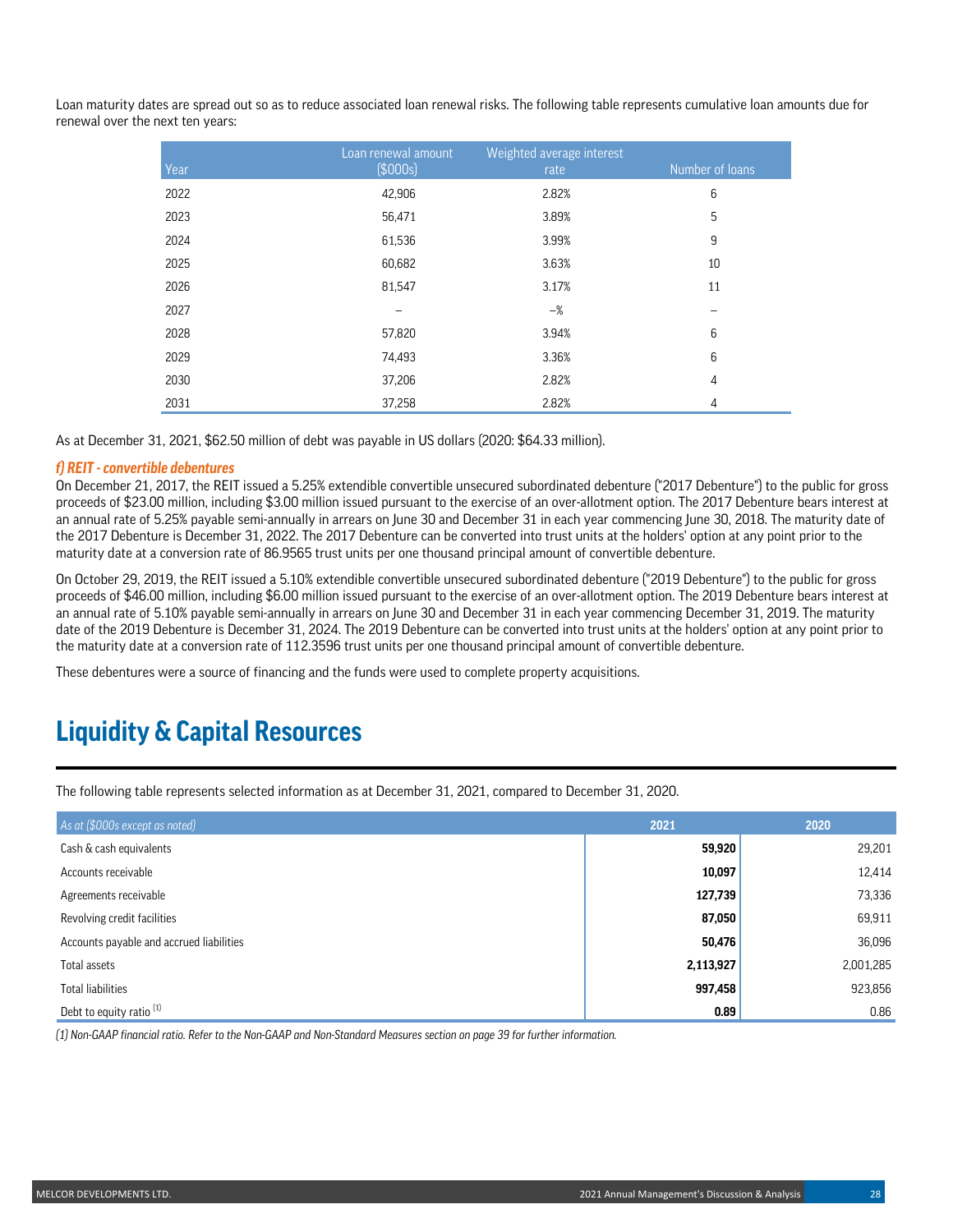We employ a range of strategies to maintain operations and facilitate growth. Our principal liquidity needs are to:

- Fund recurring expenses;
- Meet debt service requirements;
- Make dividend payments;
- Make distributions to unitholders of the REIT;
- Fund land development; and
- Fund investing activities such as the discretionary purchase of land inventory and/or investment property purchases.

We are able to meet our capital needs through a number of sources, including cash generated from operations, long and short-term borrowings from our syndicated credit facility, mortgage financings, convertible debentures, and the issuance of common shares or trust units. Our primary use of capital includes paying operating expenses, sustaining capital requirements on land and property development projects, completing real estate acquisitions, debt principal and interest payments, paying distributions on the REIT units and paying dividends when declared by our board of directors.

We believe that internally generated cash flows, supplemented by borrowings through our credit facility and mortgage financings, where required, will be sufficient to cover our normal operating and capital expenditures. We regularly review our credit facility limits and manage our capital requirements accordingly.

We do not currently have any other plans to raise additional capital through the issuance of common shares, trust units, preferred shares or convertible debentures; however, under certain circumstances, we would consider these means to facilitate growth through acquisition or to reduce the utilized level on our credit facility.

### **Cash requirements**

The following information about our contractual obligations and other commitments summarizes certain of our liquidity and capital resource requirements. The information presented includes legally committed capital expenditures.

Contractual obligations include:

|                                                      |              | Payments due by period |              |              |               |  |  |
|------------------------------------------------------|--------------|------------------------|--------------|--------------|---------------|--|--|
|                                                      | <b>Total</b> | Less than 1 year       | 1 to 3 years | 4 to 5 years | After 5 years |  |  |
| Debt on investment properties and golf course assets | 509,919      | 57.839                 | 136,796      | 139,250      | 176,034       |  |  |
| Revolving credit facilities                          | 87,050       | 87,050                 |              |              |               |  |  |
| Secured vendor take back debt on land inventory      | 11,794       | 6.077                  | 5.717        |              |               |  |  |
| Project specific financing                           | 40,758       | 40,758                 |              |              |               |  |  |
| REIT debenture                                       | 68,975       | 22.975                 | 46.000       |              |               |  |  |
| Interest expense                                     | 119,021      | 24,734                 | 36,682       | 25,176       | 32,429        |  |  |
| Operating leases                                     | 228          | 182                    | 46           |              |               |  |  |
| Total contractual obligations                        | 837,745      | 239.615                | 225.241      | 164.426      | 208,463       |  |  |

We also have a contractual obligation of \$88.28 million on the non-controlling interest portion of REIT units as they are redeemable at the option of the holder.

### **Sources and uses of cash**

The following table summarizes our cash flows from (used in) operating, investing and financing activities, as reflected in our consolidated statement of cash flows:

|                                                | 2021      | 2020      |
|------------------------------------------------|-----------|-----------|
| Cash flows from operating activities           | 72,822    | 53,120    |
| Cash flows used in investing activities        | (17, 678) | (17, 414) |
| Cash flows from (used in) financing activities | [24, 556] | (43, 216) |

Cash from operations was \$19.70 million higher in 2021. Net income, adjusted for non-cash items, contributed \$80.47 million to cash from operations compared to \$50.63 million in the comparative period. In 2021 we purchased land for \$3.04 million(net of transaction costs). Development activities resulted in \$35.08 million in net cash inflows in 2021 compared to \$16.66 million in net cash inflows in 2020.

Agreements receivables at year end were \$127.74 million, up from \$73.34 million as a result of the volume of plan registrations and sales in the forth quarter of 2021. This had a negative impact of cash in the year of \$54.40 million compared to a positive impact of \$3.07 million in 2020, when we saw a decrease in year end agreements receivable over 2019. We also incurred \$8.05 million in tenant incentives and direct leasing costs in 2021 to renew and secure new leases.

Cash used in investing activities was \$17.68 million, an increase of \$0.26 million over 2020. During 2021, there was \$1.36 million cash outflows related to land purchased by our property development division for commercial development.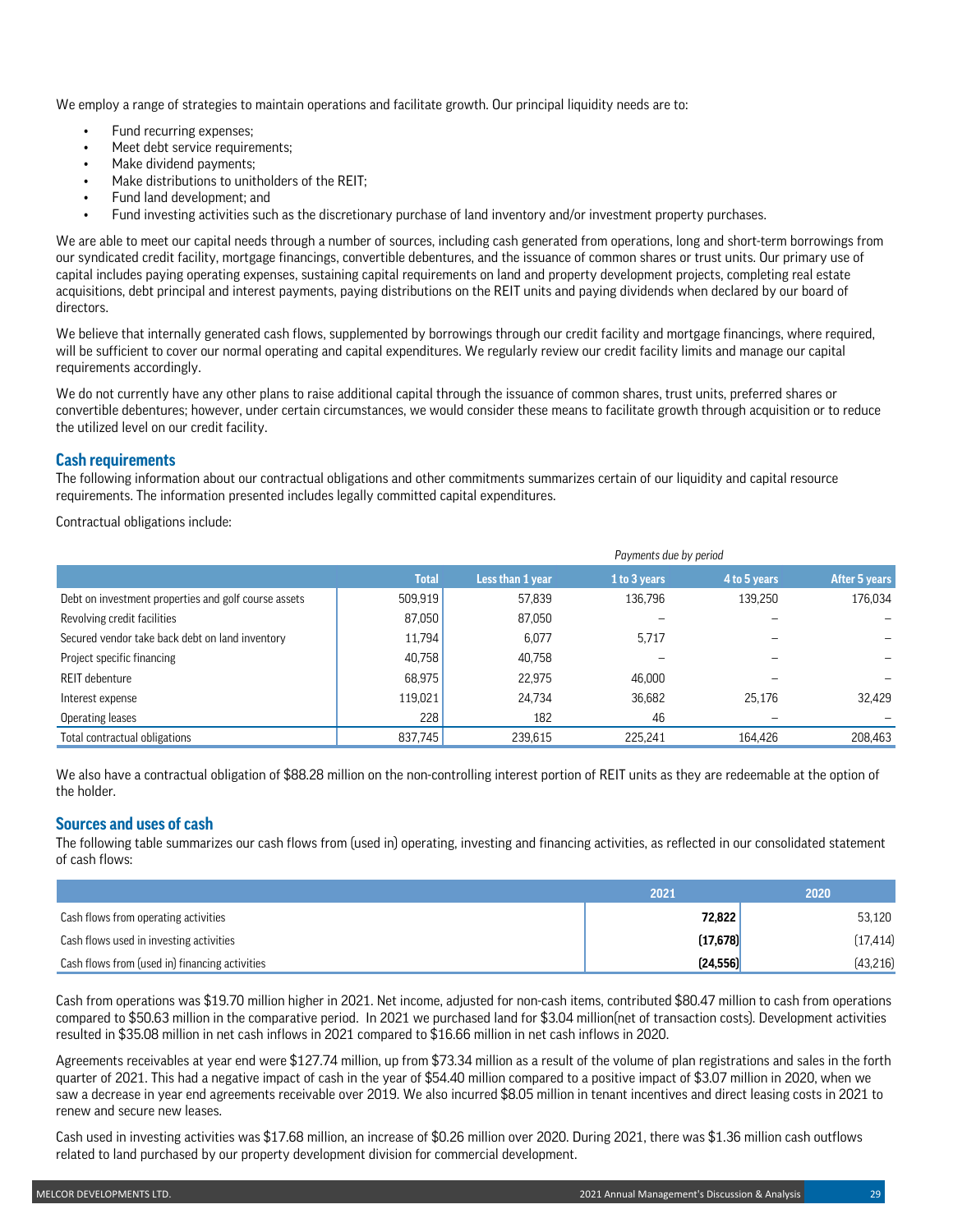During 2021 we disposed of a residential brownstone complex (10 units) in Phoenix, AZ as well as one residential unit in Arizona for net proceeds of \$7.43 million.

We continue to invest in improving our asset base through value enhancing projects. Additions to investment properties include development activities in Property Development and enhancements to properties held in the Investment Properties and REIT operating divisions. In 2021 we invested \$22.81 million in properties under development, property improvements and capitalized borrowing costs, compared with \$23.59 million in 2020.

Cash from financing activities was down \$18.66 million over 2020 largely a result of net repayments made towards our revolving credit facilities balance of \$17.14 million compared to draws on our credit facilities in 2020 of \$23.40 million. General debt contributed to a net cash outflows of \$23.50 million through financings received and repayments made, compared to net cash outflows of \$7.23 million in 2020.

During the year, we repurchased 244,726 shares which were canceled and returned to treasury for \$3.35 million.

In 2021, we paid dividends of \$0.44 per share (2020 - \$0.50 per share), for a total cash outflow of \$14.53 million, compared to \$11.27 million paid in 2020.

# **Share Data**

Melcor has been a public company since 1968 and trades under the symbol "MRD" on the Toronto Stock Exchange. As at December 31, 2021 there were 32,961,015 common shares issued and outstanding, 494,300 stock options, and 288,667 restricted share units. Each stock option and restricted share unit is convertible to one common share upon exercise or exchange. There is only one class of shares issued. As at March 16, 2022 there were 32,840,734 common shares issued and outstanding, 403,700 stock options, and 276,999 restricted share units.

Please refer to note 16 to the consolidated financial statements for information pertaining to our outstanding shares and options.

## **Normal Course Issuer Bid**

On April 1, 2020, Melcor commenced a Normal Course Issuer Bid (NCIB) which expired on March 31, 2021. Under the bid, we were allowed to purchase up to 1,661,033 common shares in total (approximately 5% of our issued and outstanding common shares) with a daily repurchase restriction of 1,000 common shares.

On April 1, 2021 Melcor commenced a new Normal Course Issuer (NCIB) which allowed us to purchase up to 1,654,553 shares for cancellation, representing approximately 5% of the issued and outstanding shares. The shares may be repurchased up to a maximum daily limit of 3,781. The price, which Melcor will pay for shares repurchased under the plan, will be the market price at the time of acquisition. The new NCIB ends one year from commencement on March 31, 2022. During the year, there were 244,726 common shares purchased for cancellation by Melcor.

In connection with the commencement of the NCIB, we entered into an automatic share purchase plan agreement with a broker to allow for the purchase of common shares under the NCIB at times when we ordinarily would not be active in the market due to regulatory restrictions or selfimposed trading blackout periods.

Also, on April 1, 2021 the REIT commenced a normal course issuer bid ("2021 NCIB") which allows the REIT to purchase up to 652,525 trust units for cancellation, representing approximately 5% of the REIT's issued and outstanding trust units. The trust units may be repurchase up to a maximum daily limit of 3,824. The price which the REIT will pay for trust units repurchased under the plan will be the market price at the time of acquisition. The NCIB will end one year from commencement on March 31, 2022. During the year the REIT purchased a total of 85,683 units for cancellation.

On April 1, 2020 the REIT commenced a normal course issuer bid ("2020 NCIB") which allowed the REIT to purchase up to 655,792 trust units for cancellation, representing approximately 5% of the REIT's issued and outstanding trust units. The trust units may be repurchased up to a maximum daily limit of 3,207. The price which the REIT will pay for trust units repurchased under the plan will be the market price at the time of acquisition. The NCIB ended one year from commencement, on March 31, 2021.

In connection with the commencement of the REIT NCIB, we entered into an automatic share purchase plan agreement with a broker to allow for the purchase of trust units under the NCIB at times when we ordinarily would not be active in the market due to regulatory restrictions or self-imposed trading blackout periods. This plan was cancelled during 2020 in order to conserve cash as a response to COVID-19 and then subsequently reinstated effective April 1, 2021.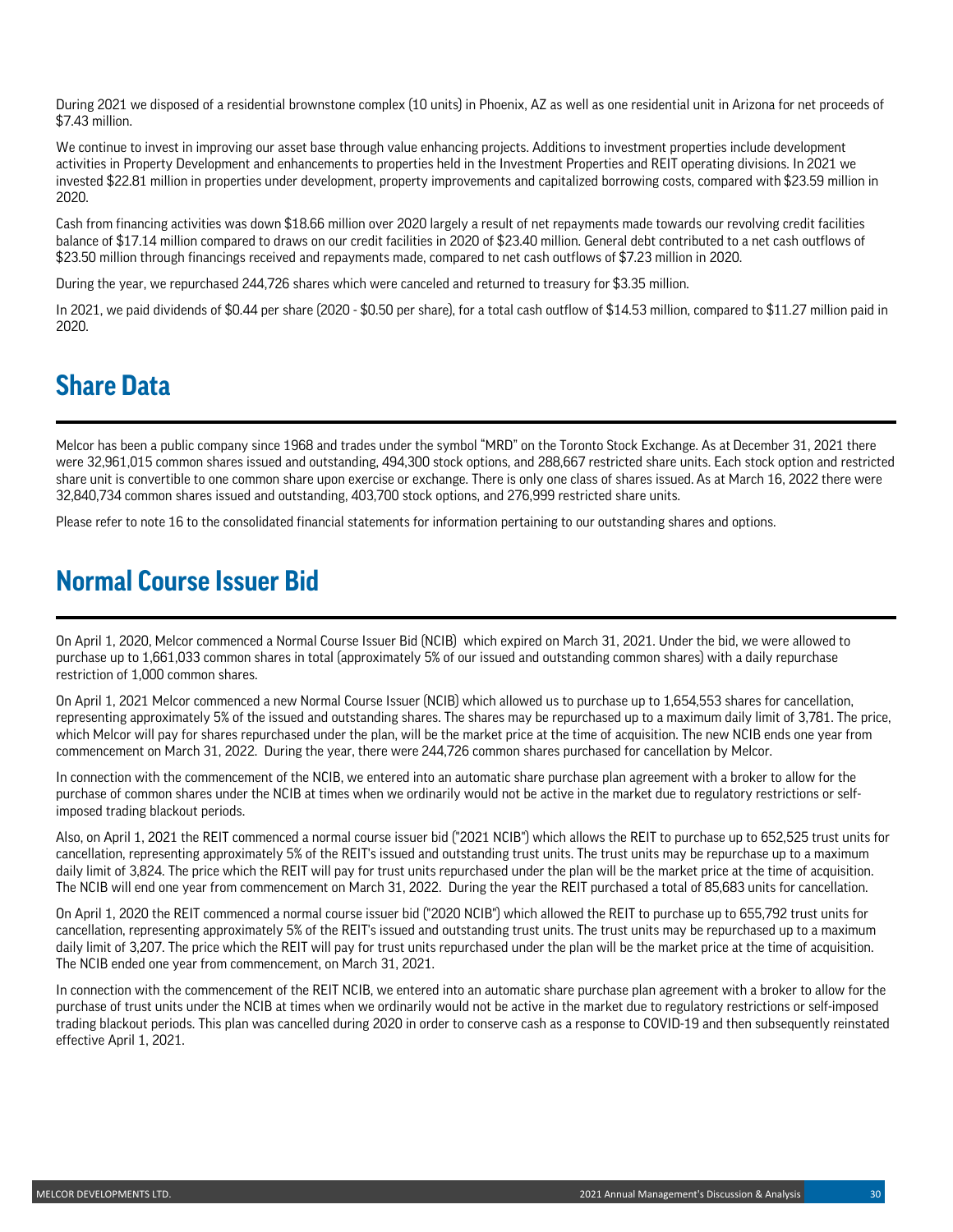# **Off Balance Sheet Arrangements**

In the normal course of operations, Melcor engages in transactions that, under IFRS, are either not recorded on our consolidated statements of financial position or are in amounts that differ from the full contract amounts. The main off-balance sheet arrangements we make include the issuance of guarantees and letters of credit.

A discussion of our letter of credit facility arrangement can be found in the Financing section. Refer to note 19 to the consolidated financial statements for information pertaining to our guarantees and letters of credit.

# **Quarterly Results**

The following table presents a summary of our unaudited operating results for the past eight quarters. This information should be read in conjunction with the applicable year-end financial statements, notes to the financial statements and management's discussion and analysis.

|                            | 2021    |                |                |           | 2020   |        |           |        |
|----------------------------|---------|----------------|----------------|-----------|--------|--------|-----------|--------|
| (\$000s)                   | Q4      | Q <sub>3</sub> | Q <sub>2</sub> | Q1        | Q4     | Q3     | Q2        | Q1     |
| Revenue                    | 150,598 | 56,213         | 65,547         | 43,270    | 80,947 | 73,051 | 39,053    | 33,767 |
| Net income (loss)          | 44,769  | 16,561         | 9,014          | (14, 033) | (112)  | 7,526  | (62, 590) | 66,640 |
| $FFO^{(2)}$                | 42,311  | 12,516         | 16,326         | 10,174    | 21,908 | 14,315 | 9,276     | 5,925  |
|                            |         |                |                |           |        |        |           |        |
| Per Share                  |         |                |                |           |        |        |           |        |
| Basic earnings (loss)      | 1.35    | 0.50           | 0.27           | (0.42)    | (0.01) | 0.23   | (1.88)    | 2.00   |
| Diluted earnings (loss)    | 1.35    | 0.50           | 0.27           | (0.42)    | (0.01) | 0.23   | (1.88)    | 2.00   |
| FFO basic <sup>(1)</sup>   | 1.28    | 0.38           | 0.49           | 0.31      | 0.66   | 0.43   | 0.28      | 0.18   |
| FFO diluted <sup>(1)</sup> | 1.28    | 0.38           | 0.49           | 0.31      | 0.66   | 0.43   | 0.28      | 0.18   |
| Book value <sup>(1)</sup>  | 33.87   | 32.83          | 32.76          | 34.88     | 32.56  | 32.83  | 32.76     | 34.88  |

*(1) Non-GAAP financial ratio. Refer to the Non-GAAP and Non-Standard Measures section on page 39 for further information.*

*(2) Non-GAAP financial measure. Refer to the Non-GAAP and Non-Standard Measures section on page 39 for further information.*

We have historically experienced variability in our results of operations from quarter to quarter due to the seasonal nature of the development business and the timing of plan registrations with the municipalities. We typically experience the highest sales in our Community Development division in the fourth quarter, as this is when the majority of plans register. The fair value gains in our Property Development division are also seasonally affected, as the majority of construction in Alberta takes place during the spring and summer months, and construction is often completed with corresponding transfers in the fourth quarter.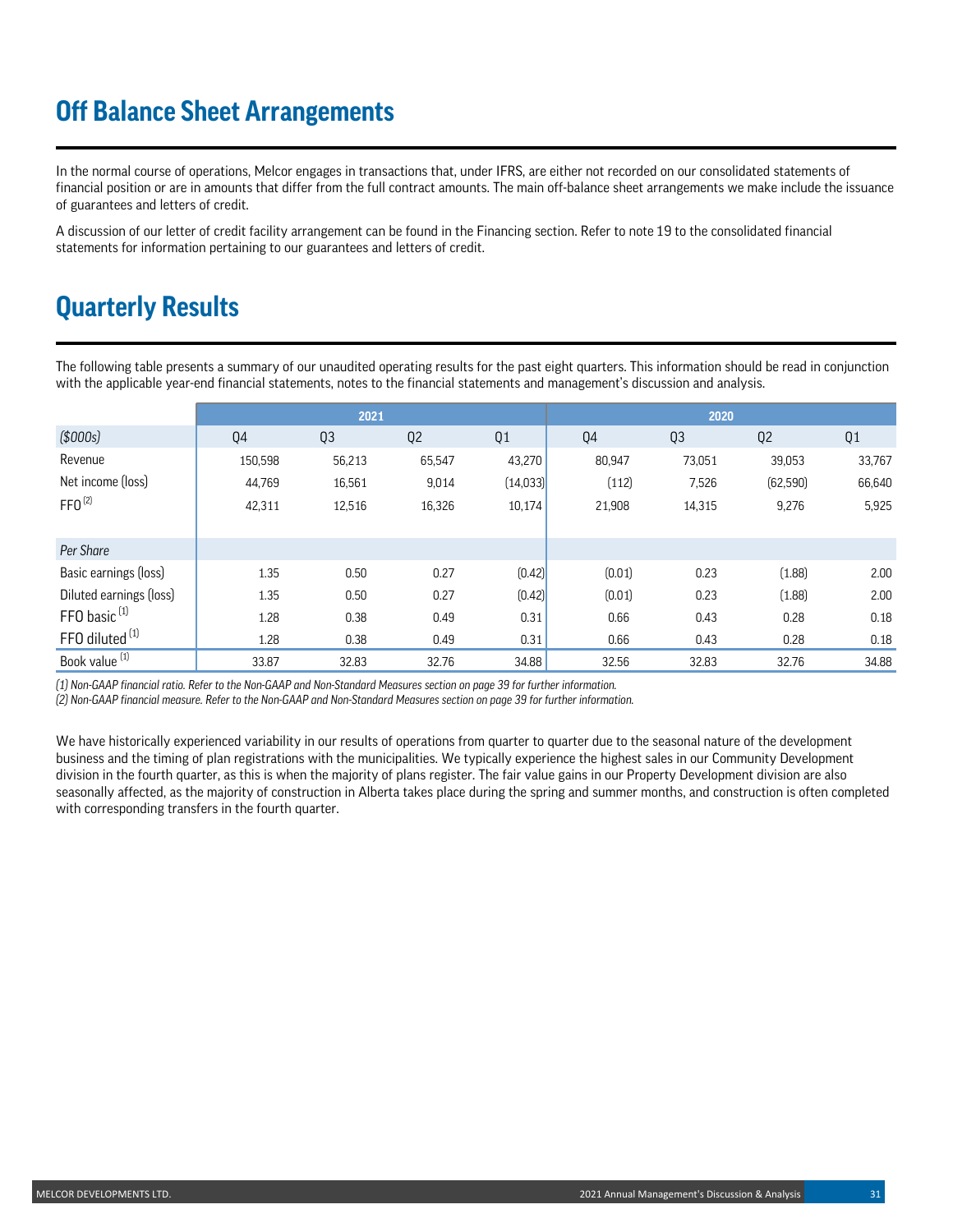# **Fourth Quarter**

| Three months ended December 31 (\$000s)                          | 2021      | 2020      |
|------------------------------------------------------------------|-----------|-----------|
|                                                                  |           |           |
| Revenue                                                          | 150,598   | 80,947    |
| Cost of sales                                                    | (89, 963) | (45, 870) |
| Gross profit                                                     | 60,635    | 35,077    |
|                                                                  |           |           |
| General and administrative expense                               | (6, 873)  | (4,260)   |
| Fair value adjustment on investment properties                   | 9,330     | (6,940)   |
| Adjustments related to REIT units                                | (997)     | (14, 225) |
| Gain (loss) on sale of assets                                    | 24        | 1         |
| Operating earnings                                               | 62,119    | 9.653     |
|                                                                  |           |           |
| Interest income                                                  | 125       | 120       |
| Foreign exchange gain (loss)                                     | 76        | (369)     |
| Finance costs                                                    | (5, 337)  | (7,620)   |
| Net finance costs                                                | (5, 136)  | (7,869)   |
|                                                                  |           |           |
| Income before income taxes                                       | 56,983    | 1,784     |
| Income tax expense                                               | (12, 214) | (1,896)   |
| Net income (loss) for the period                                 | 44,769    | (112)     |
|                                                                  |           |           |
| Earnings (loss) per share attributable to Melcor's shareholders: |           |           |
| Basic earnings (loss) per share                                  | 1.35      | (0.01)    |
| Diluted earnings (loss) per share                                | 1.35      | (0.01)    |

Highlights of the fourth quarter include:

- Our Property Development division completed and transferred 7 buildings (95,869 sf) to Investment Properties.
- Our Community Development division registered 23 plans in 14 communities, which added 1,358 lots to inventory with 1,133 lots sold in Q4-2021. This compares to 9 plan registrations in 8 communities adding 365 lots to inventory with 491 lots sold in Q4-2020.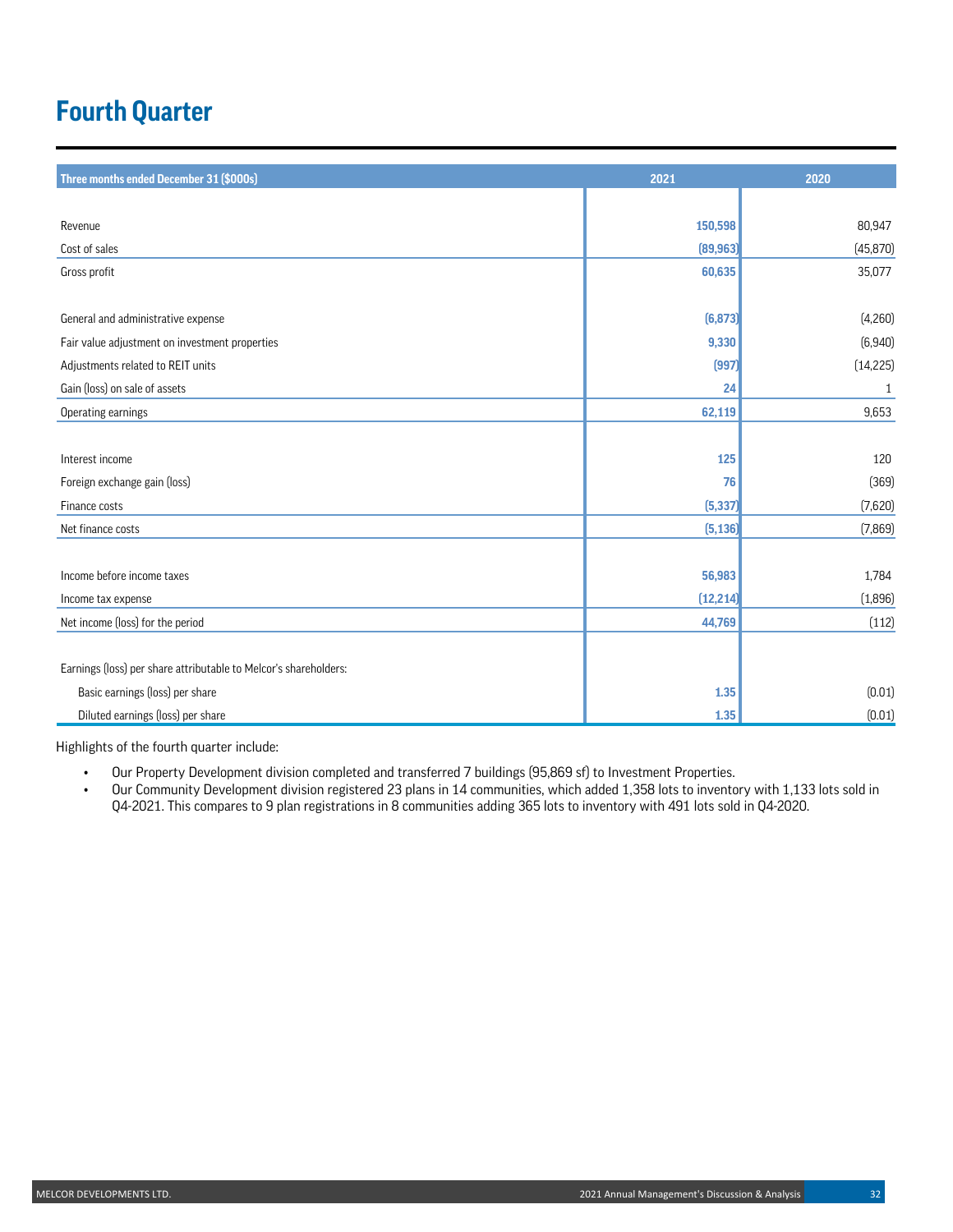## Segmented information for the fourth quarter is as follows:

| Three months ended                                | <b>Community</b>         | <b>Property</b>          | <b>Investment</b>        | <b>REIT</b> | <b>Recreational</b>          | <b>Corporate</b>         | <b>Subtotal</b> | <b>Intersegment</b> | <b>Total</b> |
|---------------------------------------------------|--------------------------|--------------------------|--------------------------|-------------|------------------------------|--------------------------|-----------------|---------------------|--------------|
| December 31, 2021                                 | <b>Development</b>       | <b>Development</b>       | <b>Properties</b>        |             | <b>Properties</b>            |                          |                 | <b>Elimination</b>  |              |
| Revenue                                           | 123,922                  | 30,918                   | 9,501                    | 18,542      | 698                          | -                        | 183,581         | (32, 983)           | 150,598      |
| Cost of sales                                     | (77, 475)                | (30, 900)                | (4, 343)                 | (8,009)     | (987)                        | $\overline{\phantom{m}}$ | (121,714)       | 31,751              | (89, 963)    |
| Gross profit                                      | 46,447                   | 18                       | 5,158                    | 10,533      | (289)                        | $\overline{\phantom{0}}$ | 61,867          | (1,232)             | 60,635       |
| General and administrative<br>expense             | (1,831)                  | (603)                    | (777)                    | (738)       | (657)                        | (2,976)                  | (7, 582)        | 709                 | (6, 873)     |
| Fair value adjustment on<br>investment properties | $\overline{\phantom{0}}$ | 1,219                    | 7,374                    | 214         |                              | $\overline{\phantom{0}}$ | 8,807           | 523                 | 9,330        |
| Loss on sale of assets                            |                          | $\overline{\phantom{0}}$ |                          |             | 24                           | -                        | 24              |                     | 24           |
| Interest income                                   | 111                      | $\overline{\phantom{0}}$ | $\overline{\phantom{m}}$ | 10          | $\qquad \qquad \blacksquare$ | 4                        | 125             | -                   | 125          |
| Segment Earnings (loss)                           | 44,727                   | 634                      | 11,755                   | 10,019      | (922)                        | (2, 972)                 | 63,241          | -                   | 63,241       |
| Foreign exchange gain                             |                          |                          |                          |             |                              |                          |                 |                     | 76           |
| Finance costs                                     |                          |                          |                          |             |                              |                          |                 |                     | (5, 337)     |
| Adjustments related to REIT<br>units              |                          |                          |                          |             |                              |                          |                 |                     | (997)        |
|                                                   |                          |                          |                          |             |                              |                          |                 |                     | 56,983       |
| Income before income taxes                        |                          |                          |                          |             |                              |                          |                 |                     |              |
| Income tax expense                                |                          |                          |                          |             |                              |                          |                 |                     | (12, 214)    |
| Net income for the period                         |                          |                          |                          |             |                              |                          |                 |                     | 44,769       |

| Three months ended                                | <b>Community</b>   | <b>Property</b>    | <b>Investment</b> | <b>REIT</b> | <b>Recreational</b> | Corporate                    | <b>Subtotal</b> | Intersegment       | <b>Total</b> |
|---------------------------------------------------|--------------------|--------------------|-------------------|-------------|---------------------|------------------------------|-----------------|--------------------|--------------|
| December 31, 2020                                 | <b>Development</b> | <b>Development</b> | <b>Properties</b> |             | <b>Properties</b>   |                              |                 | <b>Elimination</b> |              |
| Revenue                                           | 54,294             | 26,015             | 9,433             | 18,742      | 563                 | $\overline{\phantom{0}}$     | 109,047         | (28, 100)          | 80,947       |
| Cost of sales                                     | (34, 572)          | (25, 950)          | (3,979)           | (7,618)     | (271)               | $\qquad \qquad \blacksquare$ | (72, 390)       | 26,520             | (45, 870)    |
| Gross profit                                      | 19,722             | 65                 | 5,454             | 11,124      | 292                 | -                            | 36,657          | (1,580)            | 35,077       |
| General and administrative<br>expense             | (997)              | (446)              | (296)             | (764)       | (214)               | (2, 264)                     | (4,981)         | 721                | (4,260)      |
| Fair value adjustment on<br>investment properties | -                  | 588                | (5,470)           | (2, 917)    |                     |                              | (7,799)         | 859                | (6,940)      |
| Loss on sale of assets                            |                    |                    |                   |             | 1                   | -                            | 1               | -                  | 1            |
| Interest income                                   | 100                | -                  | -                 | 12          | -                   | 8                            | 120             | -                  | 120          |
| Segment Earnings (loss)                           | 18,825             | 207                | (312)             | 7,455       | 79                  | (2,256)                      | 23,998          | -                  | 23,998       |
| Foreign exchange loss                             |                    |                    |                   |             |                     |                              |                 |                    | (369)        |
| Finance costs                                     |                    |                    |                   |             |                     |                              |                 |                    | (7,620)      |
| Adjustments related to REIT<br>units              |                    |                    |                   |             |                     |                              |                 |                    | (14, 225)    |
|                                                   |                    |                    |                   |             |                     |                              |                 |                    | 1,784        |
| Income before income taxes                        |                    |                    |                   |             |                     |                              |                 |                    |              |
| Income tax expense                                |                    |                    |                   |             |                     |                              |                 |                    | (1,896)      |
| Net loss for the period                           |                    |                    |                   |             |                     |                              |                 |                    | (112)        |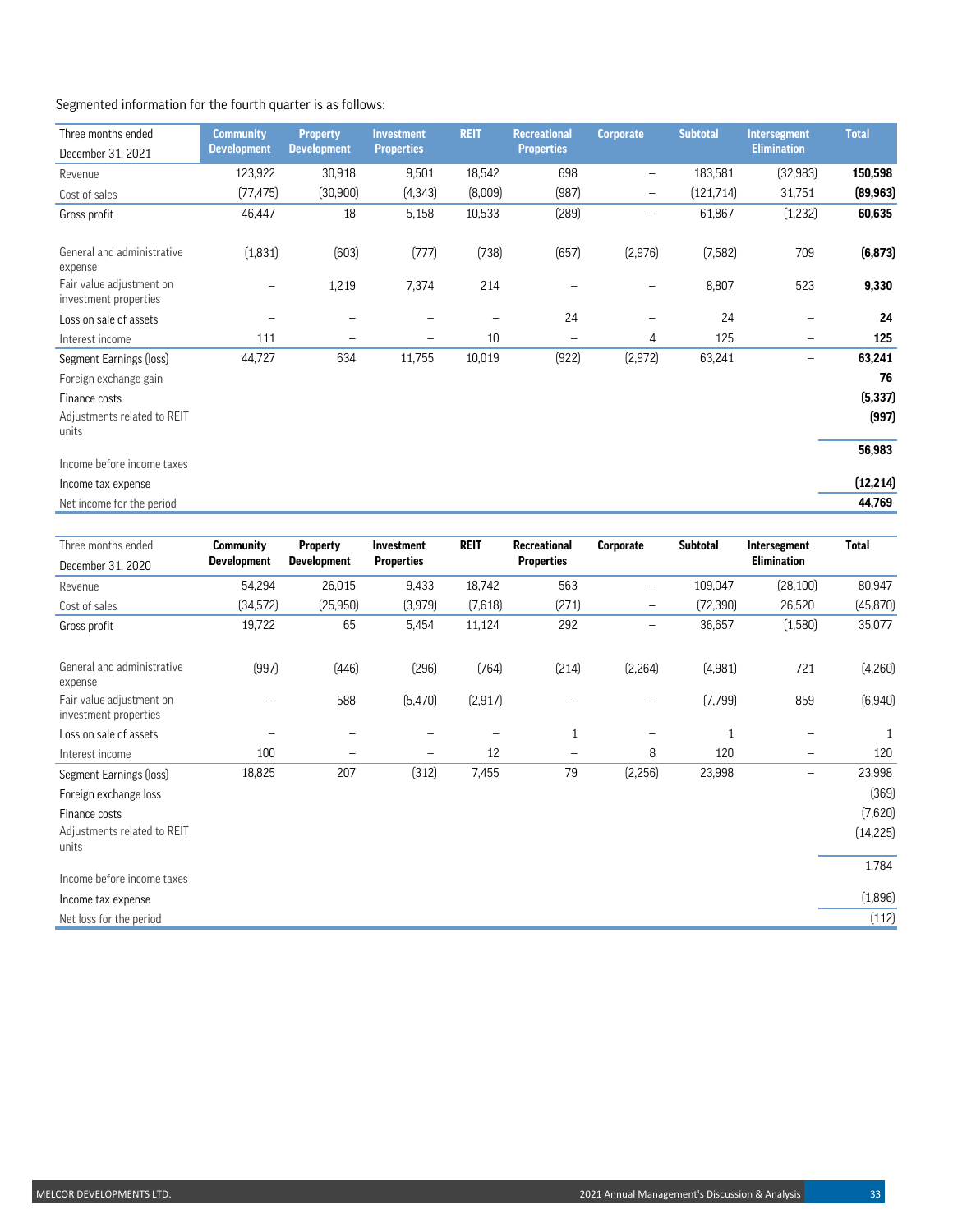# **Outlook**

Melcor owns a high quality portfolio of assets, including raw land, developed land inventory (residential lots and acres for multi-family and commercial development), income-producing properties and championship golf courses. Alberta, our largest market, has undergone dramatic changes throughout the past few years, primarily related to volatile oil prices. We have diversified our business across asset class and geography, including investment in the US with raw land and commercial property acquisitions and the continued development of our community in Aurora, CO.

The recent increase in the price of oil, coupled with the hot housing market in Alberta and a trend toward in-migration from across the country are hallmarks of a bullish market in Alberta; we hope that this will reverse the negative sentiment towards Alberta that has been prevalent since late 2014.

To continue to meet housing market demand, we expect to bring on new phases in 2022. On the commercial side, retail activity remains steady and we expect that to continue in 2022. Our US assets continue to deliver positive results and we expect the US to continue to grow as a percentage of our overall revenues.

Our business model has adapted to changing times and economic cycles over the years. We will maintain our disciplined, conservative approach to operations to ensure that we remain profitable while achieving our fundamental goals of protecting shareholder investment and sharing corporate profit with our shareholders.

With appropriate levels of serviced land inventory, movement of residential and commercial land through the municipal approvals process, steady occupancy rates and capacity on our operating facility, we remain well-positioned for the future.

## **Interest in the REIT**

The REIT is an unincorporated, open-ended real estate investment trust established pursuant to a declaration of trust dated January 25, 2013, which was subsequently amended and restated May 1, 2013.

The REIT began operations on May 1, 2013 when trust units were issued for cash pursuant to the initial public offering (Offering or IPO). Units of the REIT trade on the Toronto Stock Exchange under the symbol MR.UN. The REIT is externally managed, administered and operated by Melcor pursuant to the property management and asset management agreements entered into in conjunction with the IPO.

As of March 16, 2022, Melcor holds a 55.4% (December 31, 2020 - 55.3% and 2021 - 55.4%) effective interest in the REIT through ownership of all Class B LP units of the partnership through an affiliate and a corresponding number of special voting units of the REIT. The Class B LP units are economically equivalent to, and are exchangeable for, trust units. Melcor is the ultimate controlling party.

As we retain control over the REIT, we consolidate the REIT and record 100% of its revenues, expenses, assets and liabilities. We reflect the public's 44.6% interest (December 31,2020 - 44.7% and 2021 - 44.6%) in the REIT as a financial liability.

### *Arrangements between Melcor and the REIT*

Melcor continues to manage, administer and operate the REIT and its properties under an asset management agreement and property management agreement. The following summarizes services to be provided to the REIT and the compensation to be paid to Melcor.

*Asset management agreement* - we receive a quarterly management fee which is comprised of the following:

- a. a base annual management fee calculated and payable on a quarterly basis, equal to 0.25% of the REIT's gross book value;
- b. a capital expenditures fee equal to 5.0% of all hard construction costs incurred on capital projects in excess of \$0.10 million;
- c. an acquisition fee equal to 0.5% 1.0% of the purchase price;
- d. a financing fee equal to 0.25% of the debt and equity of all financing transactions completed for the REIT to a maximum of actual expenses incurred by Melcor.

*Property management agreement* - we receive a monthly fee which is comprised of the following:

- a. a base fee of 3.0% of gross property revenue;
- b. a leasing fee equal to 5.0% of aggregate base rent for new leases for the first 5 years and 2.5% thereafter, and 2.5% of aggregate base rent for lease renewals and expansions for the first 5 years.

*IPO transaction costs* - Costs incurred by Melcor in relation to the REIT's IPO were reimbursed by the REIT to the extent that these costs were eligible for capitalization against the unit issuance.

Upon consolidation we eliminate Class B LP Units, Class C LP Units, distributions on Class B LP Units, distributions on Class C Units, and fees earned under the asset management agreement and property management agreement.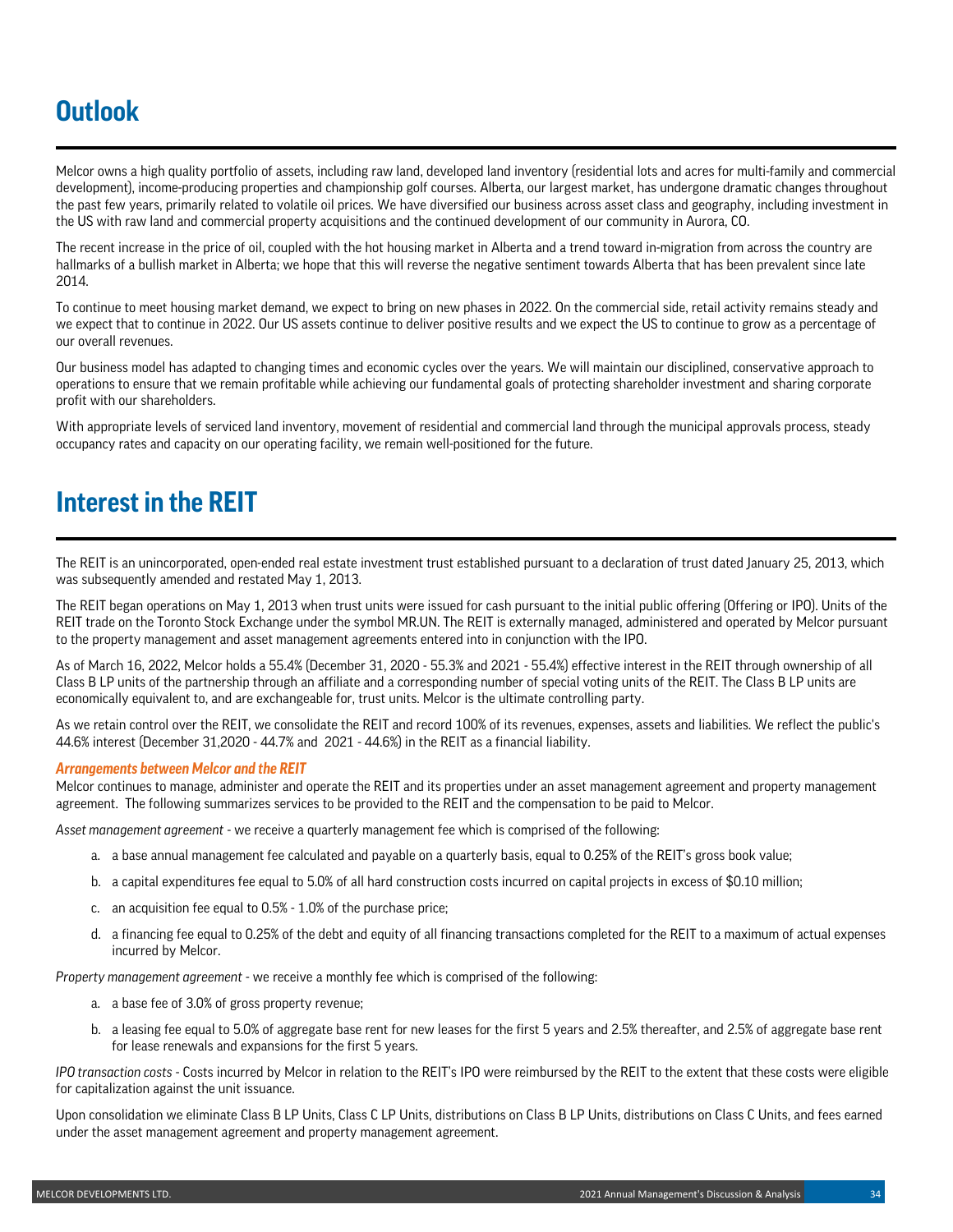# **Business Environment & Risks**

A discussion of credit risk, liquidity risk and market risk can be found in note 27 to the consolidated financial statements.

The following is an overview of certain risk factors that could adversely impact our financial condition, results of operations, and the value of our common shares.

## **General Risks**

We are exposed to the micro- and macro-economic conditions that affect the markets in which we operate and own assets. In general, a decline in economic conditions will result in downward pressure on Melcor's margins and asset values as a result of lower demand for the services and products we offer. Specifically, general inflation and interest rate fluctuations; population growth and migration; job creation and employment patterns; consumer confidence; government policies and global politics, regulations and taxation; and availability of credit and financing could pose a threat to our ongoing business operations. Improvements to these factors could have a positive impact on our results.

International economic forces and conditions will impact our business as our investment into the US grows. We adapt our business plan to reflect current conditions and we believe that we have sufficient resources to carry our operations through uncertain times.

We participate in joint arrangements under the normal course of business that may have an effect on certain assets and businesses. These joint arrangements may involve risks that would not otherwise be present if the third parties were not involved, including the possibility that the partners have different economic or business interests or goals. Also, within these arrangements, Melcor may not have sole control of major decisions relating to these assets and businesses, such as: decisions relating to the sale of the assets and businesses; timing and amount of distributions of cash from such entities to Melcor and its joint arrangement partners; and capital expenditures.

## **Real Estate Risk**

Real estate investments are subject to varying levels of risk. These risks include changes to general economic conditions, government and environmental regulations, local supply/demand, and competition from other real estate companies. Real estate assets are relatively illiquid in down markets. As a result, Melcor may not be able to rebalance its portfolio in response to changing economic or investment conditions.

Other real property risks include:

- The value of the property and any improvements made to it;
- Rollover of leases and the ability to rent unleased suites;
- Financial stability of tenants and their ability to pay rent and fulfill their lease obligations; and
- Geographic concentration.

Cash available for dividends will be adversely affected if a significant number of tenants are unable to meet their obligations under their leases or if a significant amount of space in our properties becomes vacant and cannot be leased on economically favourable lease terms.

General declines in real estate markets, including changes in demand for real estate resulting from COVID-19 and related economic conditions, will impact fair values reported or the cash flows associated with owning or disposing of such properties. Market assumptions applied for valuation purposes do not necessarily reflect Melcor's specific history or experience, and the conditions for realizing the fair values through a sale may change or may not be realized. Consequently, there is a risk that the actual fair values may differ, and the differences may be material. In addition, there is an inherent risk related to the reliance on and use of a single appraiser as this approach may not adequately capture the range of fair values that market participants would assign to the real estate properties. Certain ratios and covenants could be negatively affected by downturns in the real estate market and could have significant impact on the REIT's operating revenues and cash flows, as well as the fair values of the real estate properties.

## **Concentration of Assets Risk**

The majority of our assets are located in Alberta. Adverse changes in economic conditions in Alberta may have a material adverse effect on our business, cash flows, financial condition and results of operations and ability to pay dividends. The Alberta economy is sensitive to the price of oil and gas. To mitigate against this risk, we endeavor to diversify our revenue mix by product and location. On the flip-side, growth in the price of oil and gas may have a positive affect. Melcor's shareprice has traditionally tracked with oil prices.

## **Financing Risk**

We use debt and other forms of leverage in the ordinary course of business to enhance returns to shareholders. Most leveraged debt within the business has recourse only to the assets being financed or margined and has no recourse to Melcor.We are subject to general risks associated with debt financing. The following risks may adversely affect our financial condition and results of operations:

- Cash flow may be insufficient to meet required payments of principal and interest;
- Payments of principal and interest on borrowings may leave us with insufficient cash resources to pay operating expenses;
- We may not be able to refinance indebtedness on our assets at maturity due to company and market factors;
- The fair market value of our assets:
- Liquidity in the debt markets;
- Financial, competitive, business and other factors, including factors beyond our control;
- Refinancing terms that are not as favourable as the original terms of the related financing.

We attempt to mitigate these risks through the use of long-term debt and diversifying terms and maturity dates.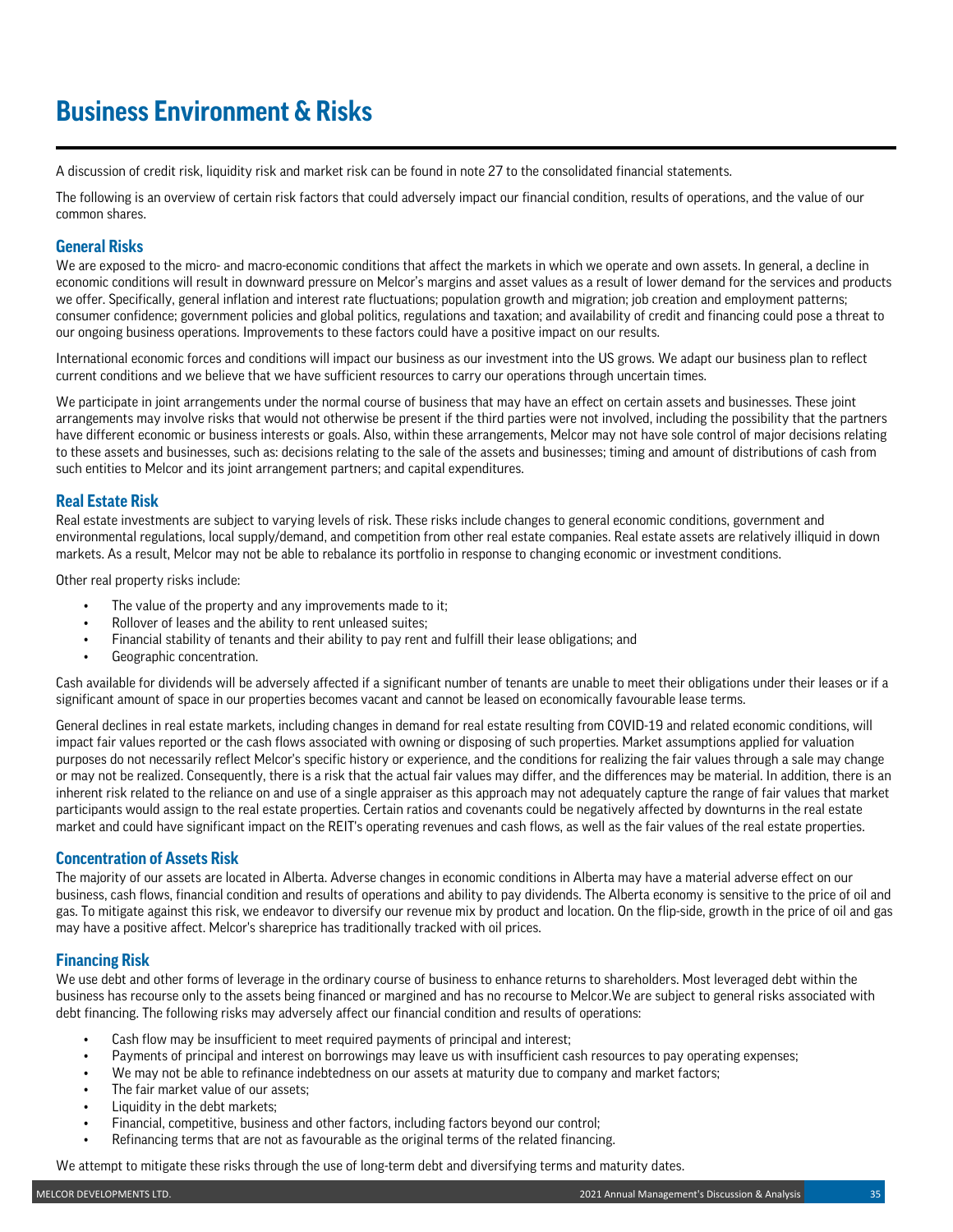The terms of various credit agreements and other financing documents require that we comply with a number of financial and other covenants, such as maintaining debt service coverage and leverage ratios, and minimum insurance coverage. These covenants may limit our flexibility in our operations, and breaches of these covenants could result in defaults under the instruments governing the applicable indebtedness even if we had satisfied our payment obligations.

If we are unable to refinance assets/indebtedness on acceptable terms, or at all, we may need to utilize available liquidity, which would reduce our ability to pursue new investment opportunities, or require that we dispose of one or more of our assets on disadvantageous terms. In addition, unfavourable interest rates or other factors at the time of refinancing could increase interest expense.

A large proportion of our capital is invested in physical, long-lived assets, which can be difficult to liquidate, especially if local market conditions are poor. This circumstance could limit our ability to diversify our portfolio of assets promptly in response to changing economic or investment conditions.

We enter into financing commitments in the normal course of business and, as a result, may be required to fund these, particularly through joint arrangements. If we are unable to fulfill any of these commitments, damages could be pursued against Melcor.

### **Environmental Risk**

Our development activities are subject to various requirements (including federal, provincial and municipal laws) relating to the protection of the environment. For example, environmental laws or local bylaws may apply to a development site based on its environmental condition, present and former uses, and its adjoining properties. Environmental laws and conditions may result in delays, cause Melcor to incur significant compliance and other costs, and can severely restrict or prevent development in environmentally sensitive regions or areas.

Under these requirements, we could be, or become, liable for environmental or other harm, damage or costs, including with respect to the release of hazardous, toxic or other regulated substances into the environment and/or affecting persons, and the removal or other remediation of hazardous, toxic or other regulated substances that may be present at or under our properties (including commercial buildings, land inventory and development sites).

Such requirements often impose liability without regard to whether the owner or operator knew of, or was responsible for, the release or presence of such substances. Additional liability may be incurred by Melcor with respect to the release of such substances from our properties to properties owned by third parties, including properties adjacent to our properties or with respect to the exposure of persons to such substances. The failure to remove or otherwise address such substances may materially adversely affect our ability to sell such property, maximize the value of such property or borrow using such property as collateral security, and could potentially result in claims or other proceedings against Melcor.

We employ a rigorous due diligence process prior to acquiring raw land, development sites or investment properties to mitigate our exposure to these potential issues. It is our operating policy to obtain, or be entitled to rely on, a Phase I environmental site assessment prior to acquiring property or land. Where a Phase I environmental site assessment warrants further investigation, it is our operating policy to conduct further environmental investigations. Although such environmental assessments provide Melcor with some level of assurance about the condition of the property, we may become subject to liability for undetected contamination or other environmental conditions of our properties against which we cannot insure, or against which we may elect not to insure where insurance premium costs are considered to be disproportionate to the assessed risk, which could have a material adverse effect on our business, cash flows, financial condition and results of operations and ability to make distributions to unitholders.

Environmental laws and other requirements can change and we may become subject to more stringent environmental laws or other requirements in the future. Compliance with more stringent environmental laws or requirements, the identification of currently unknown environmental issues or an increase in the costs required to address a currently known condition may have a material adverse effect on our business, cash flows, financial condition and results of operations and ability to pay dividends to shareholders.

Melcor bears the risk of assessment, remediation or removal of such contamination, hazardous substances or other residual pollution. The discovery of any such residual pollution on the sites and/or in the buildings, particularly in connection with the lease or sale of properties or borrowing using the real estate as security, could trigger claims for rent reductions or termination of leases for cause, for damages and other breach of warranty claims against Melcor. The remediation of any contamination and the related additional measures we would have to undertake could have a materially adverse effect and could involve considerable additional costs that we may have to bear. Melcor will also be exposed to the risk that recourse against the polluter or the previous owners or occupants of the properties might not be possible, for example, because they cannot be identified, no longer exist or have become insolvent. Moreover, the existence or even the mere suspicion of the existence of contamination, hazardous materials or other residual pollution can materially adversely affect the value of a property and our ability to lease or sell such a property.

We employ a rigorous due diligence process, including obtaining a Phase I environmental site assessment, prior to acquiring property to mitigate our exposure to these potential issues.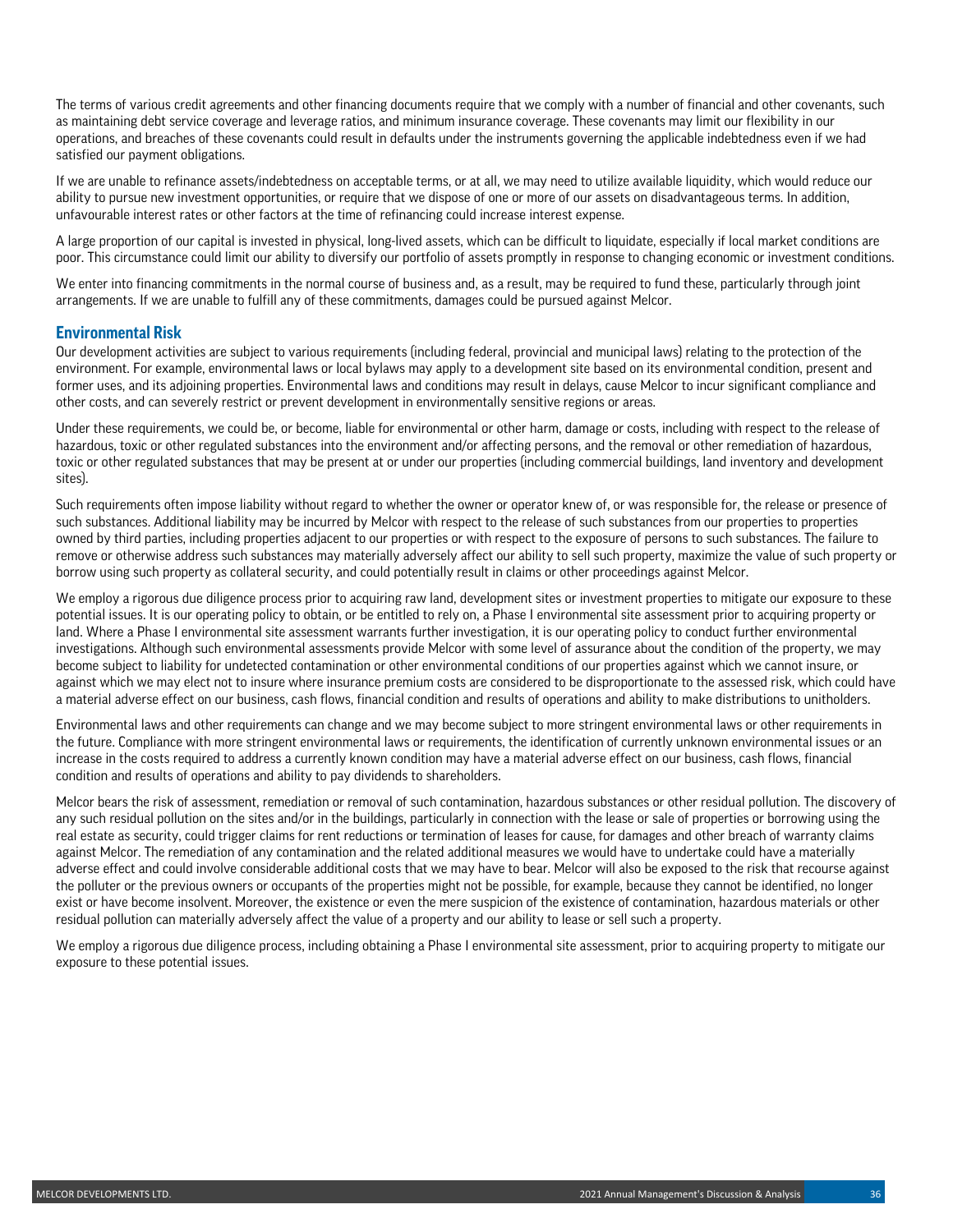## **Pandemics, Natural Disasters or Other Unanticipated Events**

The occurrence of pandemics, natural disasters, or other unanticipated events, in any of the areas where we or our partners and suppliers operate could disrupt operations. In addition, pandemics, natural disasters or other unanticipated events could have a material adverse effect on our business, financial condition, results of operations and cash flows. The outbreak of the novel strain of the coronavirus (COVID-19) has resulted in governments worldwide enacting emergency measures to contain the spread of the virus. Future outbreaks of viruses or other contagions, epidemic or pandemic diseases including subsequent outbreaks of COVID-19 may lead to prolonged voluntary or mandatory building and/or business closures, restrictions on travel and gatherings, quarantines, self-isolation and physical distancing. The impact of these measures may cause a general shutdown of economic activity and disrupt workforce and business operations in the regions where we operate. An occurrence such as this, including the COVID-19 pandemic, could have material adverse effects and increased risk, including but not limited to:

- negative impact on pricing and availability of Canadian debt and equity capital markets
- material reduction in rental revenue and related collections due to financial hardship and government ordered closures of certain business
- reduced demand for commercial real estate leading to a material increase in vacancy and decline in revenue
- trading price of the Melcor's securities
- negative impact to real estate valuations from declining revenue and lack of market activity
- ability to access capital markets at a reasonable cost
- uncertainty regarding delivering services due to illness, Melcor or government imposed isolation programs, restrictions on the movement of personnel, closures and supply chain disruptions
- supply chain disruptions lengthening delivery times for construction materials and increasing their costs
- impact of additional legislation, regulation, fiscal and monetary policies and other government interventions

This is not an exhaustive list of all risk factors. To mitigate these risks, we have a comprehensive health and safety program and have expanded it to include pandemics. We have introduced new policies and practices both internally and at the properties that we manage to reduce the spread of COVID-19.

We continually monitor the situation and will take additional measures if necessary. We will continue to transparently communicate our response plans with our staff, tenants and stakeholders.

## **Cyber Security Risk**

Cyber security has become an increasingly problematic issue for issuers and businesses in Canada and around the world, including for Melcor and the real estate industry in general. Cyber attacks may focus on financial fraud, obtaining sensitive data for inappropriate use or to disrupt business operations. A cyber incident is any adverse event that threatens the confidentiality, integrity or availability of our information resources, including intentional or unintentional events to gain unauthorized access to information systems to disrupt operations, corrupt data or steal confidential information.

As our reliance on technology has increased, so has our risk of a cyber security breech. The primary risks that could directly result from the occurrence of a cyber incident include operational interruption, damage to our reputation, damage to our business relationships with tenants and suppliers, disclosure of confidential information regarding our tenants, employees and third parties with whom we do business, and may result in negative consequences, including remediation costs, loss of revenue, additional regulatory scrutiny and litigation.

We completed a cyber security assessment with a third party consultant which resulted in an action plan that we are working through. Progress is reported to the Audit Committee quarterly. Some of the actions we have implemented to remain resilient include processes, procedures and controls to help mitigate these risks, including installing firewalls and antivirus programs on our networks, servers and computers, staff training, and cyber security insurance. However, these measures, as well as our increased awareness of the potential risk of a cyber incident, does not provide assurance that our efforts will be effective or that attempted security breaches or disruptions will not be successful or damaging.

## **Volatile Market Price of the Melcor's Securities**

Financial markets have experienced significant price and volume fluctuations in recent years. In many cases volatile market movement impacts a wide variety of issuers unrelated to the operating performance, underlying asset values or prospects of such issuers. The market price of Melcor's securities may decline even if our financial performance, underlying asset values or prospects have not changed. Additionally, these factors, as well as other related factors, may cause decreases in asset values that are deemed to be other than temporary, which may result in losses. As well, certain institutional investors may base their investment decisions on consideration of Melcor's environmental, governance and social practices and performance according to such institutions' respective investment guidelines and criteria, and failure to meet such criteria may result in a limited investment or no investment in Melcor's securities by those institutions. There can be no assurance that continuing fluctuations in price and volume will not occur. If such increased levels of volatility and market turmoil exist for a protracted period of time, our operations and the trading price of our securities could be adversely affected.

### **Community Development**

The Community Development division is subject to risks influenced by the demand for new housing in the regions where we operate. Demand is primarily impacted by interest rates, growth in employment, migration, general economic conditions, new family formations and the size of these families. The division's ability to bring new communities to the market is impacted by municipal regulatory requirements and environmental considerations that affect the planning, subdivision and use of land. The planning and approval process can take up to eighteen months. During this period, the market conditions in general and/or the market for lots in the size and price range in our developments may change dramatically.

In addition, supply chain delays and other issues have recently caused volatility in pricing and delivery times for homes under construction.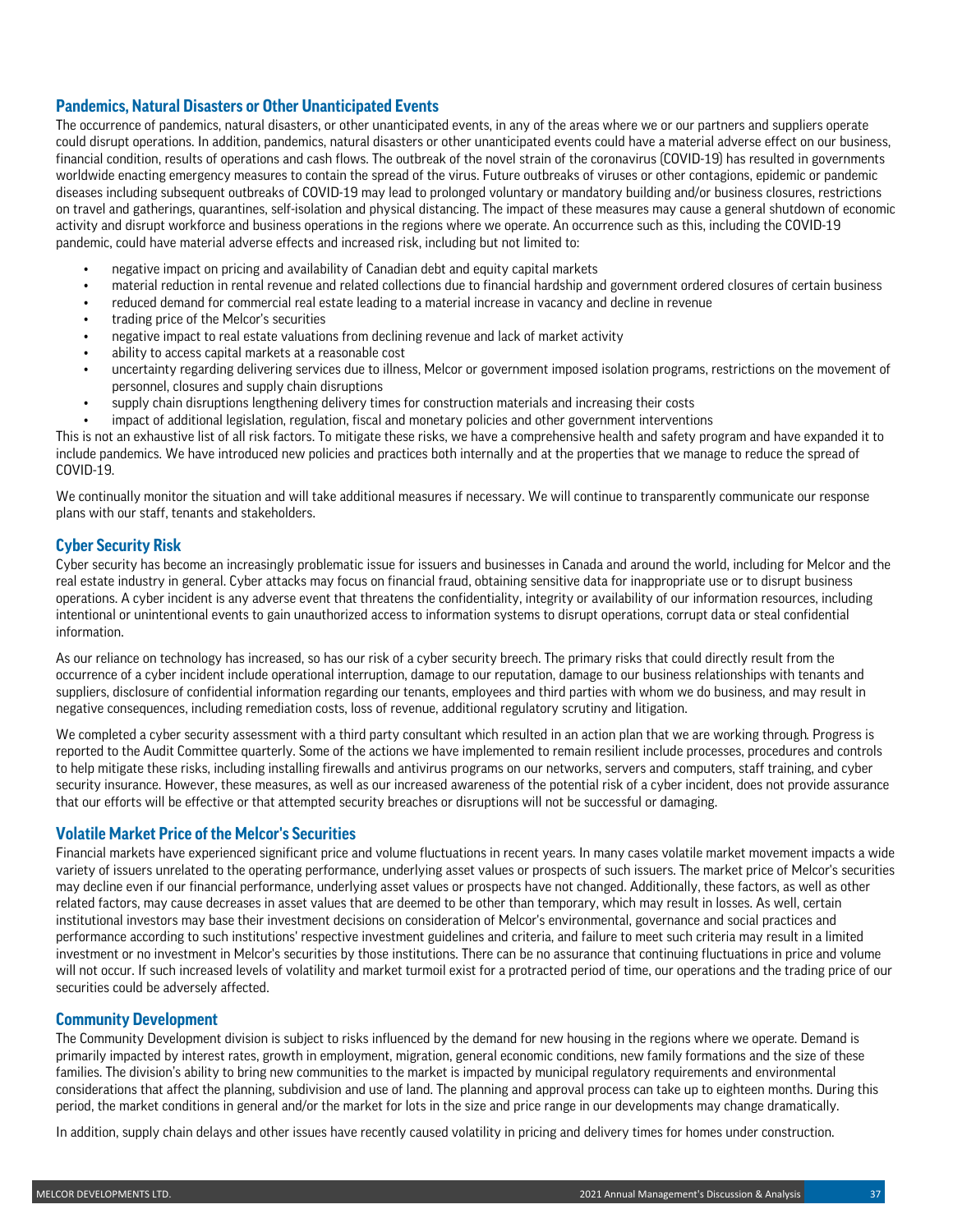The division manages our assets to ensure that we have adequate future land assets to develop by ensuring appropriate approvals are in place and by balancing our inventory of land between long, medium and short-term development horizons against the cost of acquiring and holding these lands, and by locking in construction and material pricing early.

### **Property Development**

The Property Development division is subject to risks that would normally be associated with the construction industry (such as fluctuating labour, material and consulting costs), combined with the normal leasing risks that the Investment Property division faces (see below).

The division manages the overall costs of projects, project financing requirements, construction quality, and the suitability of projects in relation to the needs of the tenants who will occupy the completed building. The division may be subject to additional holding costs if an asset is not leased out on a timely basis.

### **Investment Properties and REIT**

The Investment Properties and REIT divisions are subject to the market conditions in the geographic areas where we own and manage properties. Where strong market conditions prevail, we are able to achieve higher occupancy rates. Market conditions are influenced by outside factors such as government policies, demographics and employment patterns, the affordability of rental properties, competitive leasing rates and long-term interest and inflation rates. Refer to Business Environment & Risks section of the REIT's annual MD&A filed on SEDAR and incorporated by reference.

### **Recreational Properties**

The results of golf course operations may be adversely affected by weather, which limits the number of playing days; competition from other courses; the level of disposable income available to customers to spend on recreational activities; the popularity of the sport; and the cost of providing desirable playing conditions on the course.

While weather is outside our control, we manage our golf courses to provide consistent playing conditions to support the popularity of our courses. We also focus on growing revenue related to food and beverage and event rentals.

## **Other Financial Information**

### **Critical Accounting Estimates**

The discussion and analysis of our financial condition and results of operations are based on our consolidated financial statements, which have been prepared in accordance with IFRS. In applying IFRS, we make estimates and assumptions that affect the carrying amounts of assets and liabilities, disclosure of contingent liabilities and the reported amount of income for the period. Actual results could differ from estimates previously reported. We have discussed the development, selection and application of our key accounting policies, and the critical accounting estimates and assumptions they involve, with the Audit Committee and the Board of Directors.

Our significant accounting policies and accounting estimates are contained in the consolidated financial statements. Please refer to note 3 to the consolidated financial statements for a description of our accounting policies and note 5 and 6 for a discussion of accounting estimates and judgments.

### **Changes in Accounting Policies and Adoption of IFRS**

Refer to note 4 to the consolidated financial statements for information pertaining to accounting pronouncements that will be effective in future years.

### **Subsequent Events**

Please refer to note 29 to the consolidated financial statements for information pertaining to subsequent events.

### **Joint Arrangement Activity**

We record only our proportionate share of the assets, liabilities, revenue and expenses of our joint arrangements. Refer to note 23 to the consolidated financial statements for a listing of our current joint arrangements. The following table illustrates selected financial data related to joint arrangements at 100% as well as the net portion relevant to Melcor.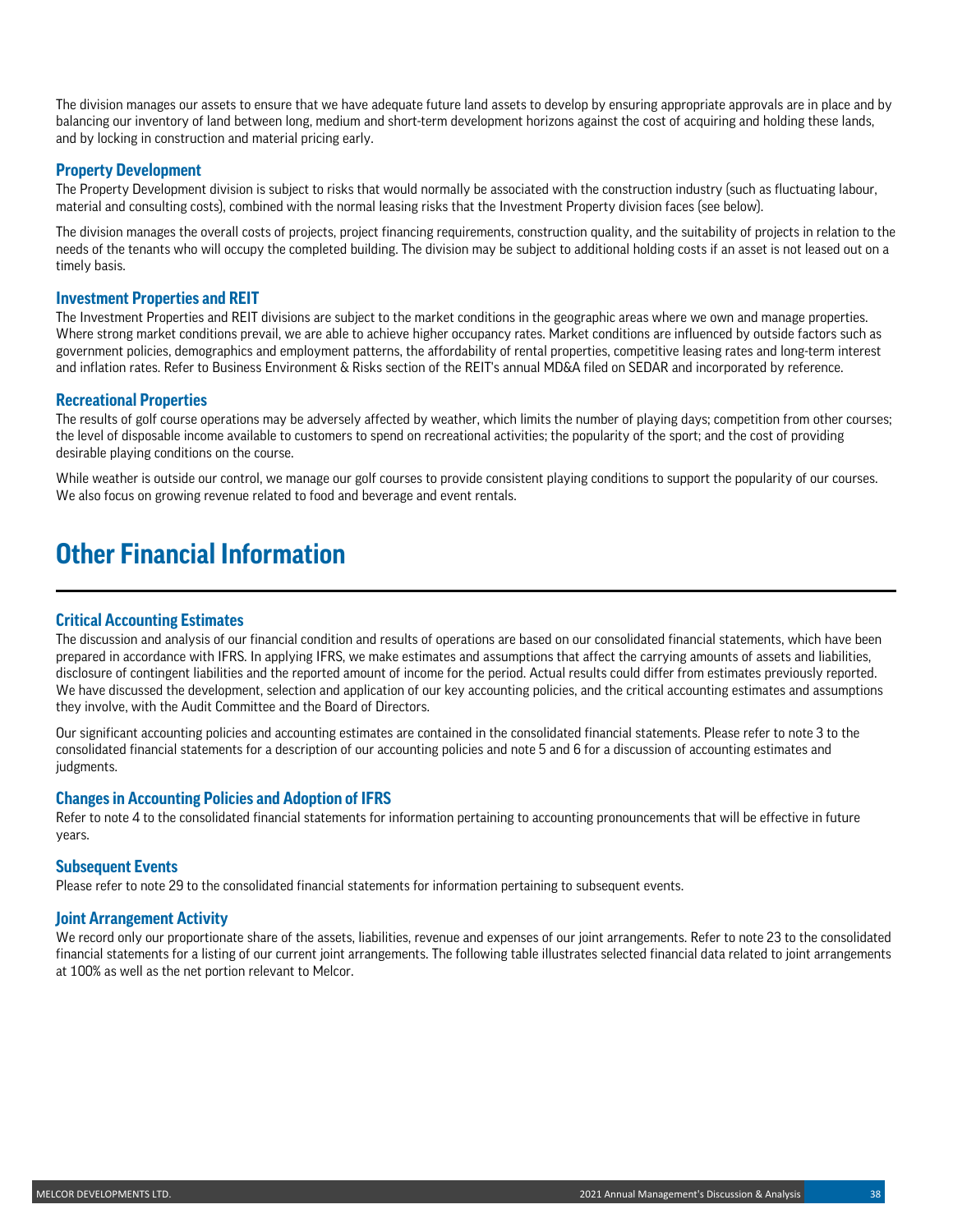| Joint arrangement activity at 100% (\$000s) | 2021      | 2020    |
|---------------------------------------------|-----------|---------|
| Revenue                                     | 192,650   | 161,800 |
| Earnings                                    | 62,219    | 21,937  |
| Assets                                      | 1,081,983 | 939,945 |
| Liabilities                                 | 472,594   | 328,459 |

| Joint arrangement activity at Melcor's ownership $\%$ (\$000s) <sup>(1)</sup> | 2021    | 2020    |
|-------------------------------------------------------------------------------|---------|---------|
| Revenue                                                                       | 90,823  | 73,126  |
| <b>Earnings</b>                                                               | 29,608  | 13,303  |
| Assets                                                                        | 488,178 | 427,745 |
| Liabilities                                                                   | 205,691 | 146.766 |

*(1) Ownership in joint arrangements varies from 7% - 60%.*

# **Internal Control over Financial Reporting and Disclosure Controls**

Disclosure controls and procedures are designed to provide reasonable assurance that all relevant and material information is gathered and reported to senior management, including the Chief Executive Officer (CEO) and Chief Financial Officer (CFO), in a timely manner. Under the supervision of the CEO and CFO, we carried out an evaluation of the effectiveness of our disclosure controls and procedures as defined in Canada by National Instrument 52-109 as of December 31, 2021. Based on this evaluation, our CEO and CFO concluded that the design and operation of our disclosure controls and procedures related to Melcor and its subsidiaries and joint arrangements were effective.

Internal control over financial reporting are designed to provide reasonable assurance regarding the reliability of financial reporting and the preparation of financial statements for external purposes in accordance with IFRS. Management designed these controls based on the criteria set out in Internal Control - Integrated Framework issued by the Committee of Sponsoring Organizations of the Treadway Commission (COSO 2013 Framework). The CEO and CFO have certified that the internal controls over financial reporting were properly designed and effective for the year ended December 31, 2021.

There has been no change to Melcor's disclosure controls and procedures or internal control over financial reporting during the year ended December 31, 2021, that materially affected, or is reasonably likely to materially affect, Melcor's internal control over financial reporting.

Notwithstanding the foregoing, no assurance can be made that the Melcor's controls over disclosure and financial reporting and related procedures will detect or prevent all failures of people to disclose material information otherwise required to be set forth in Melcor's reports.

## **Non-GAAP and Non-standard Measures**

Melcor's financial statements are prepared in accordance with IFRS. Throughout this MD&A, we refer to terms known as non-GAAP financial performance measures that are not specifically defined in the CPA Canada Handbook or in IFRS. These non-standard measures may not be comparable to similar measures presented by other companies. We use REALpac definitions for items such as FFO except for FFO we have included an adjustment for amortization of deferred financing fees, which is included in non-cash financing costs.

We believe that these non-GAAP and non-standard measures are useful in assisting investors in understanding components of our financial results.

The non-GAAP and non-standard terms that we refer to in this MD&A are defined below:

## **Calculations**

*Net operating income (NOI):* NOI is a non-GAAP financial measure and is defined as rental revenue, adjusted for amortization of tenant improvements and straightline rent adjustments, less direct operating expenses as presented in the statement of income and comprehensive income. A reconciliation of NOI to the most comparable IFRS measure, net income, is as follows: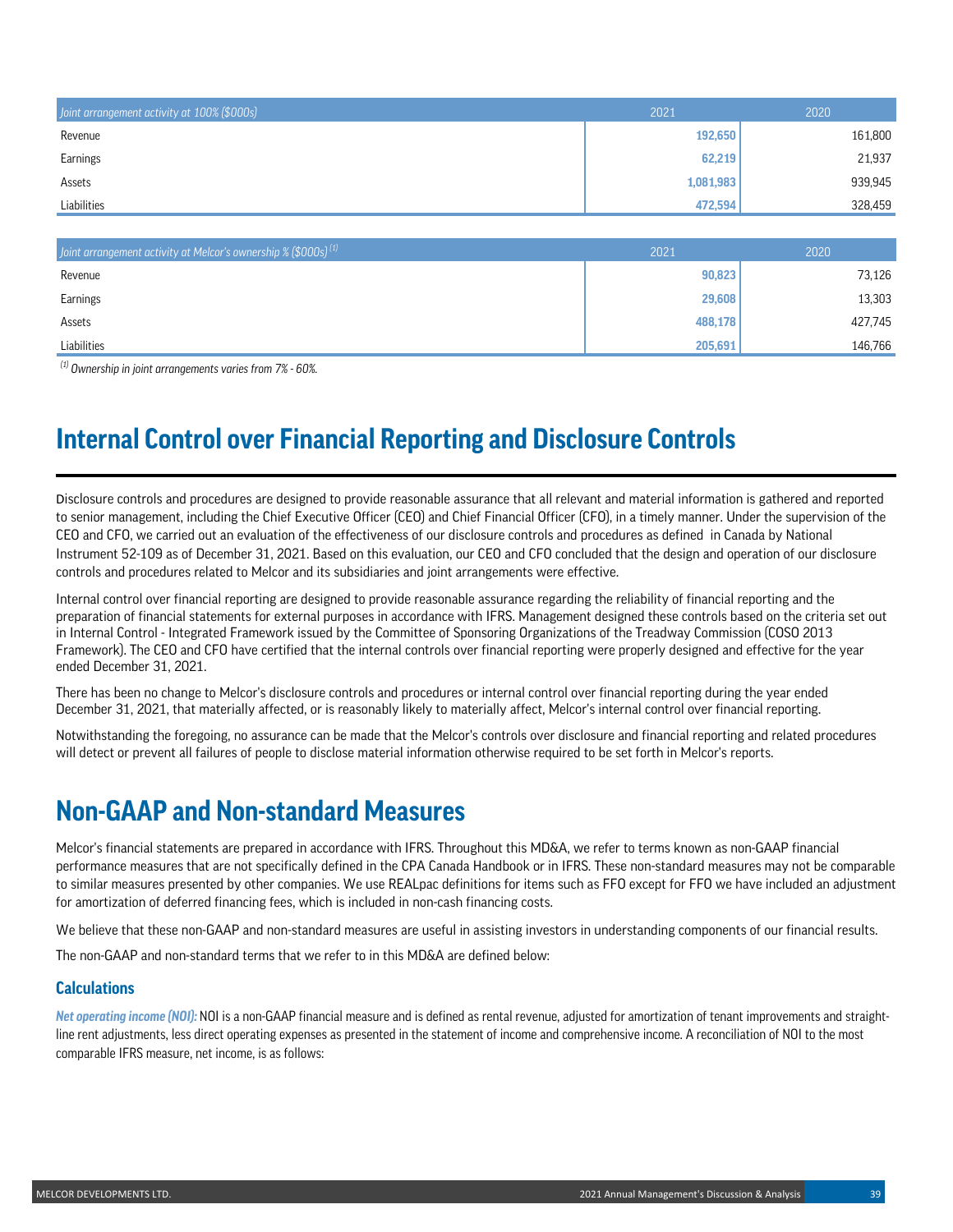#### *Investment Properties*

| \$000s]                                        | <b>Year Ended</b> |        |  |  |
|------------------------------------------------|-------------------|--------|--|--|
|                                                | 2021              | 2020   |  |  |
| Segment earnings <sup>(1)</sup>                | 31,077            | (30)   |  |  |
| Fair value adjustment on investment properties | (10, 850)         | 20,392 |  |  |
| General and administrative expenses            | 2,409             | 2,141  |  |  |
| Interest income                                | (1)               | (18)   |  |  |
| Amortization of operating lease incentives     | 1,624             | 1,754  |  |  |
| Straight-line rent adjustments                 | (963)             | (579)  |  |  |
| <b>Divisional NOI</b>                          | 23,296            | 23,660 |  |  |

*(1) Refer to note 24 to the consolidated financial statements*

### *REIT*

| (5000s)                                        | <b>Year Ended</b> |           |  |  |
|------------------------------------------------|-------------------|-----------|--|--|
|                                                | 2021              | 2020      |  |  |
| Segment earnings [1]                           | 43,710            | (22, 387) |  |  |
| Fair value adjustment on investment properties | (2, 879)          | 62,748    |  |  |
| General and administrative expenses            | 2,953             | 3,043     |  |  |
| Interest income                                | (30)              | (72)      |  |  |
| Amortization of operating lease incentives     | 4,218             | 3,779     |  |  |
| Straight-line rent adjustments                 | (208)             | (655)     |  |  |
| <b>Divisional NOI</b>                          | 47,764            | 46,456    |  |  |

*(1) Refer to note 24 to the consolidated financial statements*

Further discussion over NOI can be found in the Investment Property and REIT Divisional Results sections starting on page 20 of the MD&A.

*Same-asset NOI:* Same-asset NOI is a non-GAAP financial measure that compares the NOI on assets that have been owned for the entire current and comparative period and are classified for continuing use. Further discussion over same-asset NOI can be found in the Investment Property and REIT Divisional Results sections starting on page 20 of the MD&A.

*Fair value of investment properties:* Fair value of investment properties in the REIT Divisional results section of the MD&A starting on page 23 is a supplementary financial measure and is calculated as the sum of the balance sheet balances for investment properties and other assets (TI's and SLR).

*Gross margin (%):* Gross margin percent is a supplementary that indicates the relative efficiency with which we earn revenue. This ratio is calculated by dividing gross profit by revenue. Please refer to the 2021 Highlights section on page 11 of the MD&A for further discussion.

*Net margin (%):* Net margin percent is a supplementary financial measure that indicates the relative efficiency with which we earn income. This ratio is calculated by dividing net income by revenue. Please refer to the 2021 Highlights section on page 11 of the MD&A for further discussion.

*Book value per share:* Book value per share is a non-GAAP financial ratio and is calculated as shareholders' equity over number of common shares outstanding. Please refer to the 2021 Highlights section on page 11 of the MD&A for further discussion.

*Debt to equity ratio:* this is a non-GAAP financial ratio and is calculated as total debt over total equity. Refer to the Liquidity & Capital Resources section on page 28 of the MD&A for further discussion.

*Portion of total revenue:* Portion of total revenue is a supplementary financial measure and is calculated as divisional revenue over total consolidated revenue. Refer to the Divisional Results section on page 14 of the MD&A for further information.

*Portion of total gross profit:* Portion of total gross profit is a supplementary financial measure and is calculated as divisional gross profit over total consolidated gross profit. Refer to the Divisional Results section on page 14 of the MD&A for further information.

*Funds from operations (FFO):* FFO is a non\*GAAP financial measure and is defined as net income in accordance with IFRS, excluding (i) fair value adjustments on investment properties; (ii) gains (or losses) from sales of investment properties; (iii) amortization of tenant incentives; (iv) fair value adjustments, interest expense and other effects of redeemable units classified as liabilities; (v) acquisition costs expensed as a result of the purchase of a property being accounted for as a business combination; (vi) adjustment for amortization of deferred financing fees, which is included in non-cash financing costs and (vii) fair value adjustment on derivative instrument, after adjustments for equity accounted entities, joint ventures and non-controlling interests calculated to reflect FFO on the same basis as